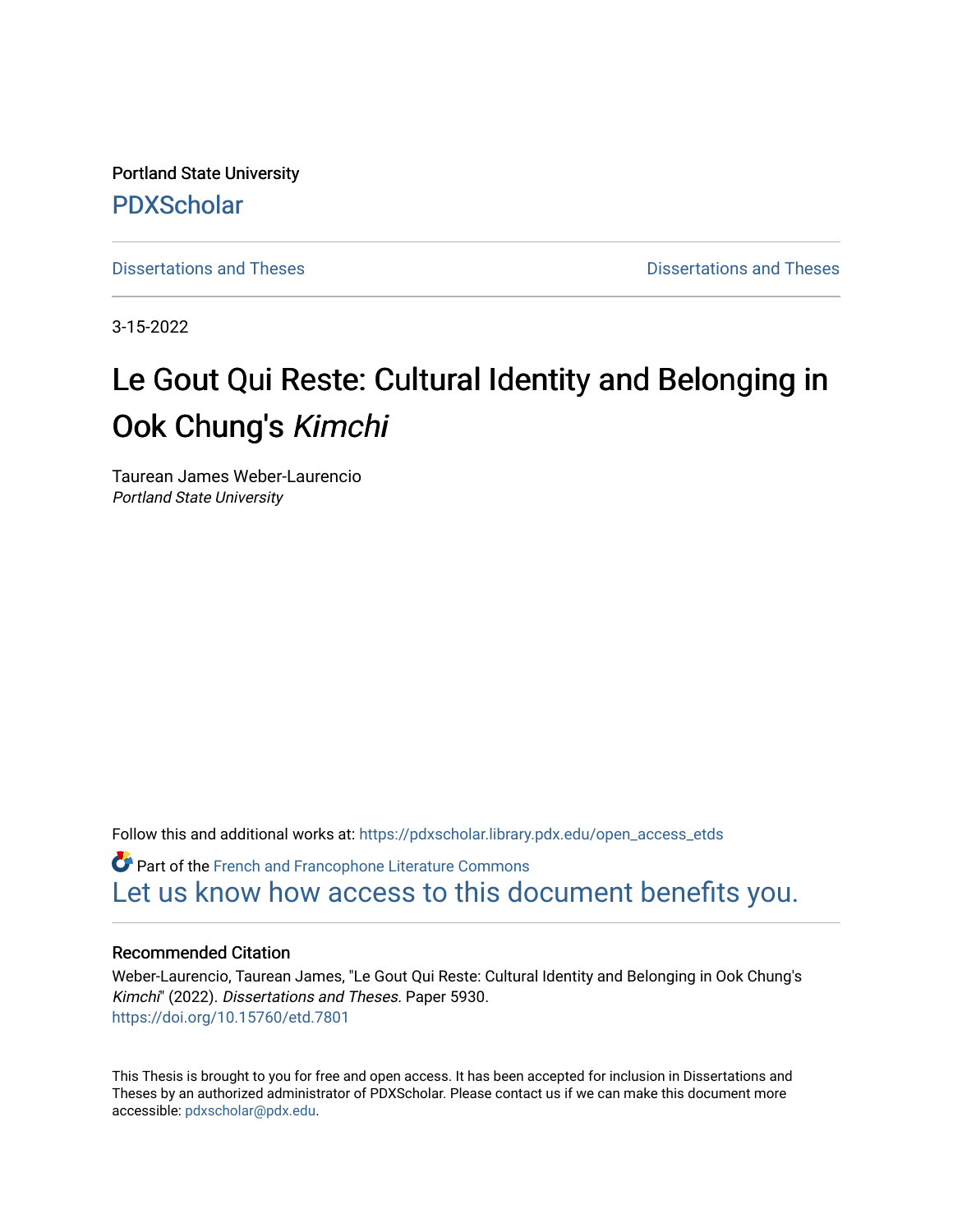Le Gout Qui Reste

Cultural Identity and Belonging in Ook Chung's *Kimchi*

by

Taurean James Weber-Laurencio

A thesis submitted in partial fulfillment of the requirements for the degree of

> Master of Arts in French

Thesis Committee: Stephen Walton, Chair Annabelle Dolidon Michele Gamburd

Portland State University 2022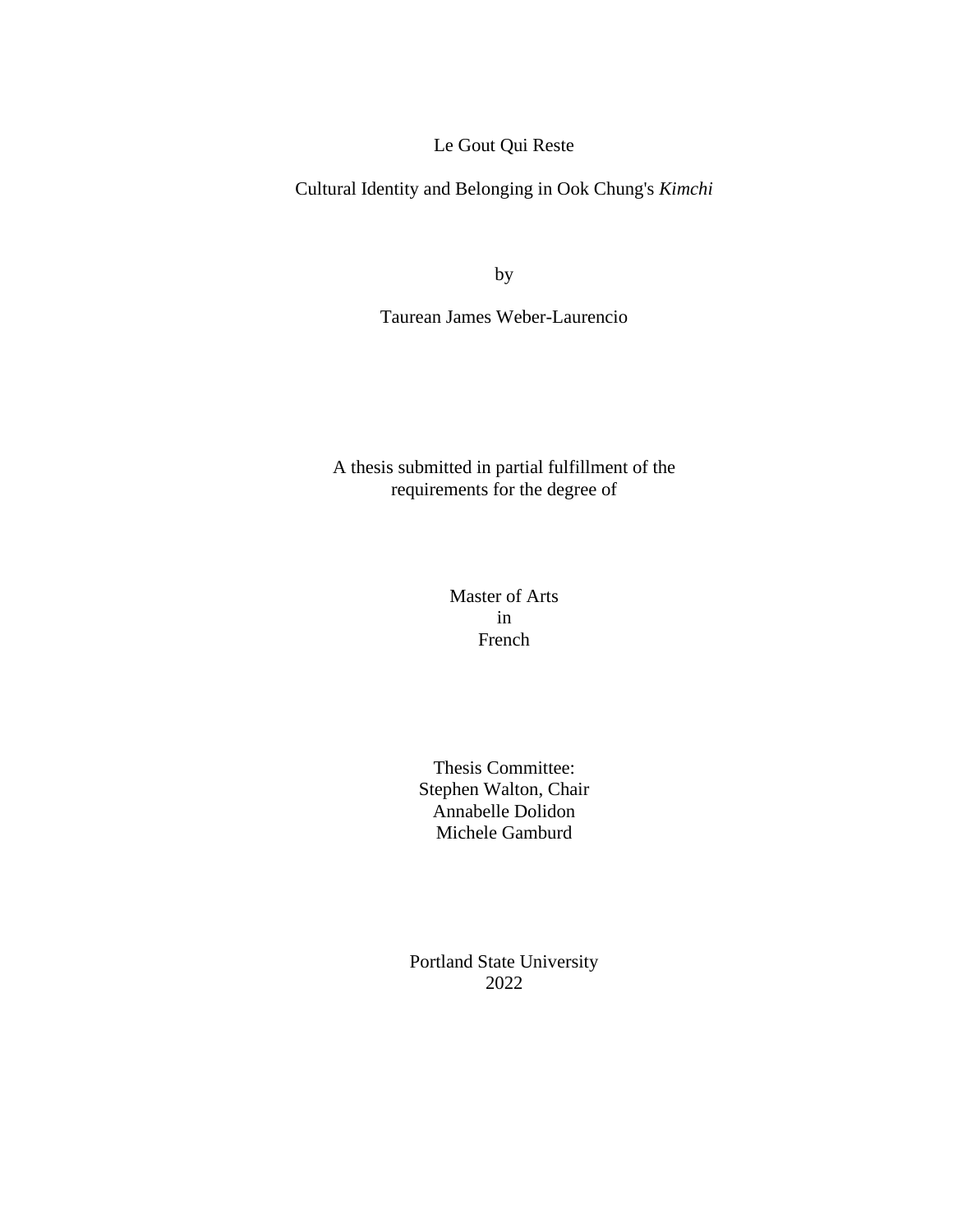© 2022 Taurean James Weber-Laurencio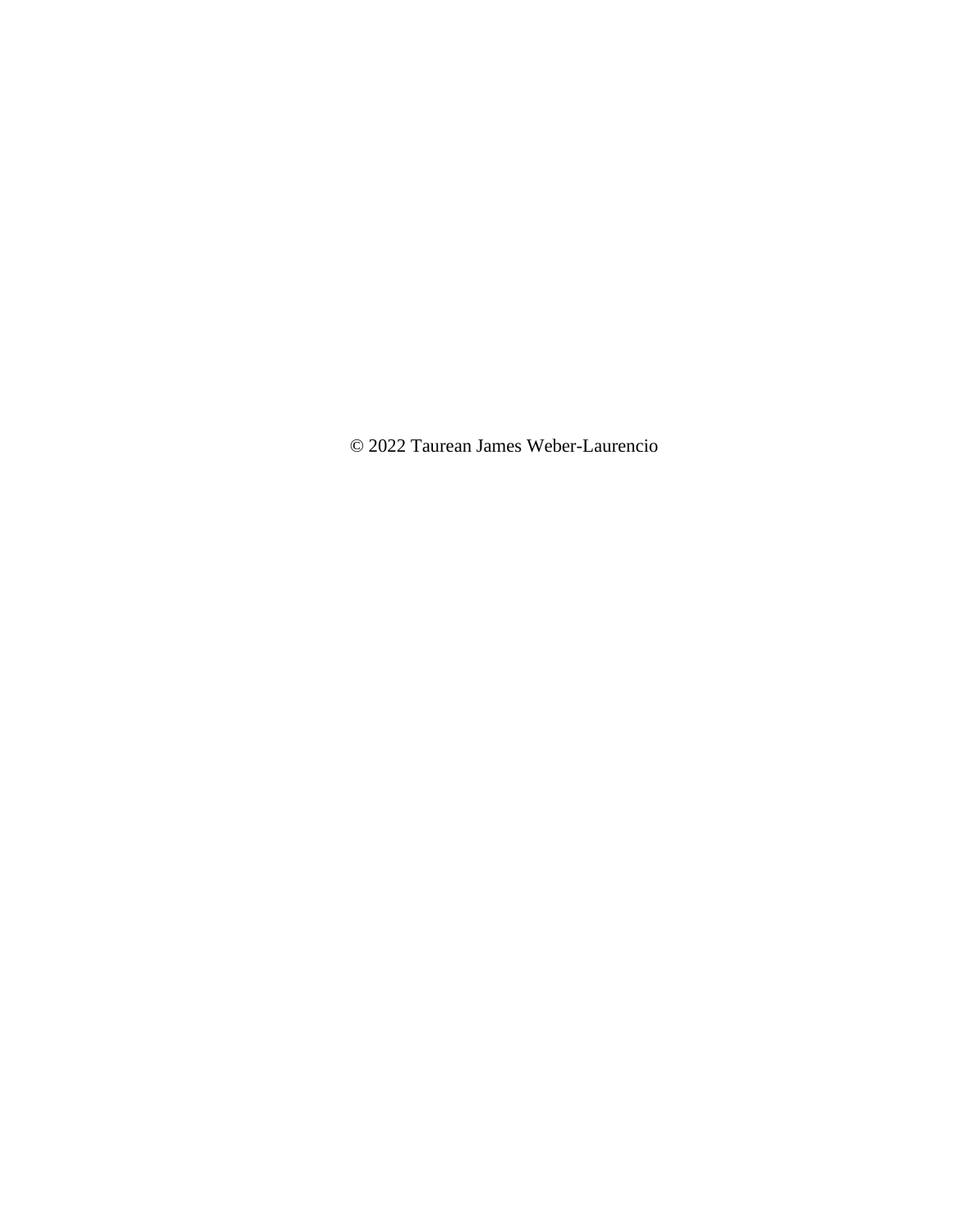#### ABSTRACT

The emphasis placed on the questioning of identity in Québécois society since the Quiet Revolution of the mid-twentieth century continues to this day. Whereas this search for a specifically Québécois identity was originally cast in terms of an Anglophone/Francophone divide, the influx of migrants from around the world to the province since the 1970s has rendered such a simplistic, binary discourse impossible. The population of Québec in general and of Montréal in particular is now multicultural; visible minorities now constitute twenty-six percent of the Montréal populace. While most migrants in Québec are able to find a niche in Montréal in which they feel they belong, be it within a community of their fellow countrymen or the province's society at large, others are unable to feel a part of the society of their adopted land.

One such migrant is Kim, the narrator of Ook Chung's *Kimchi*. Born in Japan to Korean parents and raised in Québec, he does not feel completely connected to any of these three countries. In this thesis, I explore the means by which he systematically deconstructs traditional defining factors of identity (race, language, ethnicity). Although he accepts that race, language and ethnicity have a bearing on one's sense of self, particularly in the form of cultural identity, he rejects the argument that they are in themselves sufficient to offer a sense of belonging. I argue that he focuses instead on the creation of community between individuals, irrespective of these factors.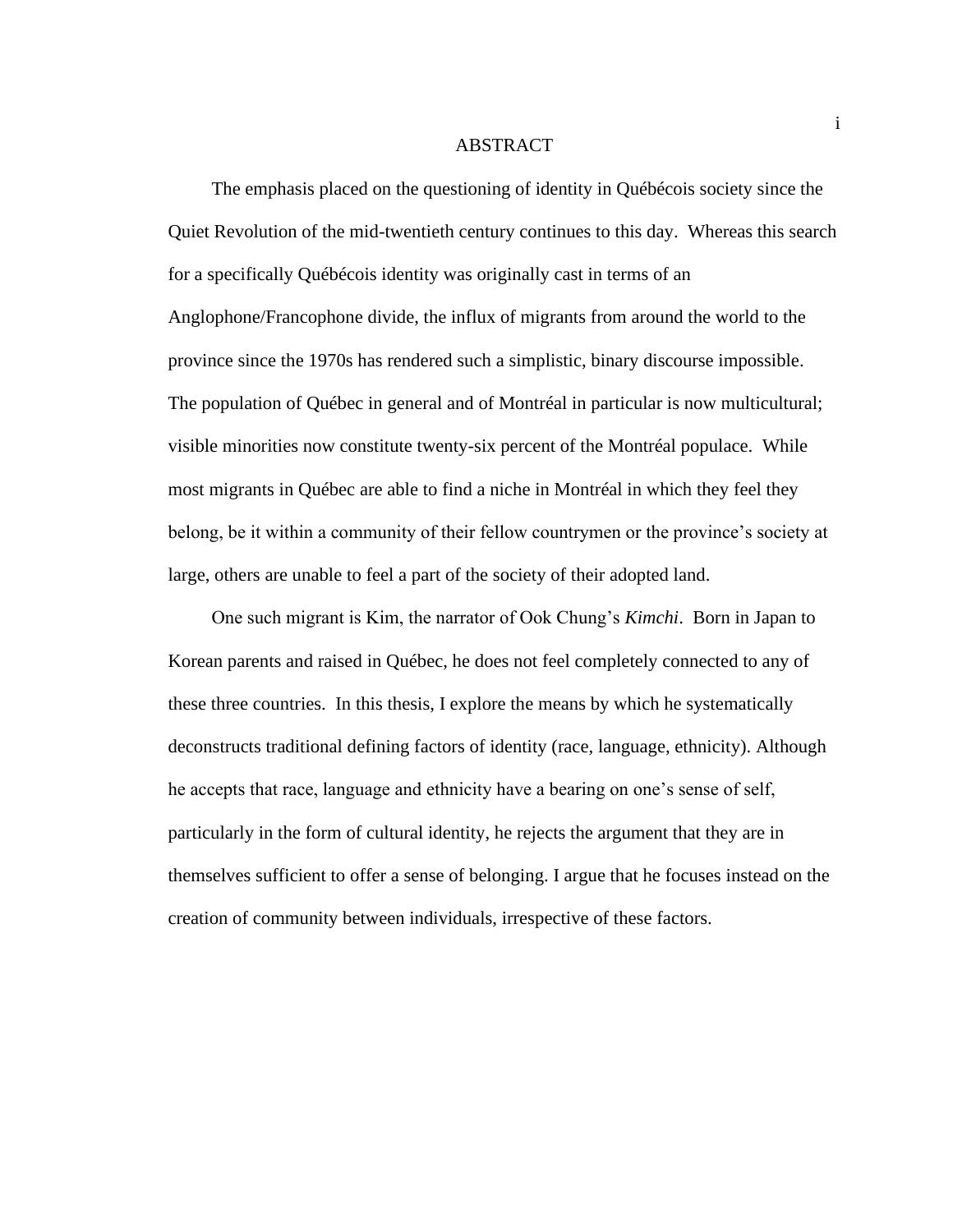# Table of Contents

| <b>ABSTRACT</b>                                       | $\mathbf{i}$ |
|-------------------------------------------------------|--------------|
| <b>INTRODUCTION</b>                                   |              |
| Cultural Identity and Community in Kimchi             | $\mathbf{1}$ |
| <b>CHAPTER ONE</b>                                    |              |
| Returning and Belonging                               | 12           |
| <b>CHAPTER TWO</b>                                    |              |
| The Language of Identity                              | 23           |
| <b>CHAPTER THREE</b>                                  |              |
| Writing [and] Refuge                                  | 35           |
| <b>CHAPTER FOUR</b>                                   |              |
| Forms and Formation of Community                      | 45           |
| <b>CONCLUSION</b>                                     |              |
| On the Unity of Individuality in the Postmodern World | 59           |
|                                                       |              |
| <b>WORKS CITED</b>                                    | 64           |
|                                                       |              |
| APPENDIX ONE. Figures.                                | 67           |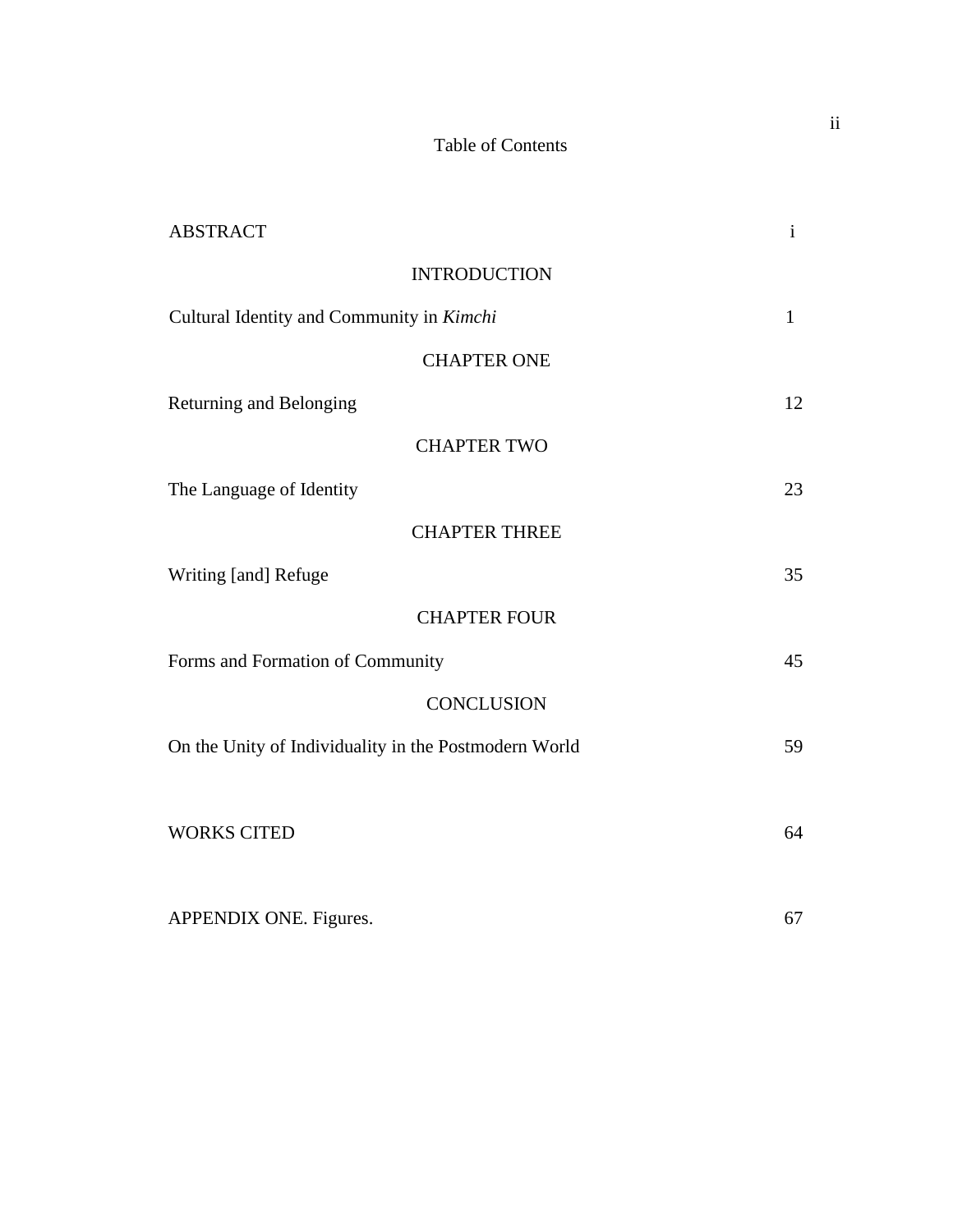### INTRODUCTION

#### Cultural Identity and Community

in

#### *Kimchi*

La place d'Armes is perhaps the most historically significant square in Montréal. Situated in Vieux-Montréal, the remnants of the original European settlement on the Island, it owes its name to the fact that it was the site of the first battle between French settlers and the native Iroquois. Bordering it to the north is the Basilique de Notre-Dame. Within the imposing Gothic Revival façade of the church, it is not the usual biblical scenes that are represented in the stained glass windows, but instead the foundation and early history of the city, focusing understandably on the importance of the Catholic Church. Next to the Basilica is the oldest structure in the city and its first educational institution, the Vieux Séminaire de Saint Sulpice. Beyond these buildings are further reminders of the French heritage of Montréal: cobblestone streets, cafés, markets, signage uniquely in French. Seeing this view, one would be apt to mistake it for a square in France.

Turning to the left, however, one quickly realizes that, to paraphrase Dorothy Gale, "on n'est plus en France." Seeing two skyscrapers, small as they are by contemporary standards, the North American identity of the city is immediately apparent to the viewer. The preeminent position of the Anglophone elite prior to the *Révolution tranquille<sup>1</sup>* is made clear by the names of the two buildings: New York Life Insurance

<sup>&</sup>lt;sup>1</sup> *Révolution tranquille* refers to the political period in Québec between the mid-1950s and late-1960s during which, in addition to a rapid secularization of Québécois society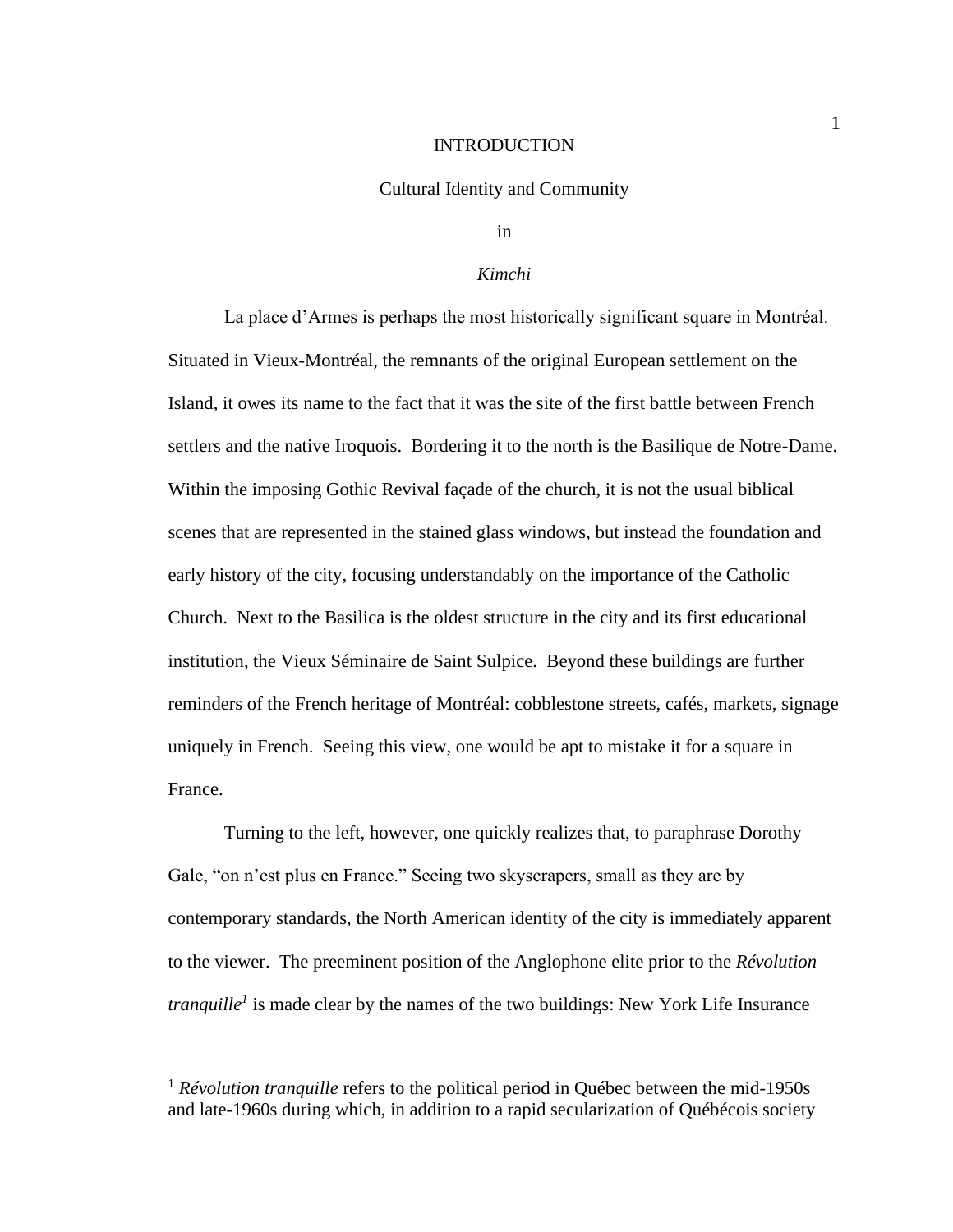Building, the first skyscraper built in the city; the Aldred Building, which marked the arrival of the Art Deco style of architecture in Montréal.

Turning once more to the left, in the space between the New York Life Insurance Building and the Banque de Montréal diagonal to it, the viewer is shocked once again by a building, this time further afield, both geographically and metaphorically. Atop an otherwise mundane edifice, two Chinese pagodas are perched, complete with religious iconography. The sensation of confusion and geographical unease created by this unexpected sight is not negligible. Venturing to investigate what kind of building this could be—a Daoist place of worship? a Chinese community center?—one is disappointed to discover that, instead of sheltering some exotic and exciting secret, it is only a Holiday Inn.

In many ways, this short walk of less than half a mile gives an accurate impression of the city as a whole. Schizophrenic, combining disparate elements of many different styles and cultures into one organic if not totally cohesive whole, torn between different poles to such an extent that, instead of giving in to any one, it constantly swings between them all. Walking in the streets of Montréal, one hears French, English, Joual, Kréyòl, Italian, Chinese—sometimes all within a few meters. While it may be jarring to people from other areas, this linguistic *mélange* is taken in stride by Montrealers who think nothing of beginning a sentence in English and finishing it in French. As discussed elsewhere, the culture of Montréal is the *nec plus ultra* of cosmopolitanism. With a

and devolution of political power from the Federal to Provincial Government, much legislation was passed giving the French language a predominate place in the province's society.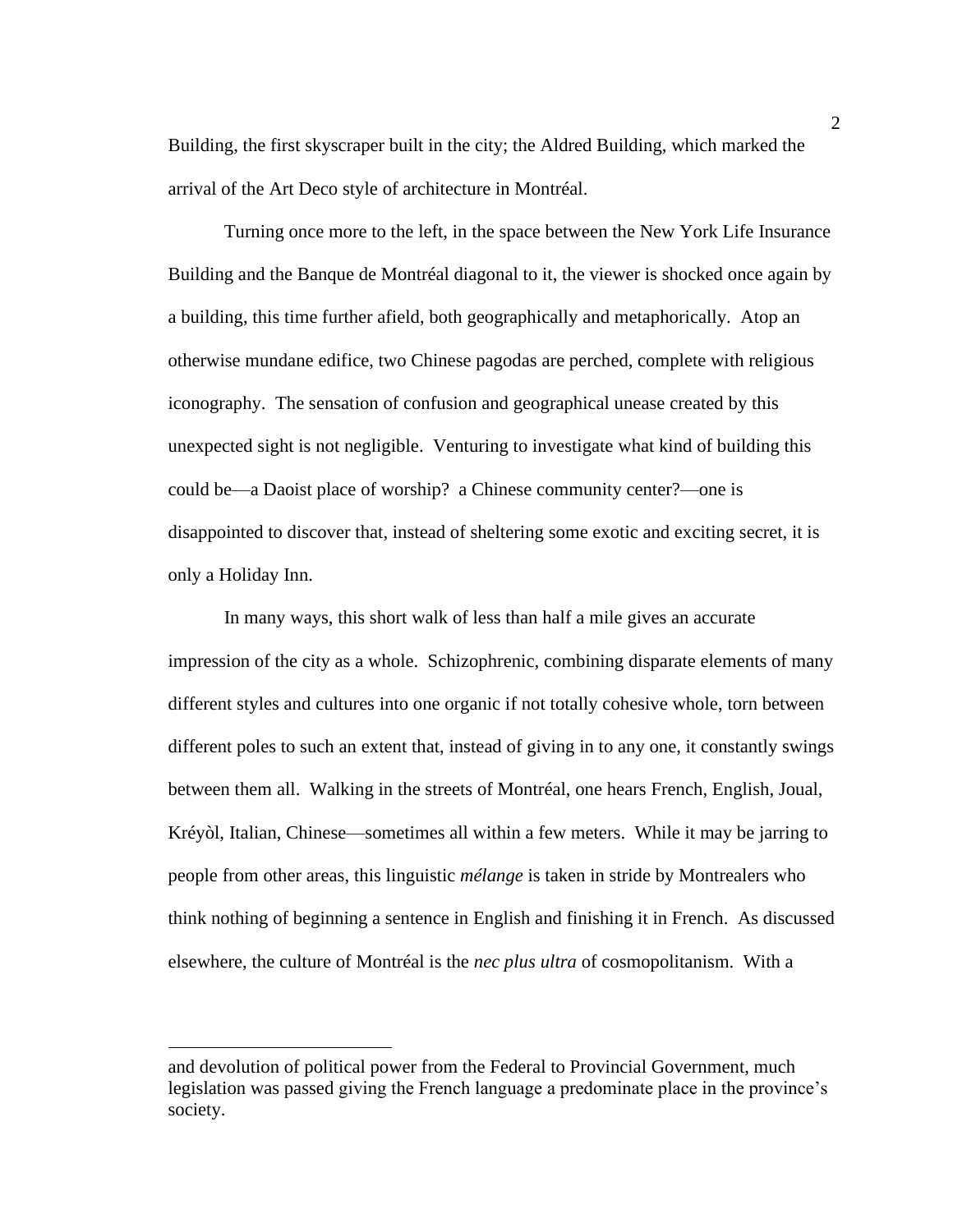population that is overwhelmingly bilingual in French and English and a relatively large proportion of visible minorities (26% of the population of the city), more than 200 languages are spoken (Statistics Canada), each with its own particular culture. While it might be expected from such a situation that ethnic conflicts would inevitably arise, this is not the case: unlike in France, the immigrant communities of Montréal cohabitate peaceably.

The diversity of Montréal is cherished and celebrated, as illustrated by a recent advertising campaign in the Métro showing cartoon-style figures of people in all different colors with the caption "On est tous montréalais." The literature of the city, of course, does not ignore the ethnic mosaic of the city, but instead celebrates and even exaggerates it. If literature is taken to be an expression of the *zeitgeist* and common concerns of a group at a particular point of time, the modern *Montréalais* condition can be qualified as a search for identity which simultaneously rejects the traditional labels of ethnicity, race and language. While some *Québécois de pure laine* writers continue to follow the paradigm of *Maria Chapdelaine* and write on topics of family, religion and the history of the province's Francophone majority, the largest group of contemporary writers interrogate identity, most notably in relation to groups historically marginalized in Québécois society: women, homosexuals and, above all, migrants.

Migrants are disproportionately represented in the literature of the city and of the province as a whole (although the two are nearly synonymous due to the fact that half of the province's population lives in the Greater Montréal Area); while visible minorities are only estimated to represent 9% of the province's population (SC), anecdotal evidence shows that the proportion of writers from migrant backgrounds is greater than this.

3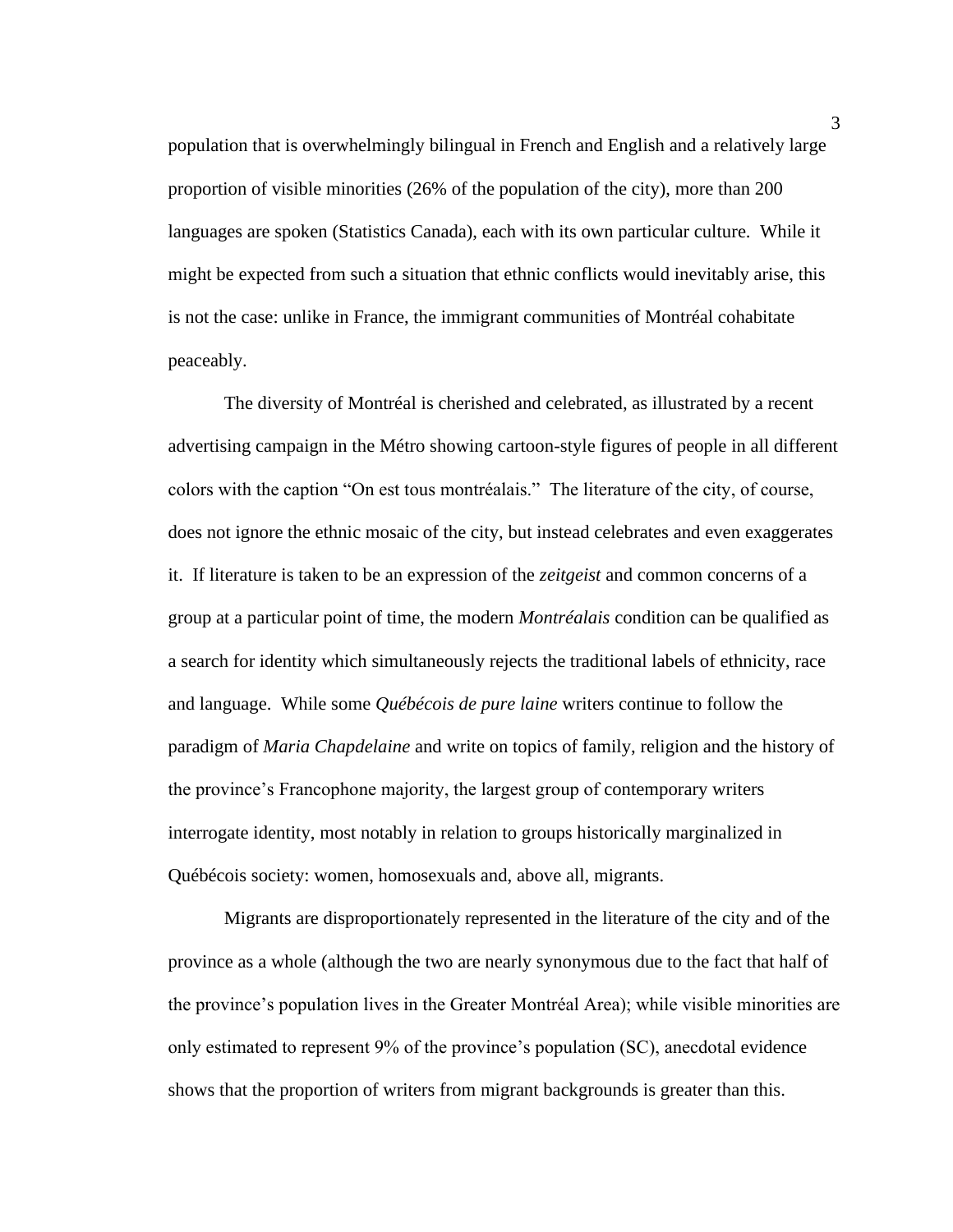When, during the 2003 *Salon du livre de Paris*, the Québec delegation included six members from migrant backgrounds, a flurry of articles appeared in the French press touting the literature of Québec as a "nouvelle internationale littéraire" because of the importance accorded to these authors by the Québécois literary establishment. This situation does not have an equivalent in France.

As a literature of the New World, Québec literature as a whole can arguably be characterized as a "migrant literature." The first writers active in the province were the explorers who, like Jacques Cartier, kept diaries of their experiences and impressions of the newly-discovered land. Following a long period of literary silence, the literature of the early 1900s was largely concerned with the industrialization of the province and the migration of the hitherto rural population towards the urban centers, where they were forced to negotiate the challenges posed to traditional values by the modern world. Concurrent migration from Francophone Europe also left its mark on the literature of this period, although the vast majority of "migrant literature" in the strictest sense appears in English. As the century progressed and migrants from other areas of Europe arrived in greater numbers (most notably Jews from Central and Eastern Europe and Italians), these communities too contributed to the evolution of literature in Québec. Although several notable authors migrated to the province during this time and, like Marco Micone and David Homel, began writing in one of the two official languages, many others, not possessing the fluency required to write literature in these languages, wrote instead in their native languages: It was during this period as well that Montréal became a center of Yiddish culture and literature, hosting such authors as Harry Wolofsky and Ida Mazè (Chartier 314).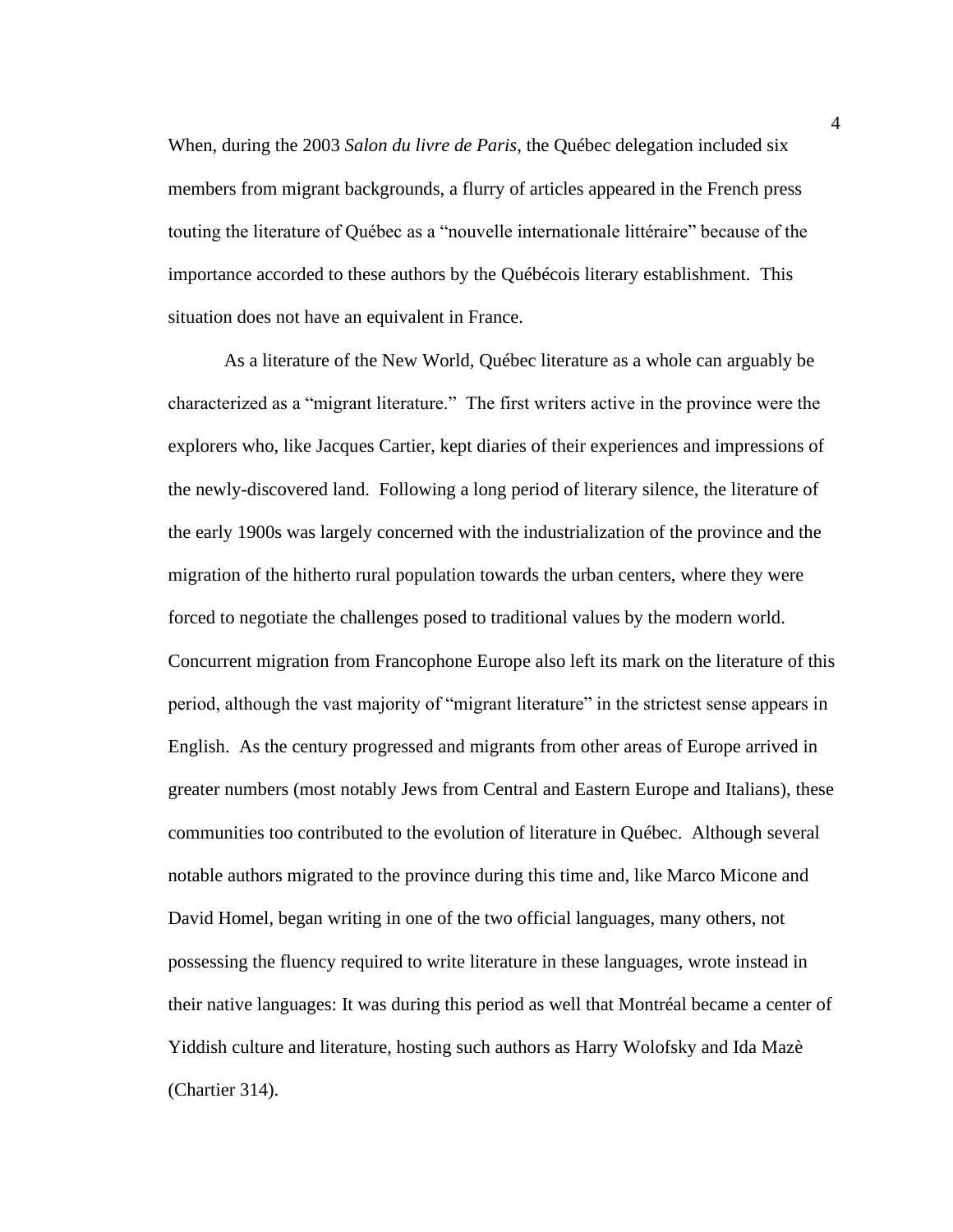The *Révolution tranquille* of the mid-twentieth century and the stress it placed on the Francophone identity of the province created a large demand for skilled workers fluent in French. In response to this, Francophone immigrants from throughout the world arrived in Québec. It is during the period from 1959 to 1983 that most migrant writers of visible minority backgrounds, among them Mona Latif-Ghattas and Marie Cardinal, came to the province. Because they were already French speaking, they were able to record their experiences and difficulties integrating into a North American Francophone society as members of ethnic minorities and, due to their command of the language, were able to publish soon after arriving. These authors, noticed by critics and the reading public almost immediately, heralded a new trend within the literature of Québec: that of migrant writing in the strictest sense. The next wave of migrants, those from Haiti, will continue to explore these topics, but focusing to a greater extent on the creation of a new life within the society of the Province, hindered greatly by their racial identity. Dany Laferrière, author of *Comment faire l'amour avec un nègre sans se fatiguer*, is not only the best known of this group, but is indeed among the most renowned writers currently active in Montréal and is a large presence in the cultural scene of the province.

The revision of the Immigration act in 1967 and the continued liberalization of Canadian immigration in the 1970s led to a subsequent increase of migration to the province from non-Francophone areas, and thus a diversification of the province's society which continues to this day. Notwithstanding the fact that many of these migrants had not mastered the French language before their arrival, this group has produced many authors who publish in French. Although Asian immigration during this period increased greatly, this community has not produced a significant number of writers, unlike the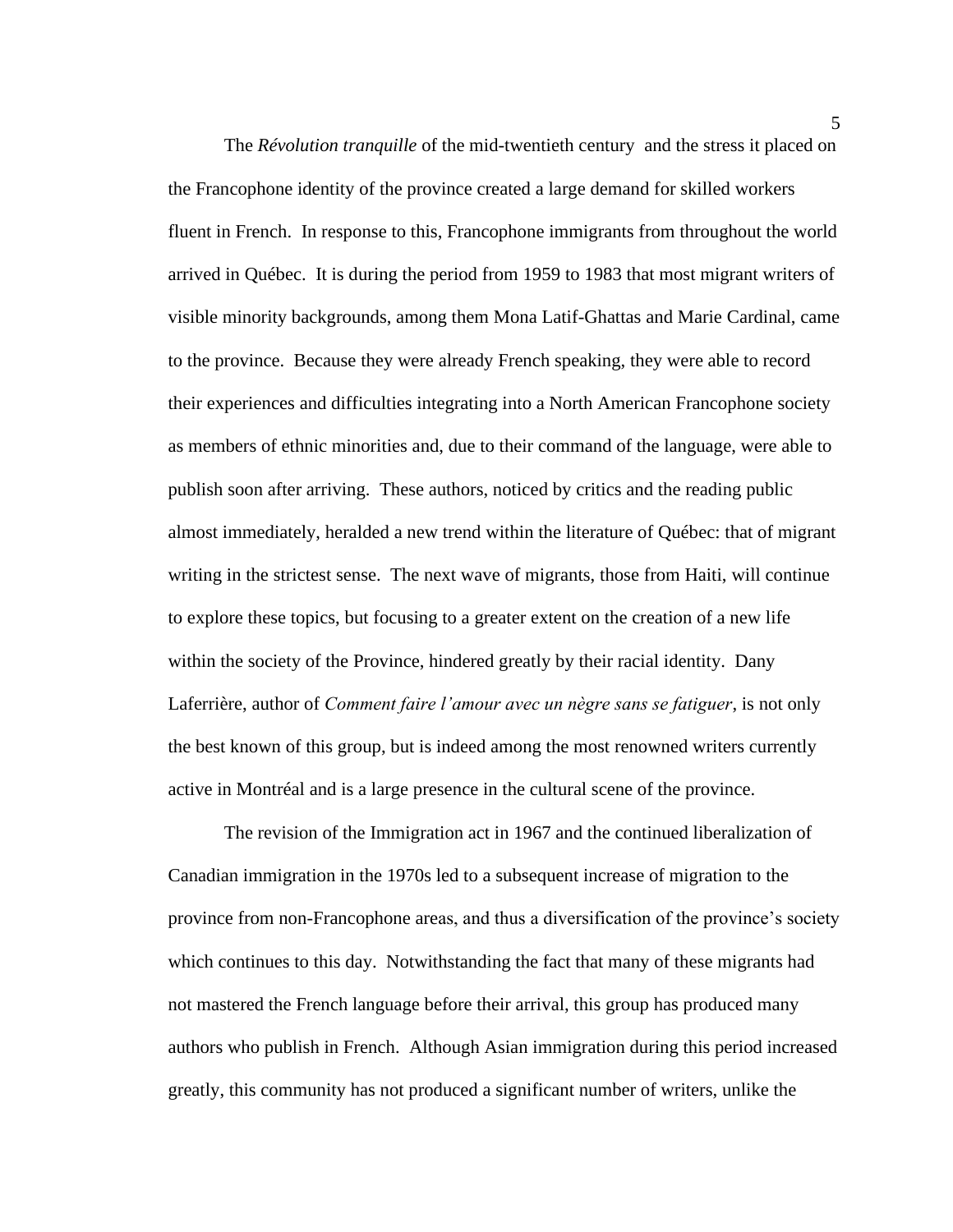Latin American populations who also arrived during this period. Nevertheless, authors of Asian origin do exist, albeit represented to a far lesser extent than any other group. Only Ying Chen, Aki Shimazaki and Ook Chung have published more than one work to critical acclaim. None of these authors migrated from countries where French was an official language and thus they are not native speakers of the language.

Japanese-born Aki Shimazaki's novels retell, in slightly different ways and from different points of views, a single plot, which takes place in Japan with Japanese characters. Although themes of migration are touched upon in her work, she does not directly explore this and it is thus debatable to what extent she can be qualified as a migrant writer. She is perhaps best described as writing "littérature éthnique" according to the taxonomy of migrant literature and related concepts that Chartier outlines in "Les Origines de l'écriture migrante" (305).

Ying Chen, born in Shanghai, is indisputably a migrant writer as defined by Chartier and the best-known of writers of Asian origin in Québec. It was not until her arrival in Québec that she began writing in French, which she had previously studied in China. In her work, she explicitly writes on issues of migration (*Lettres chinoises*) and cultural integration and the migrant's schizophrenic, double-sided characters (*Querelle d'un squelette avec son double)*. Her characters deal directly with problems of cultural identity and migration, as well as the troubles that arise from the interaction between their traditional cultures of origin and that of the adopted country. Because of this, Ying's work is, of the three, that which is most closely representative of migrant literature as a whole.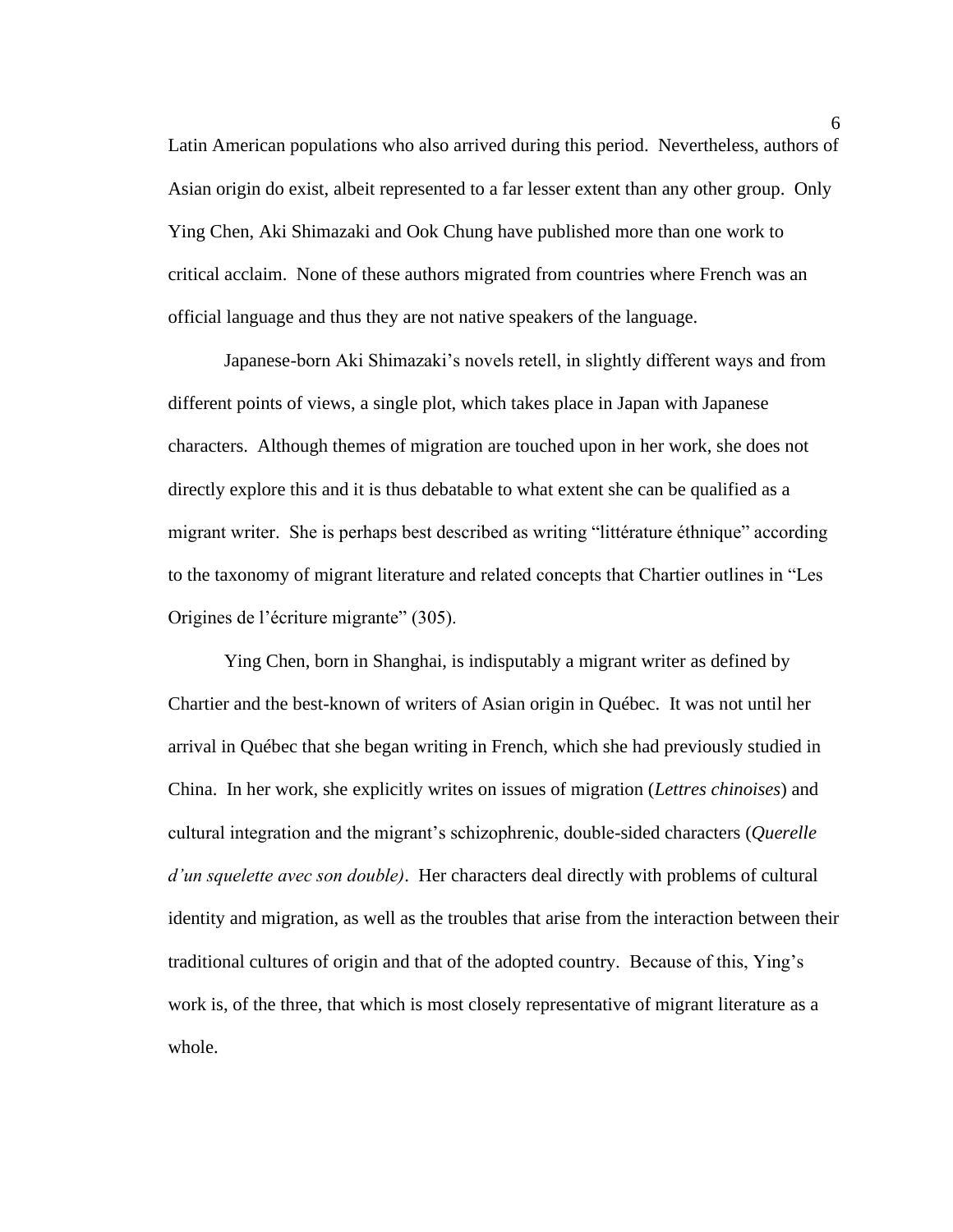Between the two extremes of pure migrant literature and literature dealing only tangentially with migration lie the works of Ook Chung. Born in Japan in 1962 to Korean parents, he migrated to Canada at the age of 2. He earned a doctorate in French literature at McGill University after studying in France and Japan. Although couched within metaphors and further obscured by his generally macabre and surrealist style (notably in his short stories and *L'Expérience interdite*), the theme of the migrant's cultural identity is omnipresent in his corpus. Although apparently balanced, his *oeuvre* of two collections of short stories and two novels belies the fact that he is primarily a writer of short stories. This predilection is immediately noticeable in his novels, which, instead of a traditional, chronological presentation of events, Chung divides into sections that are often only tangentially connected and can only loosely be called chapters. This is most clearly seen in *L'Expérience interdite* (2003), in which the narrator and even the form of the text change between sections. Beginning with a fragment taken from the diary of an individual obsessed with and searching for a yeti, the narrative is continued through stories written by writers imprisoned in a cave in the Philippines and then through the notes of Bill Yeary, their captor, who carries out the experiment referred to in the title in an attempt to distill the captive writers' creativity in order to sell it. While there is no common subject tying together the different parts of the novel and a unitary plot is all but absent, together they do present a critique of the commercialization of art and create a complete impression of the circumstances of this experiment.

While more closely conforming to the traditional definition of a novel in that it has a single narrator and takes place in a realistic environment, *Kimchi* nonetheless does not have a single definitive plot, nor do the sections logically follow each other in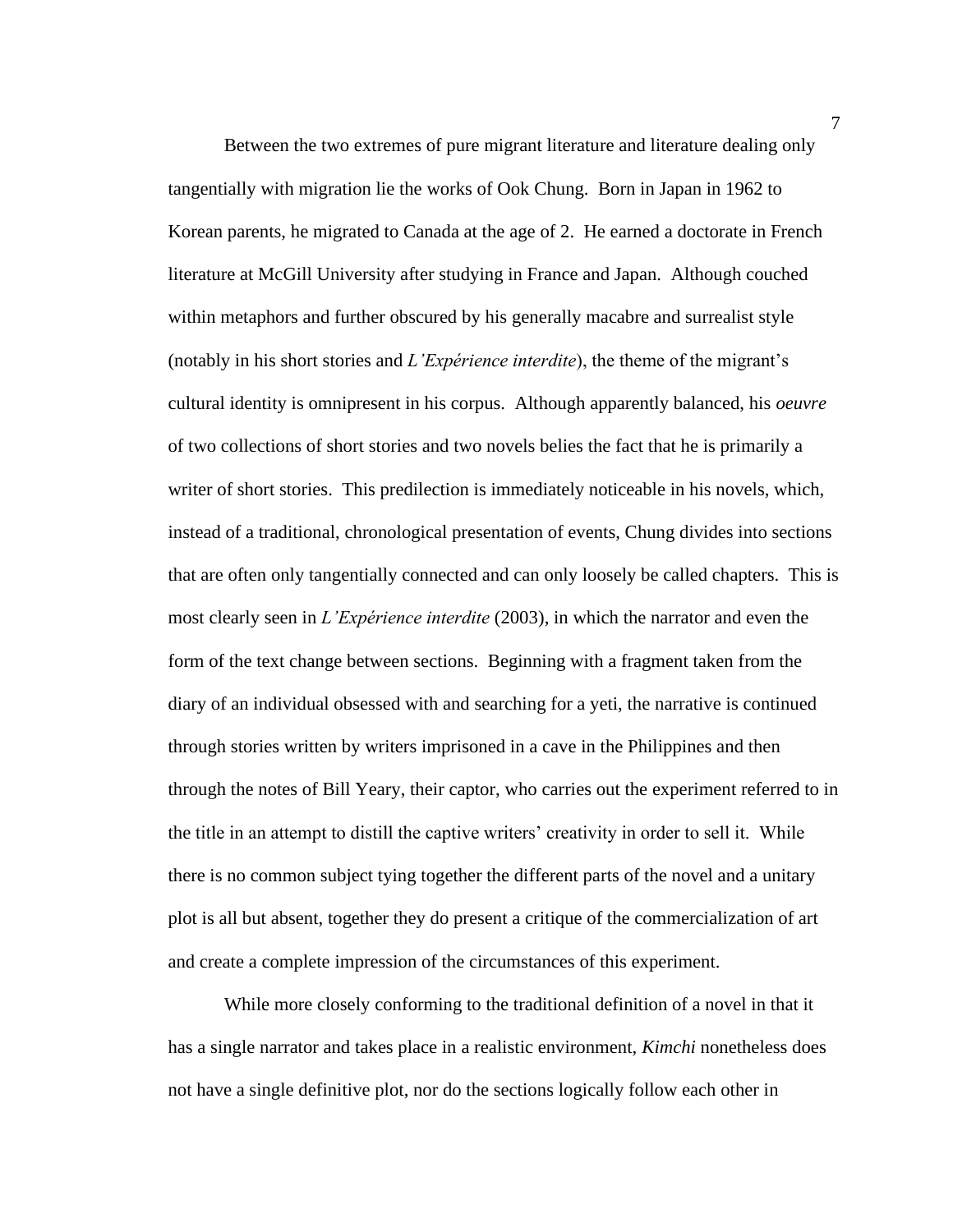chronology or in subject matter. Rather, they are presented as *tranches de vie*, although they are not limited to single events. These individual sections, while not sharing common subjects or following a strict chronology, are bound together within three different parts of the novel which, except for the prologue and epilogue, does follow a chronological order and presents the narrator's experiences of cultural confusion and dislocation in Japan. It is perhaps this structure that is the most salient aspect of Ook Chung's novels, which gives them their particular style and makes them reminiscent of local instead of grand narratives, placing emphasis on individual and discrete realities instead of a larger, shared truth. While the various sections and larger parts of the novels are only loosely connected and do not have a single plot, together they express a single theme; it is the expression of the theme of cultural identity and confusion that is the goal of Chung's writing.

*Kimchi* is, however, the work least representative of Ook Chung's typical style. Whereas his short stories and *L'Expérience interdite* are macabre and surreal, the general tone of *Kimchi* is much lighter and the plot is fully anchored in the real world in which we live. The large extent to which *Kimchi* is a work of *autofiction* is undeniable due to the numerous similarities between Kim, its narrator, and Chung himself. The question of the effect this has on the reception of the work is a valid one, but it is not the theme of the current thesis and will thus not be explored as such. Instead, I will focus on the treatment of cultural identity in the novel and the narrator's realization that this very concept is devoid of objective meaning since he rejects cultural identity as a means to belonging, finding instead that "*[la patrie est] un ensemble de coeurs humains qui recherchent et ressentent la même chose"* (Chung 155). As a replacement for the empty categories of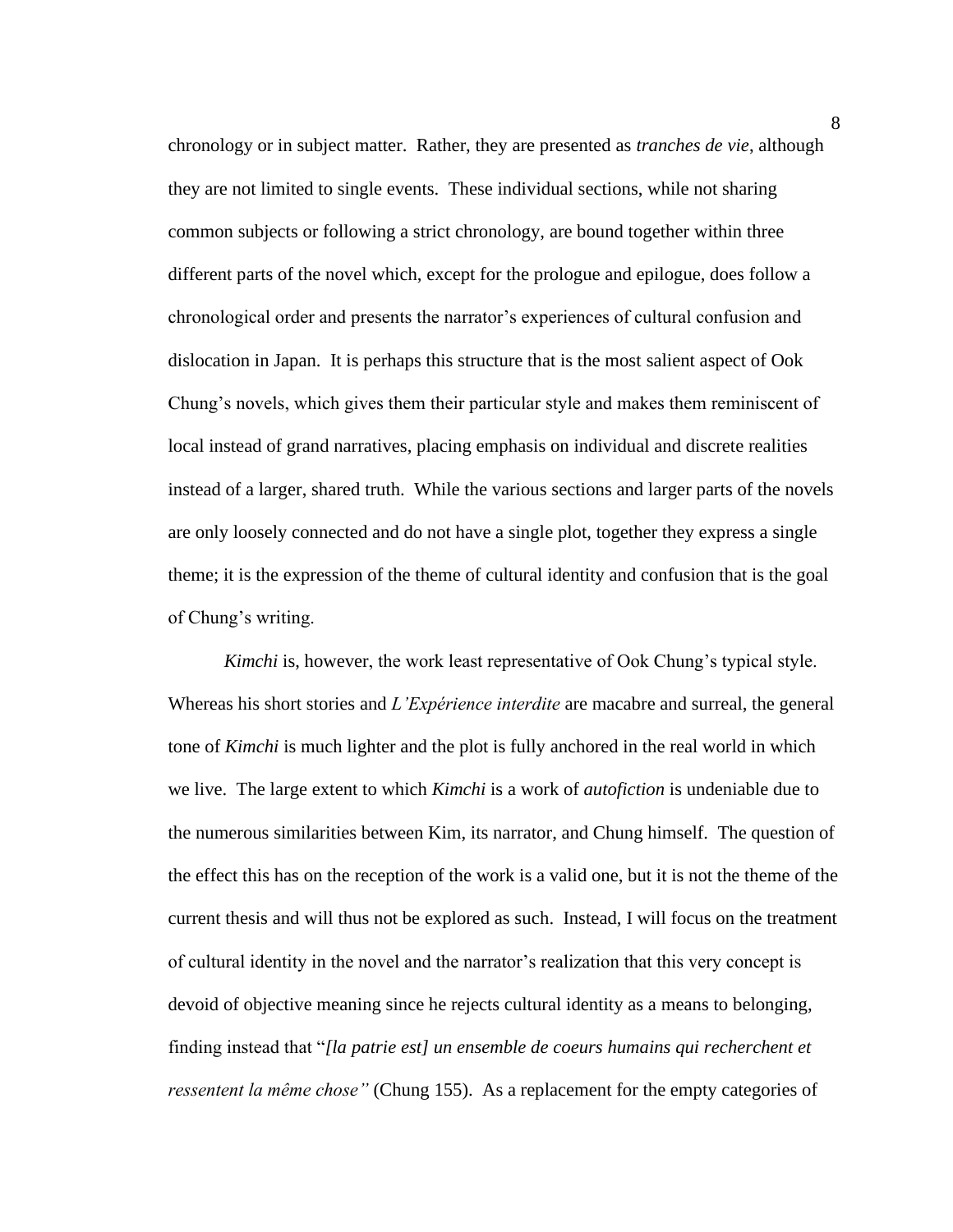race, nationality and family that promise but are unable to deliver a sense of belonging, the narrator proposes the creation of one's own community, composed of the people to whom the individual has an actual, profound attachment.

The work begins with a history of the narrator, Kim's family's immigration to Canada and a description of the confusion that the narrator lives in due to his lack of connection with either his ethnic Korean heritage or with Japan, the land of his birth. Although Kim experiences constant cravings for *kimchi*, the staple of Korean cuisine, he has only been to Korea once (for two days) and he does not speak the language; although he was born in and has returned to study in Japan, he relates that he is not accepted within mainstream society there because he is an ethnic Korean and thus suffers discrimination in Japanese society; finally, although he has lived most of his life in Canada, his skin constantly marks him as an Other there*.* Because of the numerous identities he must juggle—an overabundance of identities which, in fact, results in him feeling that he lacks a single one—he feels he is a constant outsider. Furthermore, he feels he has no connection even to his own family because, as he discovers as an adult, his biological father was not the man who raised him. Ultimately, Kim rejects the links to both family and to nationality as empty signs that carry no real value for his identity. It is only through the creation of his own community that his feelings of not belonging and unfulfilment are resolved. The dynamics through which cultural identity is first considered and then ultimately rejected as a solution to the narrator's woes related to identity, to be replaced by the idea of community as a means of belonging, form the subject matter of this thesis.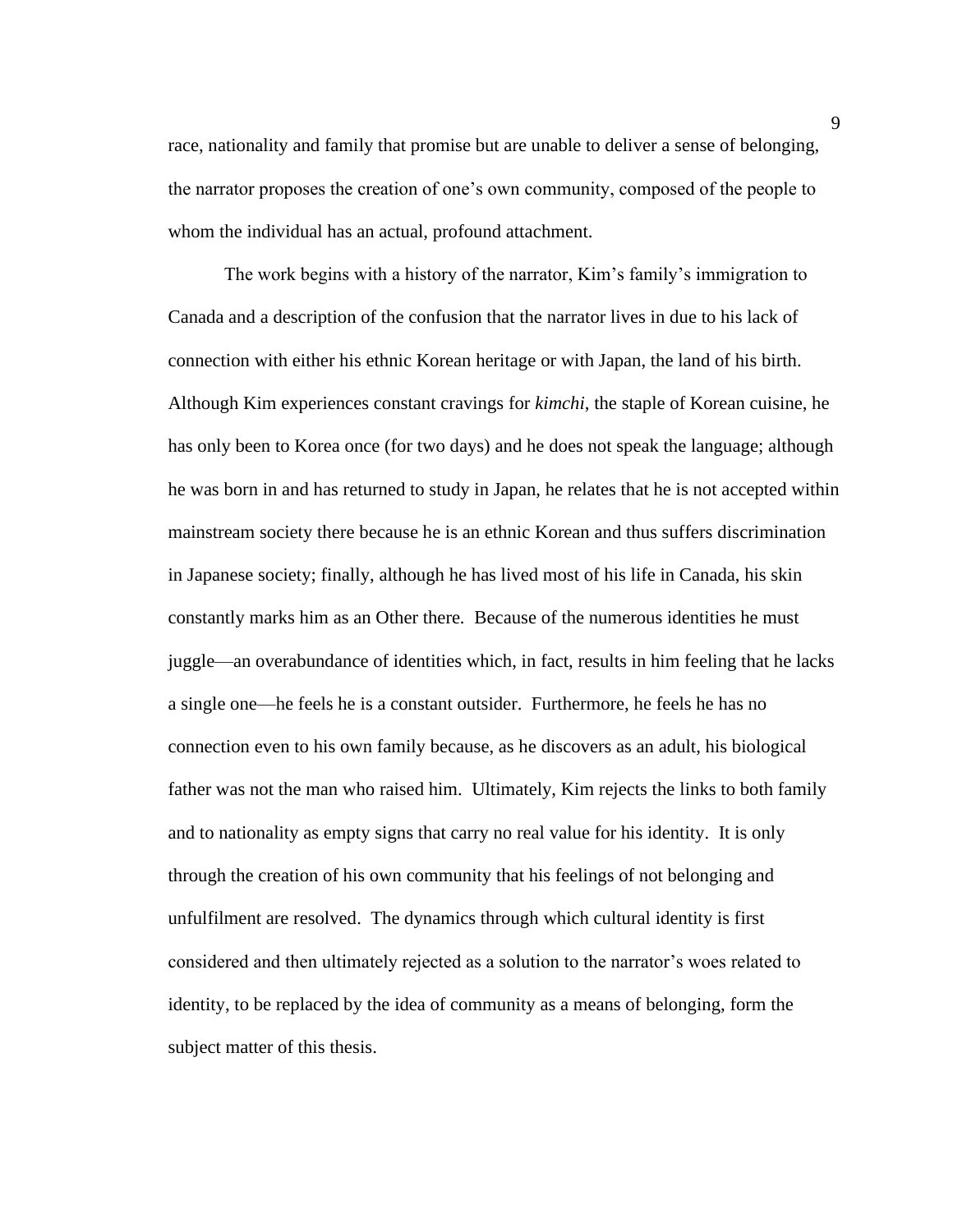The first chapter will take up the issue of the narrative of return and whether or not it exists within *Kimchi*. I present Ireland's definition of "narrative of return," as well as the three distinct types that she theorizes. I also discuss Seiler's view that the final and most important journey for a migrant is the return to the country of origin. I argue that, although Ireland identifies *Kimchi* as a narrative of return through writing, it is not truly a narrative of return as she defines it because Kim finds he has nothing to return to.

The question of language and its link to identity is one that the narrator explores both directly and indirectly throughout the text by means of the untraditional transliterations and misleading translations of Japanese words that he provides. This theme constitutes the subject matter of the second chapter. I will show that through this manner of transliterating, the narrator privileges his own personal reality and thereby asserts his identity as an individual instead of that which is imposed on him by outside forces. The third chapter focuses on the issue of writing. Although Kim first sees writing as a refuge through which he is able to escape the feeling of alienation he faces in his daily life, he ultimately rejects this solution, looking instead for a sense of belonging.

Notwithstanding the narrator's rejection of essentialist labels, he does accept that the bonds of community are necessary for his well-being. Although he initially believes that simply being with people of a similar ethnic background could provide this, he realizes that that does not suffice; instead, it is necessary to create one's own community. The means by which such a community is realized, most notably food, drinking and sex, are discussed in the fourth chapter.

To conclude my thesis, I discuss the theme of *métissage* in the text. The figure of the *métis* is omnipresent in *Kimchi* and reaches the height of importance at the end when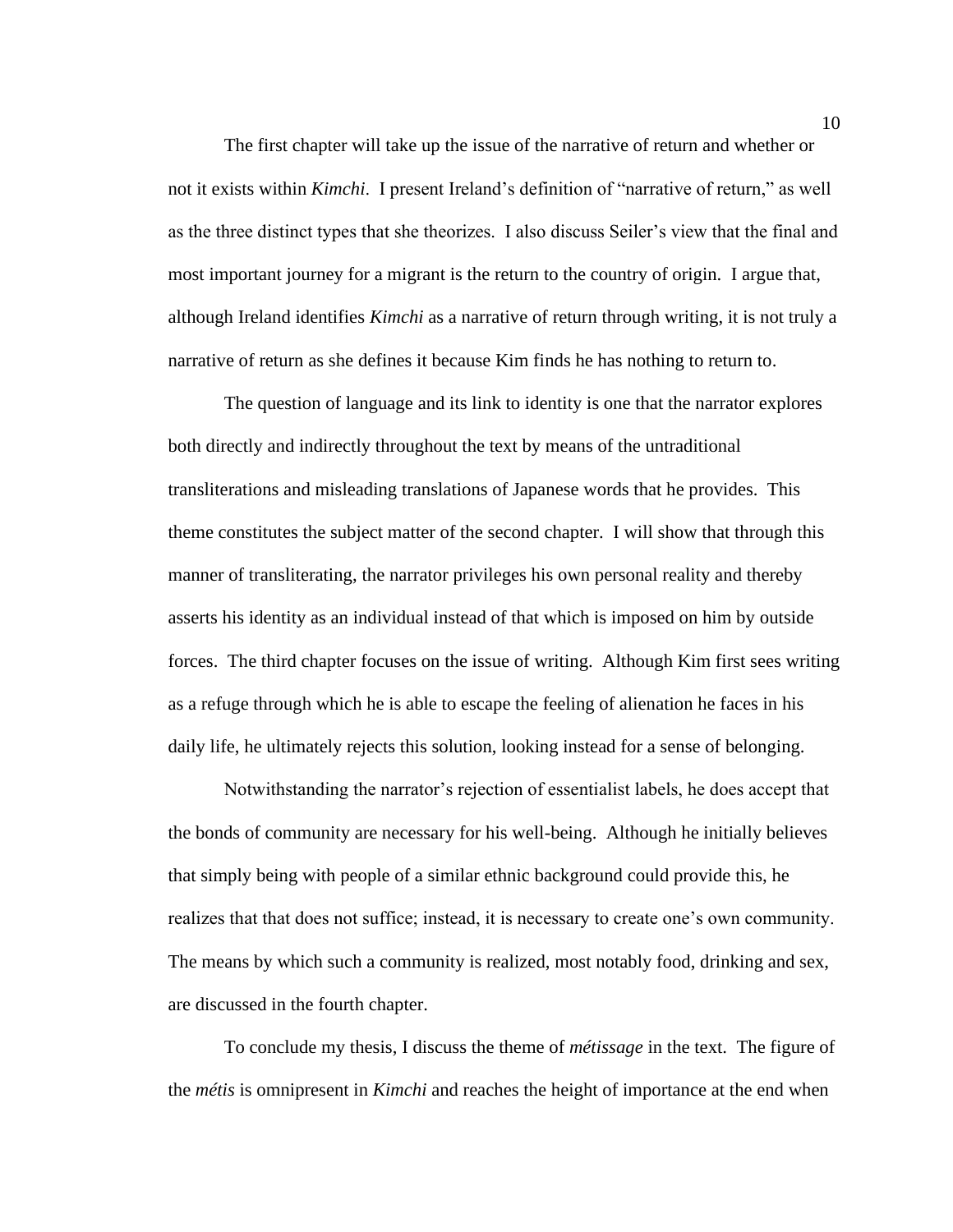the narrator realizes that everyone, no matter their ethnic or cultural background, is a product of *métissage*. I conclude by connecting this worldview to contemporary global developments in literature and culture.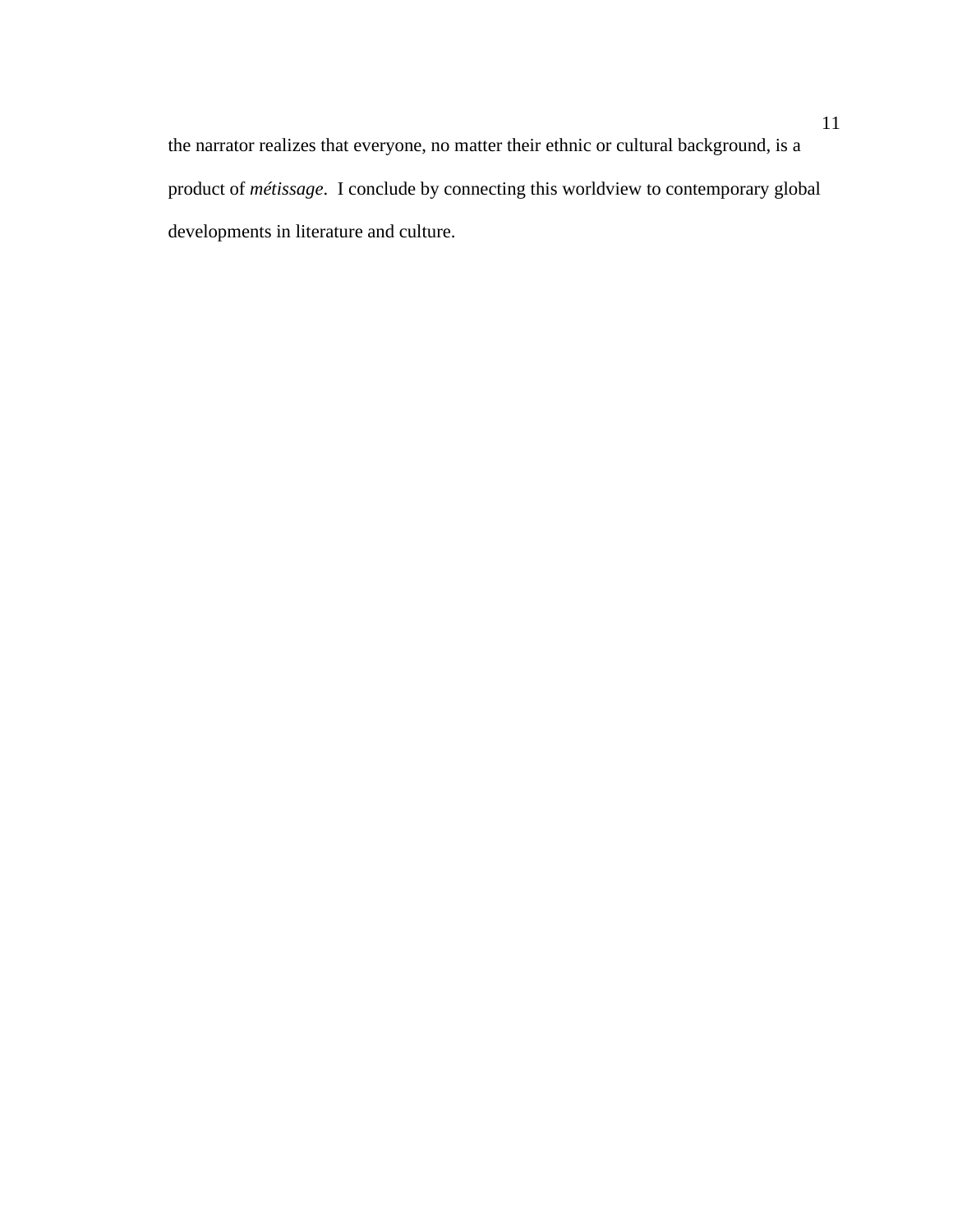#### CHAPTER ONE

#### Return and Belonging

The return to a country of origin has been a common theme in literature since its earliest beginnings in Greece (Homer's *Odyssey*) and the Middle East (*The Epic of Gilgamesh*), although rarely has it been foregrounded as much as it is in migrant literature. Because migrant literature is characterized by the themes of travel and cultural integration, the return journey undertaken by the migrant is frequently mentioned, both as a remedy for and as a further aggravation of his *mal du pays* and the sensation of exile suffered in the adopted country. This voyage is often represented as problematic as it creates further questions about the identity of the migrant, who is neither fully a part of the original nor of the adopted society.

The migrant's condition can be resolved only through a personal coming to terms with his new hybrid identity—that is, by going forward instead of returning. Although characterized as return journeys—voyages *back* to an imaginary (because nonexistent) origin—the empty center of the idealized homeland makes such a return impossible. The country of origin has often changed as much as the migrant, who, because of nostalgia, creates an image of it that is all but completely divorced from the material reality.

Since return to the homeland-as-remembered is impossible, the migrant must depend on his imagination and memories to effect such a return; for the migrant author, this return is at once created and memorialized through writing. In her chapter "Narratives of Return," Susan Ireland explores the different types of return available to the migrant character in literature. Drawing heavily from Seiler's article on the fictional journeys in Canadian migrant literature in English, Ireland does not question the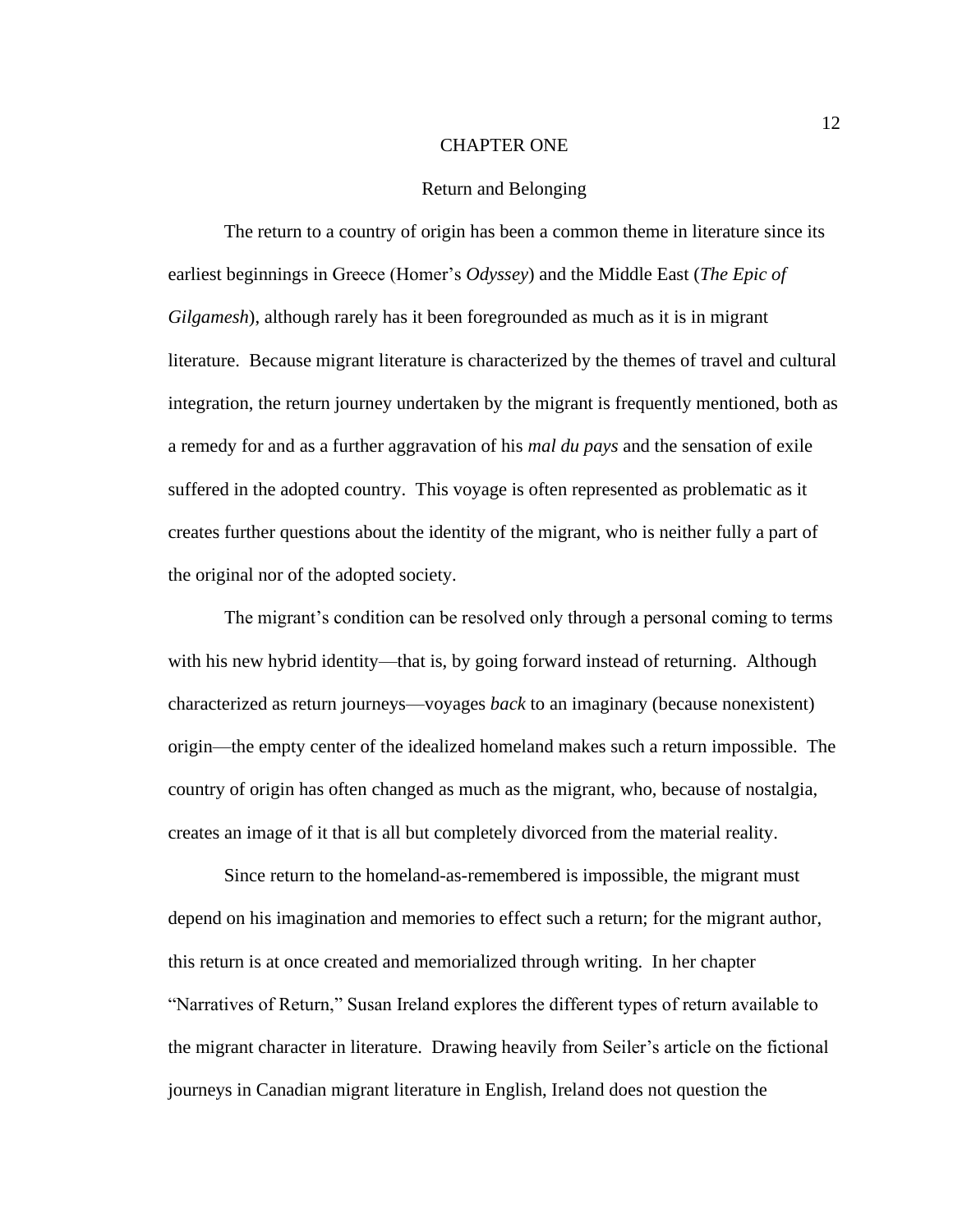importance or validity of Seiler's argument that the return plays a pivotal role in the cultural integration of the migrant in his adopted county. She instead merely identifies what she considers to be the two main types of return, that through memory and that of an actual journey, as well as the importance of the actual act of writing about the return in literature by migrants.

Return through memory "perhaps constitutes the most traditional type of imaginative return, often taking the form of a nostalgic yearning for an earlier time or place" (Ireland 24). Closely paralleling the sentimental connection to an imaginary homeland felt by many immigrants, this involves a Proustian attempt to return to one's childhood through idealized remembering and meditation on an idyllic country of origin. This country does not and, because of the idealizing force of nostalgia, perhaps never did exist. Oftentimes, the countries from which the writers of these texts come are too dangerous for political or other reasons to allow a physical return; it is only through imagination that return is possible. Because they are products of the experience of exile, these texts are often therapeutic and help to assuage the feelings of separation and mourning felt by the migrant. These narratives also have the double purpose of making permanent the personal memories of the author-narrator and the collective memories of the migrant group to which they belong. According to Ireland, this type of return, however, must remain in the realm of the imaginary and does relatively little to heal the physical and emotional rift between the two halves of the migrant's identity. It is an act of mourning for a lost past and only rarely, as in Latif-Ghattas's *Nicolas le fils du Nil*, an act of recovery.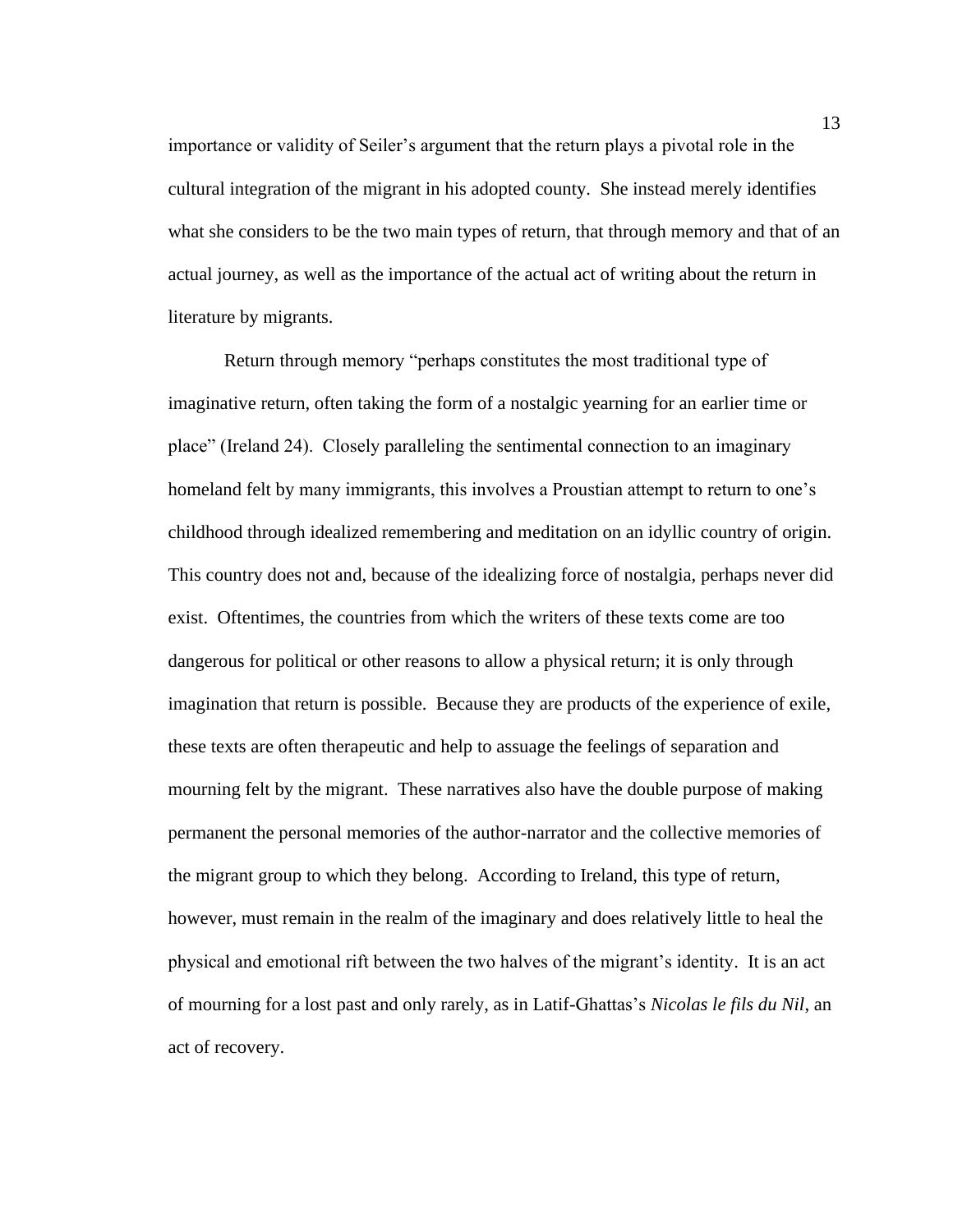Those migrants capable of making a physical return to their homeland are faced with the reality that they no longer are a part of that country as once they were, as well as with the changes that have occurred since their emigration. As Ireland points out, "[M]any protagonists in the Québécois corpus make the journey back to their native land, only to discover that homecoming is far more problematic than they had imagined" (29). Although they expect to once again see the country of their past as it was before leaving, this expectation is without fail disappointed: even if the country itself has not changed, their memories of it have recast it in an idealized form; and if it has changed, they no longer recognize it as their own country. While some characters in literature are able to complete the migrant's common dream of leaving their home country to gain wealth and then fully return to continue a life put on hold, most migrant characters in literature, like most real migrants, rarely are able to do this. The return is instead brief, and after it they must go back to their adopted countries. This underscores the previously perceived disjuncture between the migrant's image of himself as part of his original country instead of that of his adopted country and the reality that he is now more fully a member of his adopted society. While actual return hastens this realization, it does little to enable the migrant to reconcile both parts of his identity and accept his current situation as transcultural.

The process of reconciliation of identity also involves a form of return, but in a metaphorical rather than physical sense, as conceived by D'Alfonso: "Returning. Not looking back. But as one turns the soil. An act of questioning" (qtd. in Ireland 35). This questioning in view of recovery is largely the purpose of narratives of return, as the migrant author is able to exorcize textually the suffering and sense of exclusion he feels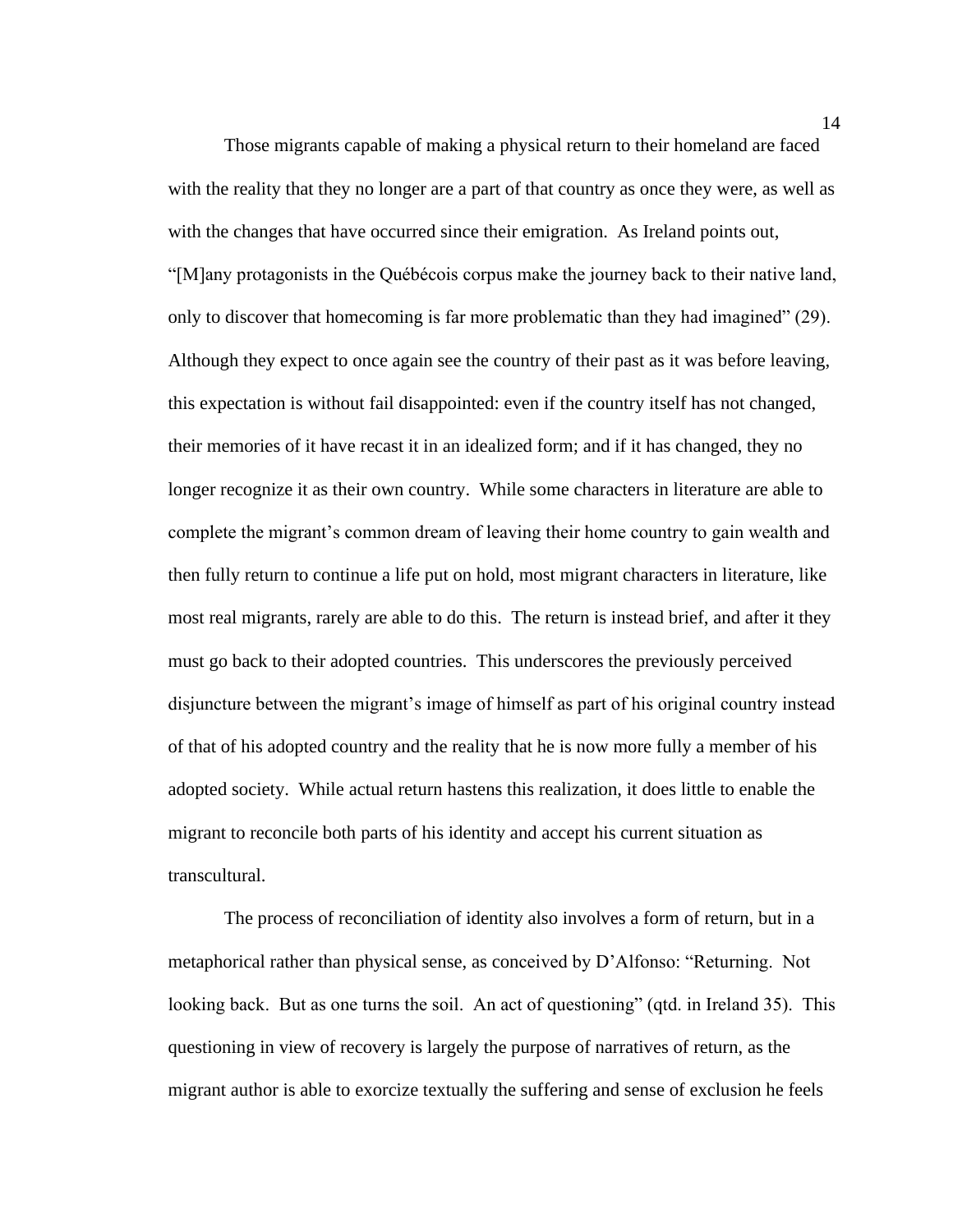as a migrant. Because the question of writing return is itself often present in narratives of return, frequently due to the fact that the narrator of the text is a writer, the autobiographical aspect of this form of literature is only superficially hidden, if at all.

Although Ireland stops short of explicitly referring to *Kimchi* as a narrative of return, her inclusion of it within a chapter on that type of narrative implies that she considers it to be as such. In the present chapter, I am not questioning Ireland's argument that the text shares many similarities with more traditional narratives of return, in particular the emphasis placed on the act of writing. Nor do I challenge her assertion that

> [t]he intensity of [Kim's] sense of homelessness, which leads him to go back to Japan, is reflected in the insistent repetition of expressions invoking a return to origins and the desire to "marcher à reculons vers ma naissance" (walk backward to my birth) ([Chung] 21). (38)

Rather, my point of contention with Ireland's argument is that she fails to explicitly point out that Kim's trips to Japan are *not* returns, as Kim has no country to return to. It is my intention to demonstrate that, because of his lack of any meaningful connection to any country and notwithstanding his desire to realize an identity that is bound to geography, return is impossible for Kim because he lacks a singular origin.

*Kimchi* is the story of narrator Kim's two trips back to the land of his birth, Japan. Although he was born in Japan, Kim and his family are ethnic Koreans and thus marginal within Japanese society. His father was himself a migrant to Japan, having come after serving as an officer in the Korean army; his mother, Mitsouyo, although born in Japan like Kim, was marked by her Korean heritage and for this reason faced discrimination. To escape this and in order to find a better life, Kim's family migrated to Canada in the early 1970s when Kim was three years old, eventually settling in Québec, where Kim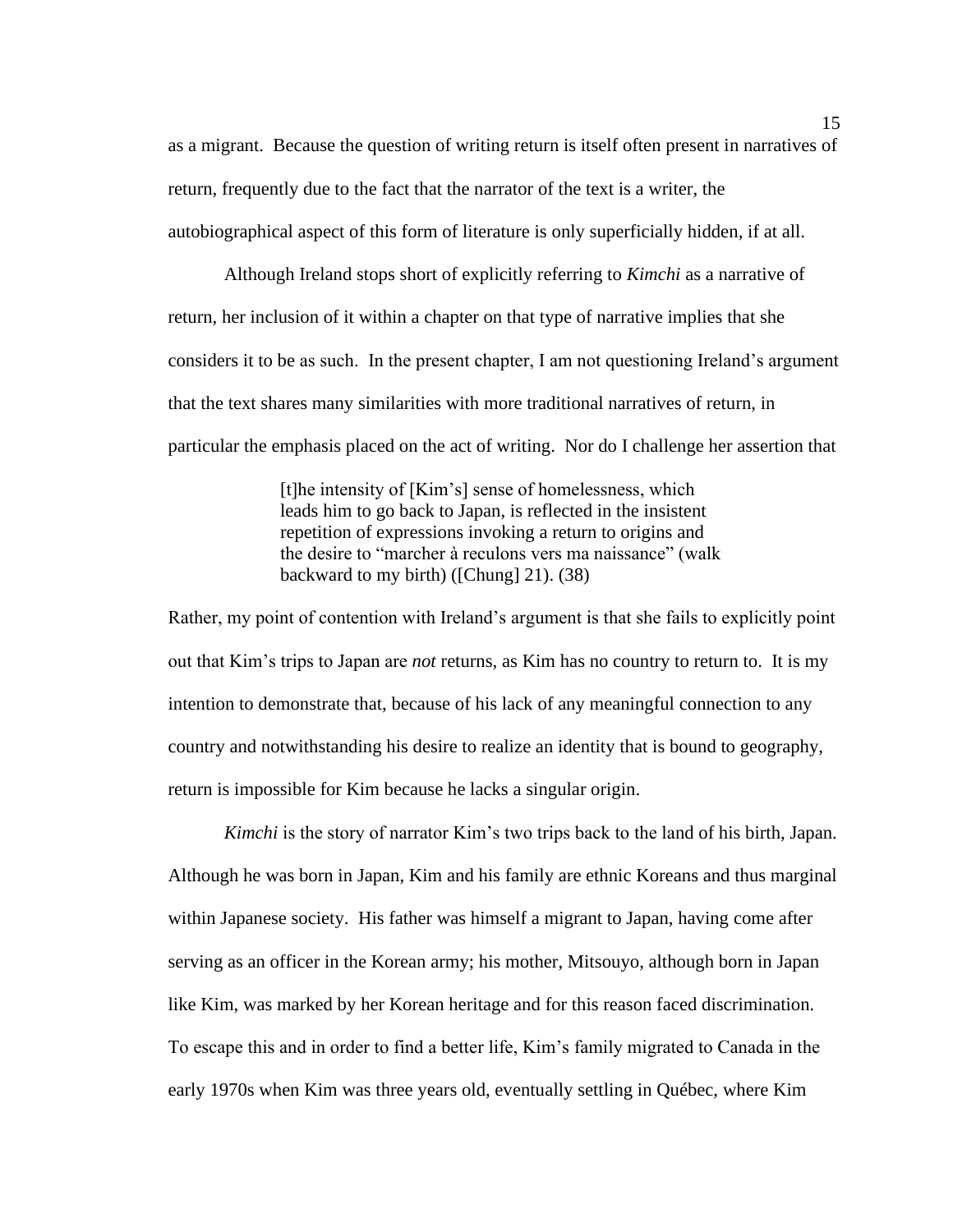grows up. After a melancholic adolescence in which he in turn faced discrimination because of his ethnicity, Kim goes abroad to study at a Japanese university in his twenties, during which time he briefly visits Korea, the land of his ancestors. The narrative of this experience constitutes a major section of the book. Thirteen years after returning to Canada, he again goes to Japan as a cultural attaché for the Canadian government. This second journey constitutes another major section of the narrative. These sojourns in Japan and Korea provide him with opportunities to search for his place in the world. Throughout the novel, Kim's approach to the question of belonging evolves: whereas he initially believes that a physical return to the land of his birth can clarify his origin and identity, he later rejects this because his identity is too complex to be simply explained through a connection to geography. He ultimately realizes that he is dependent neither upon his Korean ethnicity nor his Japanese birthplace, but instead the community he creates around himself at any given moment.

Chung's text does share many characteristics with others cited by Ireland, including the voyage back to a country previously inhabited during the *parcours migratoire*, a search for origins in order to better understand one's identity and current situation and the continuing questioning of identity that is the result of such a misguided journey. While correct in her analysis of the narrative of return as a common form of migrant literature and in the particular typology that she establishes, characterizing *Kimchi* as a narrative of return is fundamentally incorrect.

While it clearly fits within the framework of migrant literature due to the authornarrator's history of migration and the underlying theme of identity, Kim's trips to Japan are not a return to a land of ethnic and ancestral origins, but merely a return to Japan, the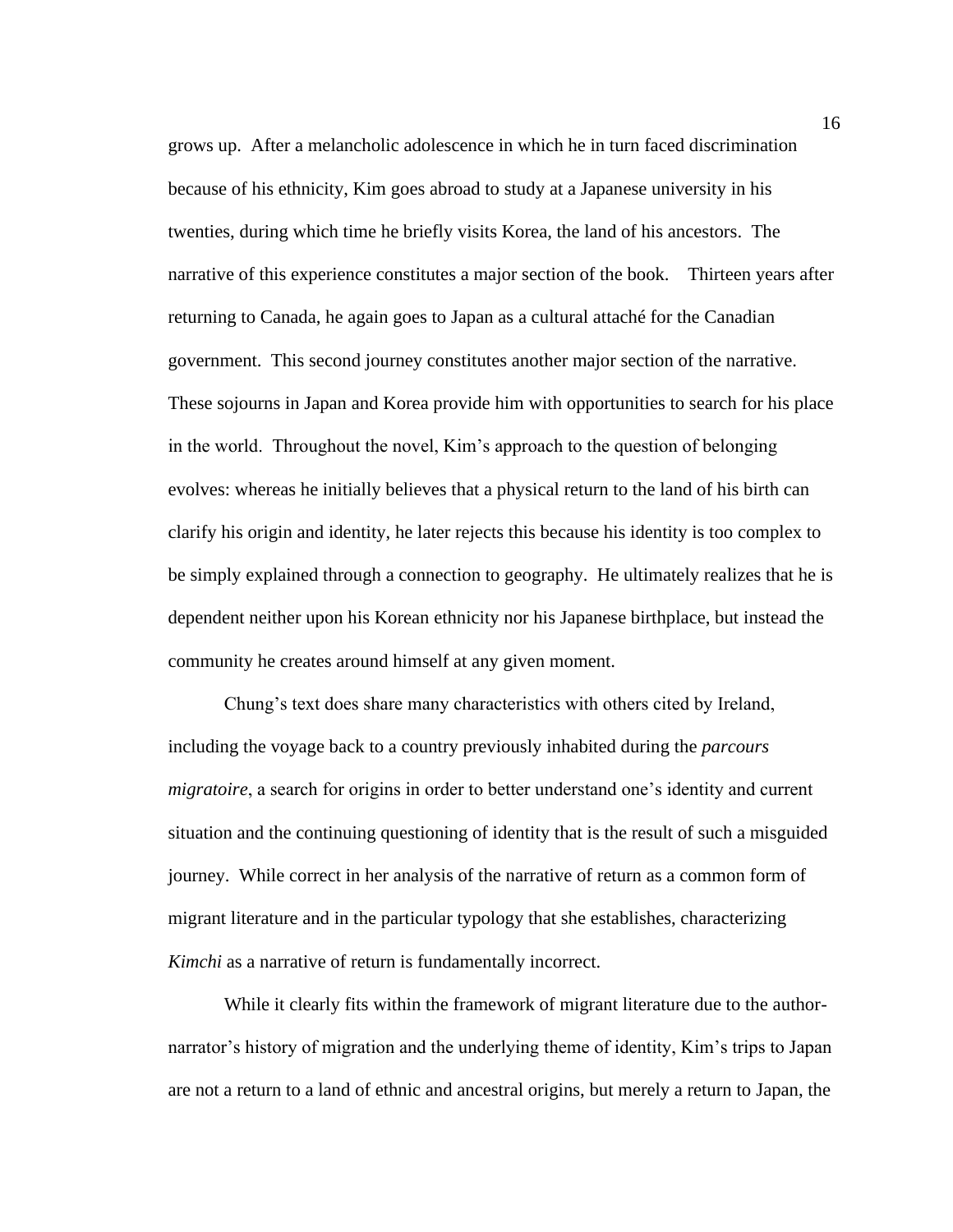country of his birth. The narrator makes little mention of his childhood memories or of any other connection to Japan. Indeed, his ancestry only reaches back to Japan two generations previous to his birth on his mother's side, and his father came to Japan for political reasons after the division of Korea. Further, because of the discrimination faced by ethnic Koreans in Japan—discrimination evidenced by his mother's difficulty finding significant employment in that country due to her ethnicitiy (73)—his family existed in a permanent state of exile in Japan, even if rooted to it by the birth of children.

The narrator shares his beliefs related to the question of where he belongs in the chapter "Kimchi," the first few pages of which are an extended discussion of his response to the question "À quelle identité culturelle te sens-tu appartenir et pourquoi?" (63). Prior to going to Japan on exchange he himself has no clear-cut response, but he nevertheless discounts Japan as a possibility since "on me reprocherait de ne pas connaître ce pays plus qu'un Occidental, bien que j'y sois né et que le japonais ait été ma langue maternelle et usuelle jusqu'au jour où mes parents ont décidé d'émigrer au Canada" (63). Although he does consider "Korean" to be an acceptable label (although not necessarily either satisfactory or the only possible one), he understands that this can only be justified to a certain extent: "je n'ai mis les pieds dans mon pays ancestral qu'une seule fois et je suis bien le premier à être gêné de ne pas savoir lire le *hangul* [the indigenous writing system for the Korean language]" (64).

Seiler's argument that the immigrant's return to his first country is necessary for him to resolve his identity as a migrant does however hold true for this text, although one must add that Kim had not clearly attached great significance to his first trip to Japan. While it was a return to the country of his birth, it was not "The Return" for him; this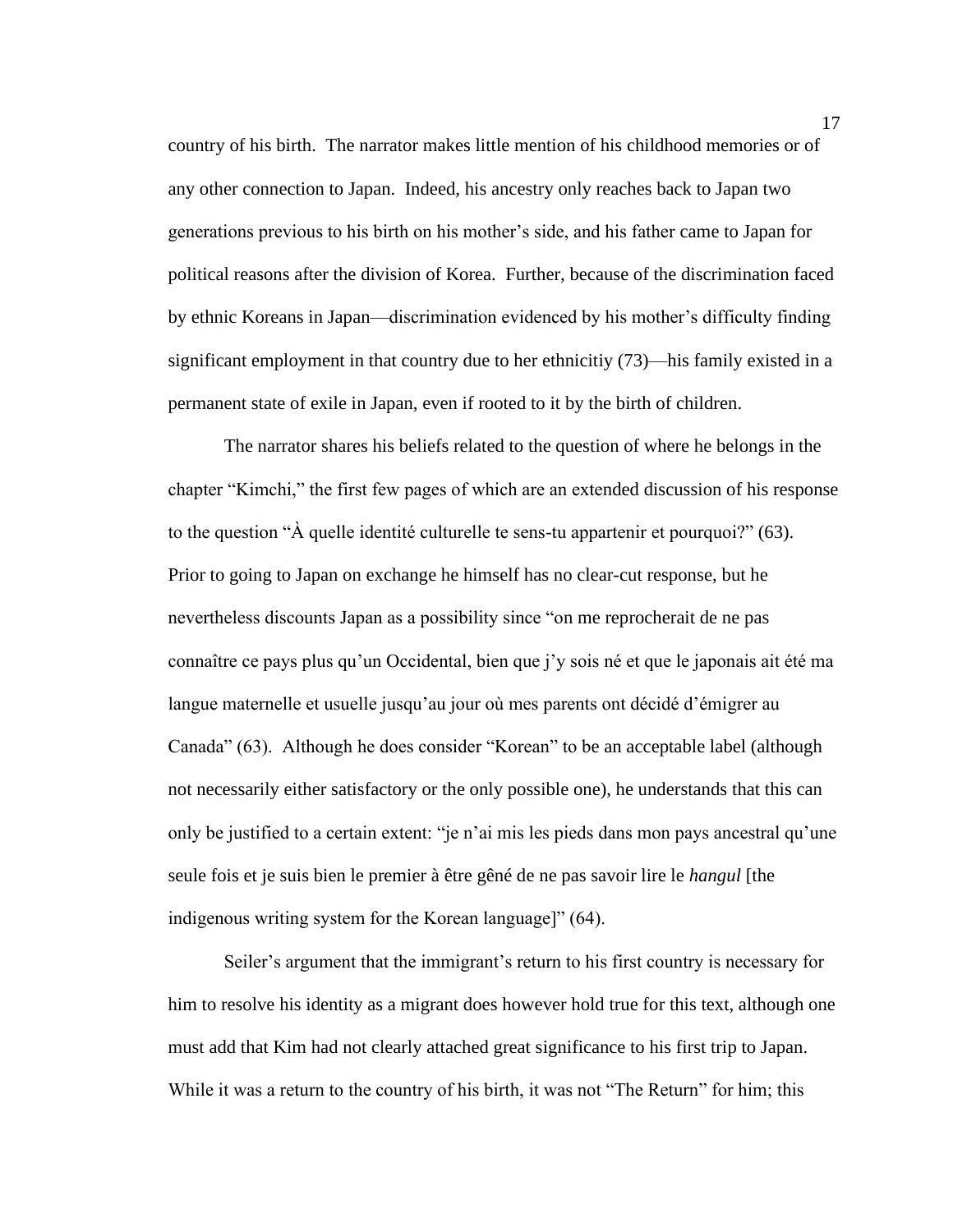would come only with the short excursion he made to Korea while studying in Japan. Instead of renewing a lost connection to the land in which he was born and thus in some way healing his sense of exile, he realizes that he does not and never did belong in Japan, but that his ancestral homeland is Korea, a country he had not yet seen and whose language he does not speak. His time in Japan was, however, instrumental in this realization: "J'ai compris que j'étais coréen le jour où j'ai découvert que je ne pouvais pas me passer de kimchi […] C'est au Japon que je me suis aperçu que je ne pouvais pas me passer de kimchi" (63-4). This is not a surprise to him, for he describes Japan upon his first arrival in 1985 as "le pays qui allait être le mien" (39-40): by using the *future proche*, he signals that prior to this he had little attachment to this place, his birth there notwithstanding; it is through the experiences he would acquire during the course of this voyage that such a connection would come into being.

His brief, two-day sojourn to Korea can be argued to constitute a return to his ancestral land, but the Korean language is an impenetrable wall for him. While he is able to find a cassette of the Korean folk song "Arirang" without being able to read Korean and without asking for help (67), he is still unable to feel a part of Korean society. Though he feels "pour la première fois en terre fraternelle" (66), he is still alone, mute because of his inability to speak Korean. Even in his ancestral homeland, he remains outside of society, noticeably marginal, both physically and metaphorically:

> Dans la rue, je titubais de bonheur et, après avoir acheté une canette de bière dans un magasin, je suis allé m'installer sur un bloc de parpaing sur la grande plaza devant l'édifice de l'hôtel *Koreana*. Des gens me reluquaient cavalièrement au passage, moi et ma canette de bière, sans se douter qu'un mur nous séparait, celui du langage […] Combien d'heures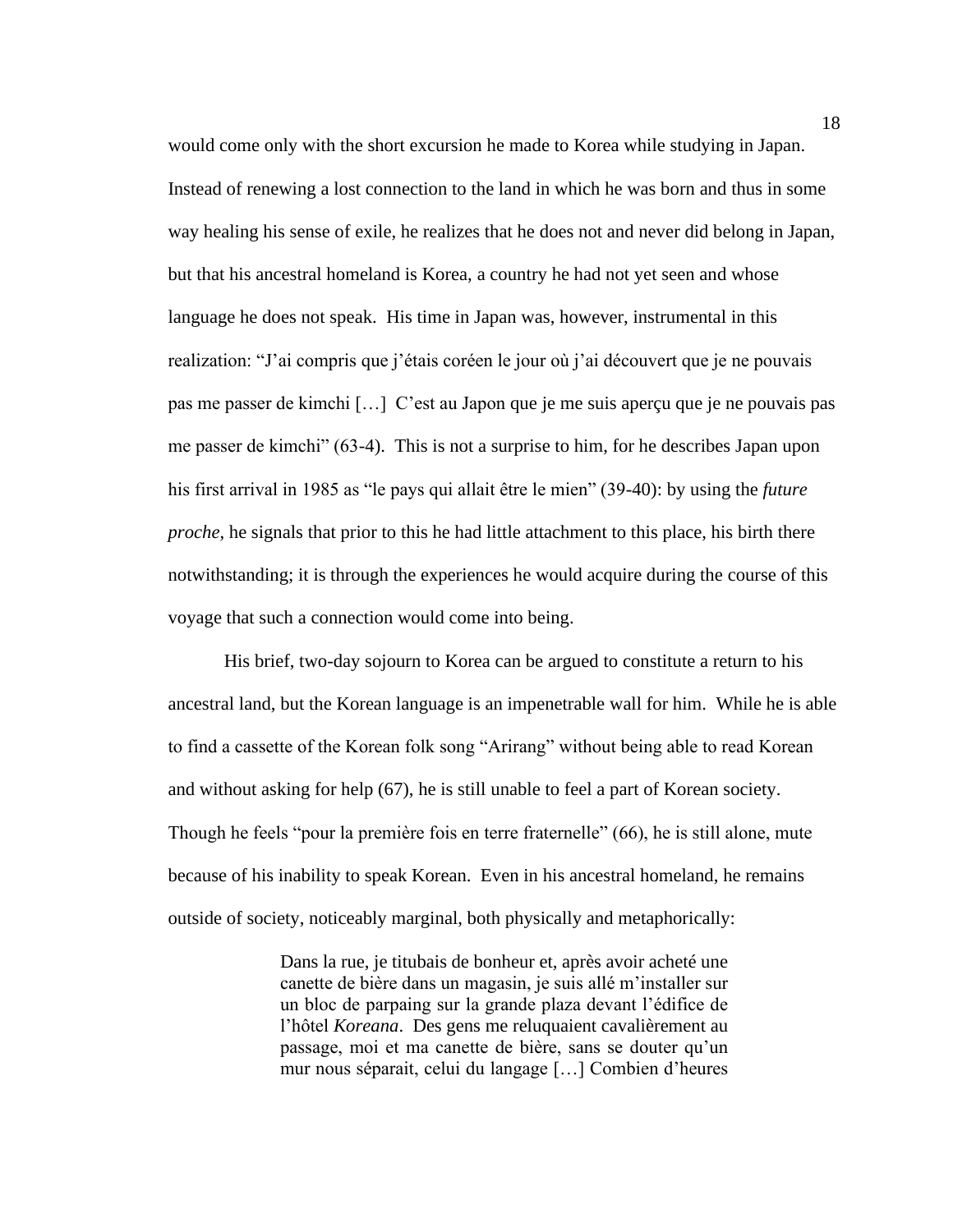suis-je resté là, comme une statue solitaire, et cependant saoul d'amour pour la grande nuit étoilée de Séoul? (67)

The joy he feels while consuming kimchi and listening to "Arirang" while drunk in Seoul is undeniable. Instead of deriving from it any kind of reconciliation of his schizophrenic immigrant identity, a solution to the identity crisis driving him to question where he belongs, he finds only a false and ephemeral resolution to his anguish. His is a giddy (because childish) joy; he will, upon leaving Korea, deal with the fact that, while he did feel at home in that country, his true home is elsewhere.

His voyage to Korea does bring him to the realization that he is ethnically and culturally Korean . However, Kim rejects the notion that this Korean identity is sufficient to provide a sense of belonging. Although the material realities of culture, tangible or otherwise, offer the individual a centering point because they allow him a way to carry his homeland with him, they must be bolstered by a community that he belongs to. Further, cultural artifacts can be appropriated by members of other cultures and thus lose their symbolic meaning as distinctive marks of a particular ethnic or cultural group.

An example of this appropriation occurs in regard to kimchi itself, the "symbole national de la cuisine coréenne [qui] fait partie de nos cellules et notre sang, de notre identité à nous, la diaspora coréenne éparpillée à travers le monde" (64). An episode that Kim relates about his mother illustrates this. During her adolescence in Japan, his mother Mitsouyo was asked by an old Japanese woman to sell her kimchi. She is at first taken aback and hesitates to respond, thinking she was being insulted. Then, realizing that the woman was sincere, and that she had grown up in Korea because her father was a member of the colonial force, she consented for economic reasons. The fact that the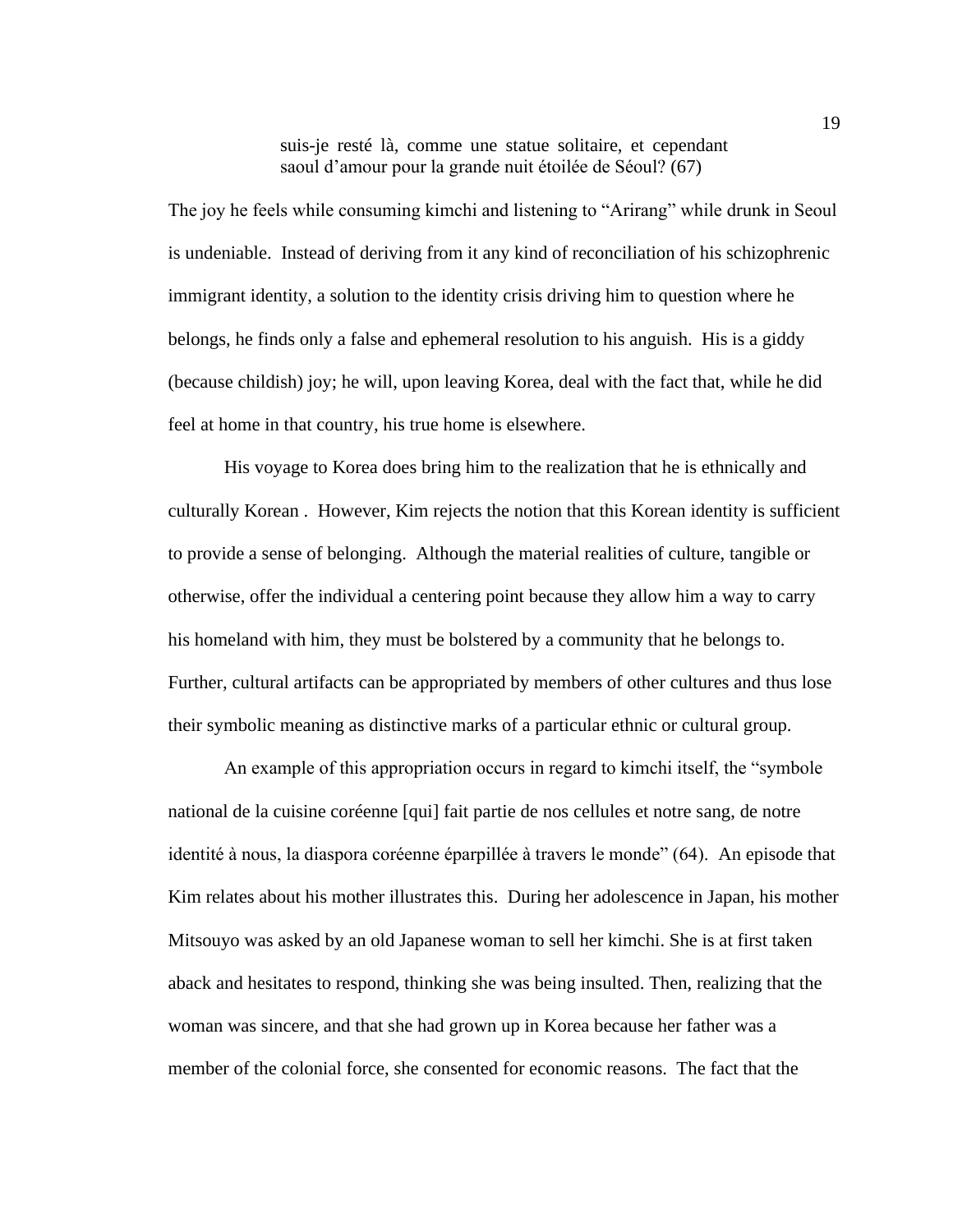woman ignored "l'occupation, les cruautés de la guerre, la hiérarchie entre Coréens et Japonais" (69) does not matter to Mitsouyo, who is driven to fulfill this woman's desire by her own dire poverty. Later, being asked again, she once more hesitates; the old woman, having brought the kimchi home, had been disappointed to find that her daughter-in-law had washed it because of its odor and because "[e]lle a cru qu'il fallait servir le kimchi comme les tsukemono japonais, qui n'ont presque pas de goût parce qu'on les lave dans l'eau salée" (75). By rendering it more palatable to Japanese tastes, the daughter thus destroyed the very essence of kimchi and abnegated its Korean identity. In addition, the fact that not only a cultural outsider but someone directly related to the oppression of the Korean population craves kimchi deprives it of its role as a marker of specifically Korean identity.

Chung's inclusion of this episode, which is not directly related to the primary narrative of Kim's travel to Japan, is odd. Although it is Chung's style to reveal truths about his characters indirectly by showing episodes that happened to them in the past instead of telling about their personalities explicitly, Mitsouyo is never portrayed as a character involved in the primary plot. This episode thus is more revelatory of Kim's personality and his obsession with kimchi as a symbol of his Korean identity. While he did not experience it directly, this episode profoundly affects him. Nevertheless, this episode also reveals the unspecific nature of material products of culture. Although, like kimchi, they are products of specific cultural circumstances, they only carry symbolic value as representations of culture inasmuch as the subject imbues them with such. They are signifiers of a culture and not the culture itself.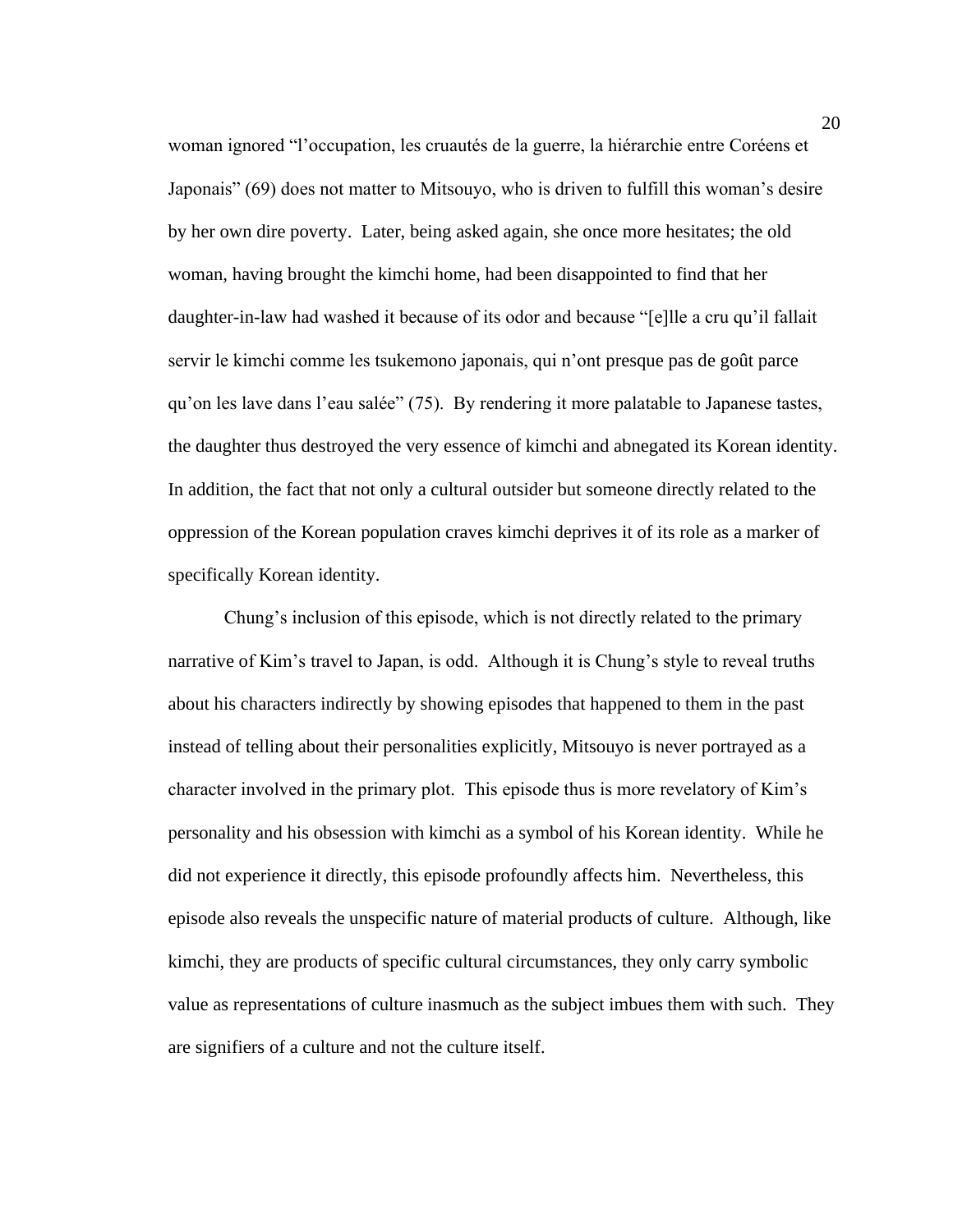Although Kim notes that "[p]artout, à travers les petites rues obscures et odorantes de Séoul, me parvenait l'odeur du kimchi, telle une invitation familière" (67), the obsession he repeatedly demonstrates with the material aspects of Korean culture shows that it is only these that he clings to, rather than the prospect of living among his ethnic brothers and sisters. He is thus more interested in symbols of his ethnic origin than attaining direct knowledge of this (lost and forgotten) origin. This comes as a neartotal change from what the reader expects; the first chapter, "Chinatown," focuses on Kim's fascination with the Chinatowns of the world and his feeling of finding in them a form of homeland among exiles: "Je ne savais pas que je m'accrochais à chaque visage asiatique rencontré au passage comme à une parcelle d'un paradis et d'une patrie perdus que je tenterais de recoller comme les morceaux d'une mosaïque" (20). He realizes, however, that he was mistaken in thinking this, ultimately rejecting the idea that a homeland can even exist, much less the simulacra of a homeland that is Chinatown: "Chinatown, cela veut dire à la fois l'exil et l'illusion de la patrie. Comme si la patrie, cela existait vraiment" (238).

While he had previously believed he could find a sense of community by simply being surrounded by other Asians, as in a Chinatown, he realizes that that is not sufficient, returning instead to the country of his birth. When a sense of belonging continues to elude him, he reaches back further, going to the country of his ancestry. In Korea, he becomes surer of his cultural identity, but he does not find a sense of real community. It is the search for a community with which he can connect on a personal level, "un ensemble de coeurs humains qui recherchent et ressentent la même chose,"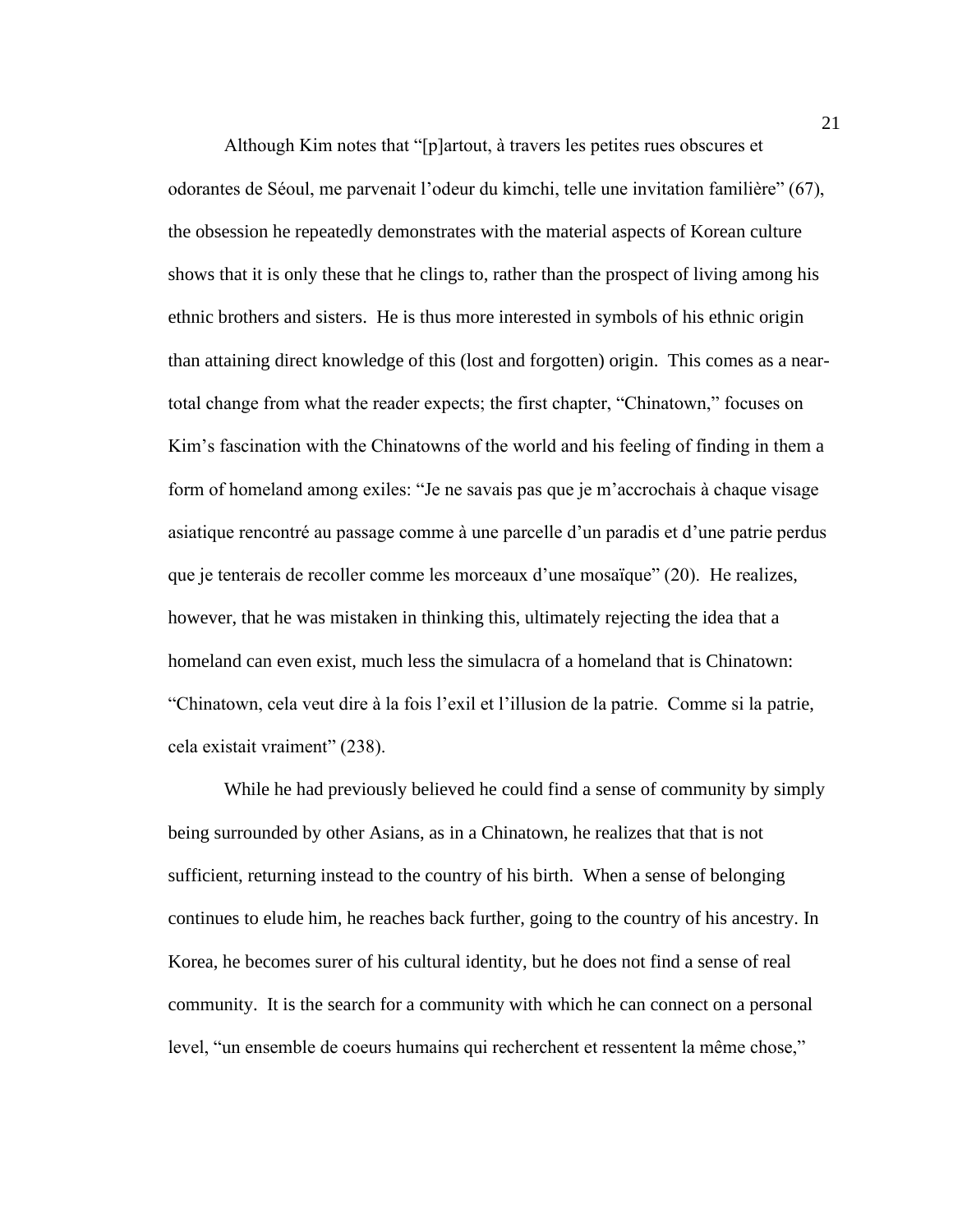rather than the pursuit of the artificial constructs of race or national and geographic claims that will constitute the rest of *Kimchi*.

One determining factor of whether or not a community is viable is language. A community in which the different members are unable to communicate will not survive. The question of language is intimately linked with identity, as language and the ways of thinking that it fosters are culturally determined. Although a shared language is necessary for any fruitful exchange between members of a community, that is not to say that each individual's relationship to the common language will be the same. As discussed in the next chapter, the issue of language is very important for Kim, for whom the French language, a language learned only after migrating and which has no relationship to either the country of his birth or his ethnicity, is the only medium through which he is able to fully realize his identity.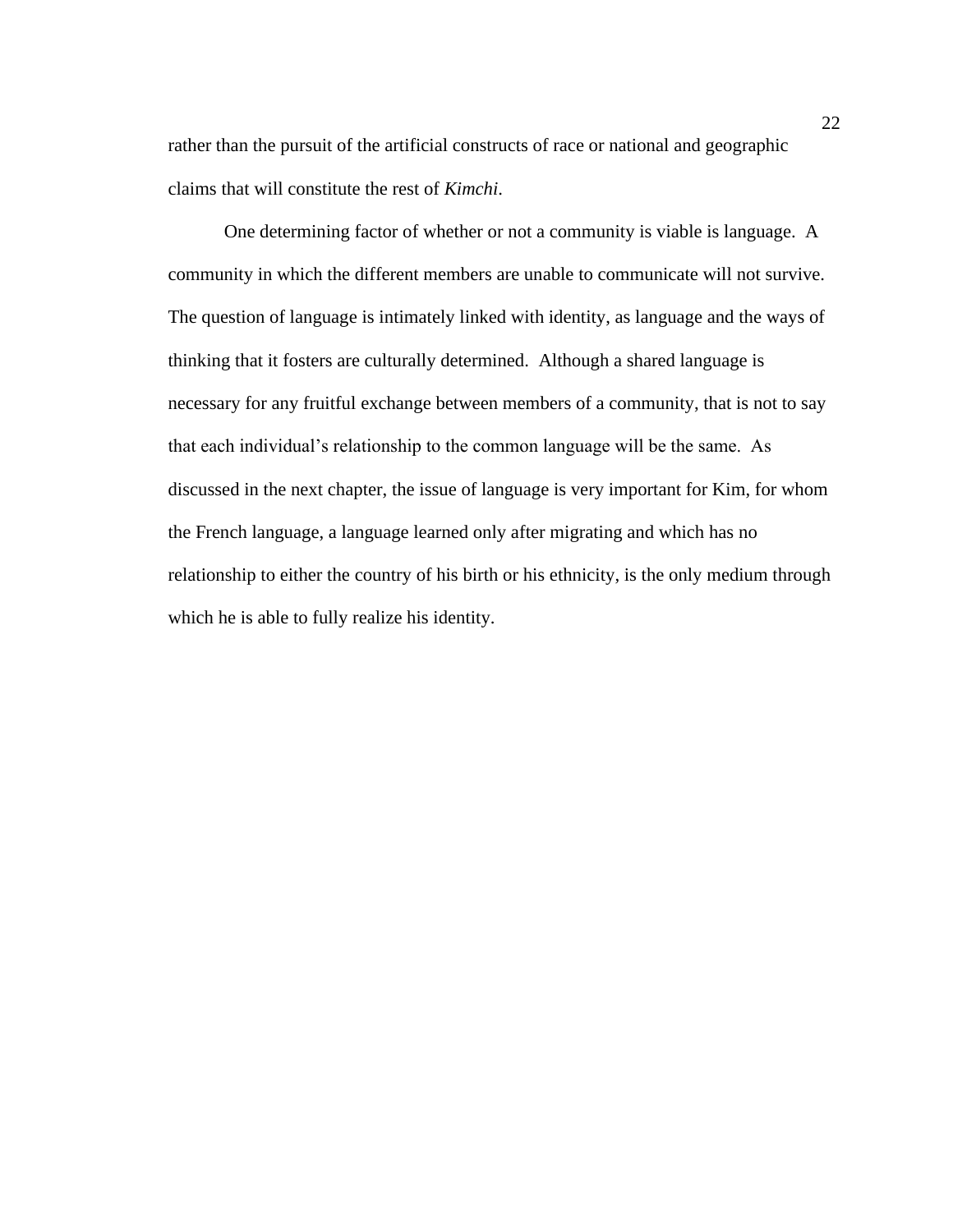#### CHAPTER TWO

#### The Language

# of Identity

Language and identity are strongly connected. In Québec especially, where the most important labels identifying the subject are "Francophone," "Anglophone" or "Allophone"—labels which are defined on the basis of one's native language—one must not underestimate the importance of the question of language, even beyond the official languages of French and English. Newly-arrived immigrants to Québec, Canada and elsewhere in the world add their voices to the linguistic discourse within the framework of literature.

Language plays a large role in the cultural confusion and integration of migrants, and this theme is reflected in the literary production of migrant writers. These writers are often described as writing in their maternal languages while using the words of their adopted language. What is clear is that migrant writers must depend on their own cultural points of view, which are always connected to the language in which they were raised, be it Chinese, Yiddish, Italian or another. It is often the case that migrant writers use words and concepts borrowed from their maternal language and culture in order to better express their lived realities.

In French, representing on the page the words of other European languages is rarely a problem due to the shared Latin alphabet and the close relationship that these languages share with French. Italian, Spanish and even English words are easily decipherable by the reasonably educated Francophone, who is able to pronounce them if needed. More "exotic" languages like Chinese, Farsi and Japanese pose a greater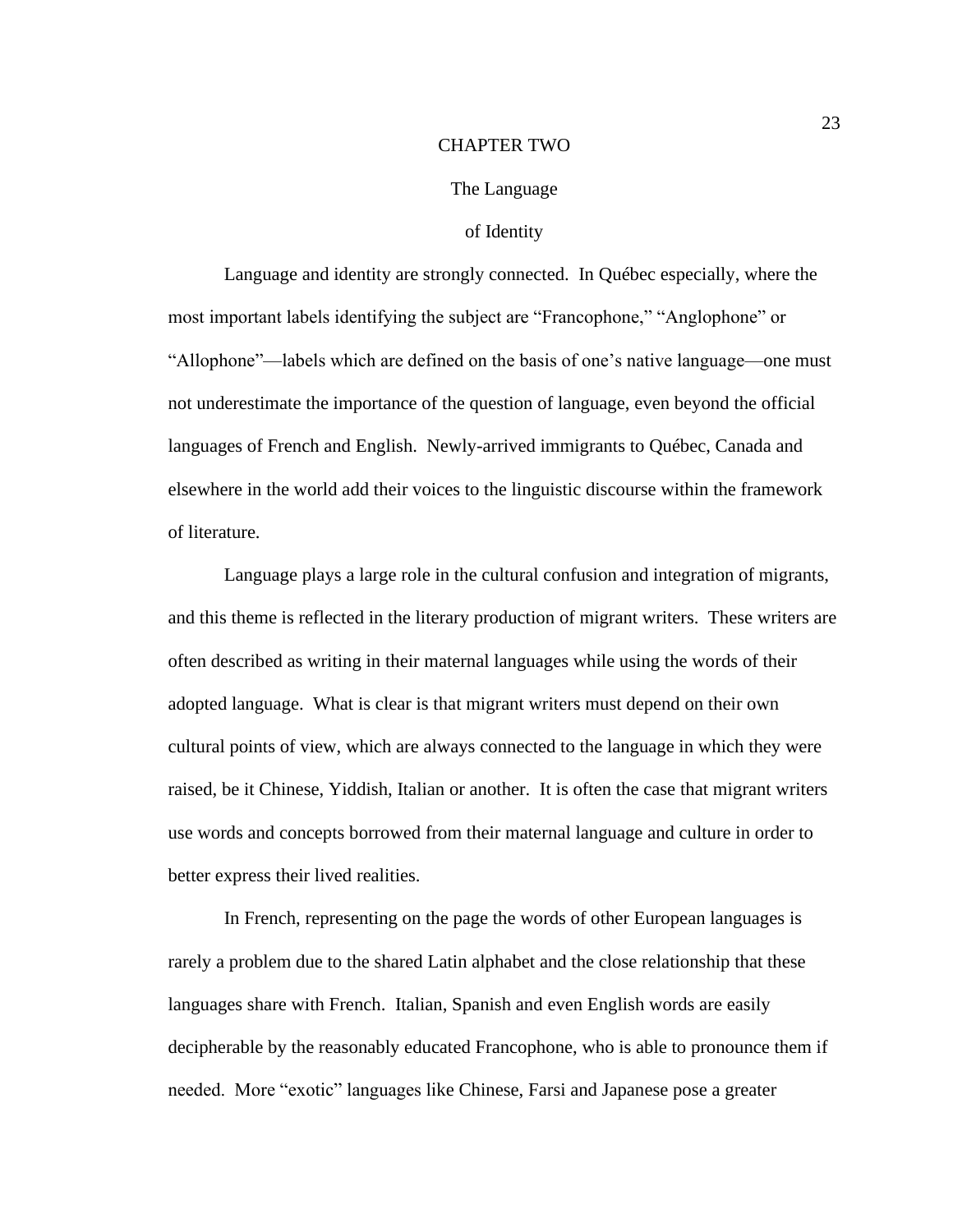problem to the author who would include them in his text as their systems of writing are so different from the Latin alphabet used in French. It is thus necessary to find a way to transliterate these words in such a way that they are accessible for the reader, and this challenge is further heightened by the task of communicating the meanings of these words. Because of the very nature of this linguistic choice—after all, the writer chooses to use non-French words because he feels limited by the language of Molière—it is a simultaneous task of transliteration and translation that he undertakes. While this is challenging for the author, it is also liberating since he can freely choose his own system of transliteration, as well as his own conception of the word to define. The reader who is unfamiliar with the author's native language is unaware of the errors committed by the author in the process of translation and transliteration, and the errors do not distract from the literary merit of the text.

Nevertheless, such errors may draw criticism to the author committing them. The Chinese-American author Amy Tan was criticized because of the incorrect transliterations and misleading translations of the Chinese used in *The Joy Luck Club*. However, in the case of *Kimchi* errors are clearly intentional. While several official systems of transliteration exist for Japanese, Ook Chung does not use them. He instead invents his own system which does not agree with the others and which, additionally, is not always consistent. At points, his choices of transliteration are contradictory—not only for the words he has already transliterated in one way and then represents in another, but also within his own idiosyncratic system.

Before furthering this discussion, it is essential to define what is meant by the three related concepts of transliteration, translation and transcription. Transliteration is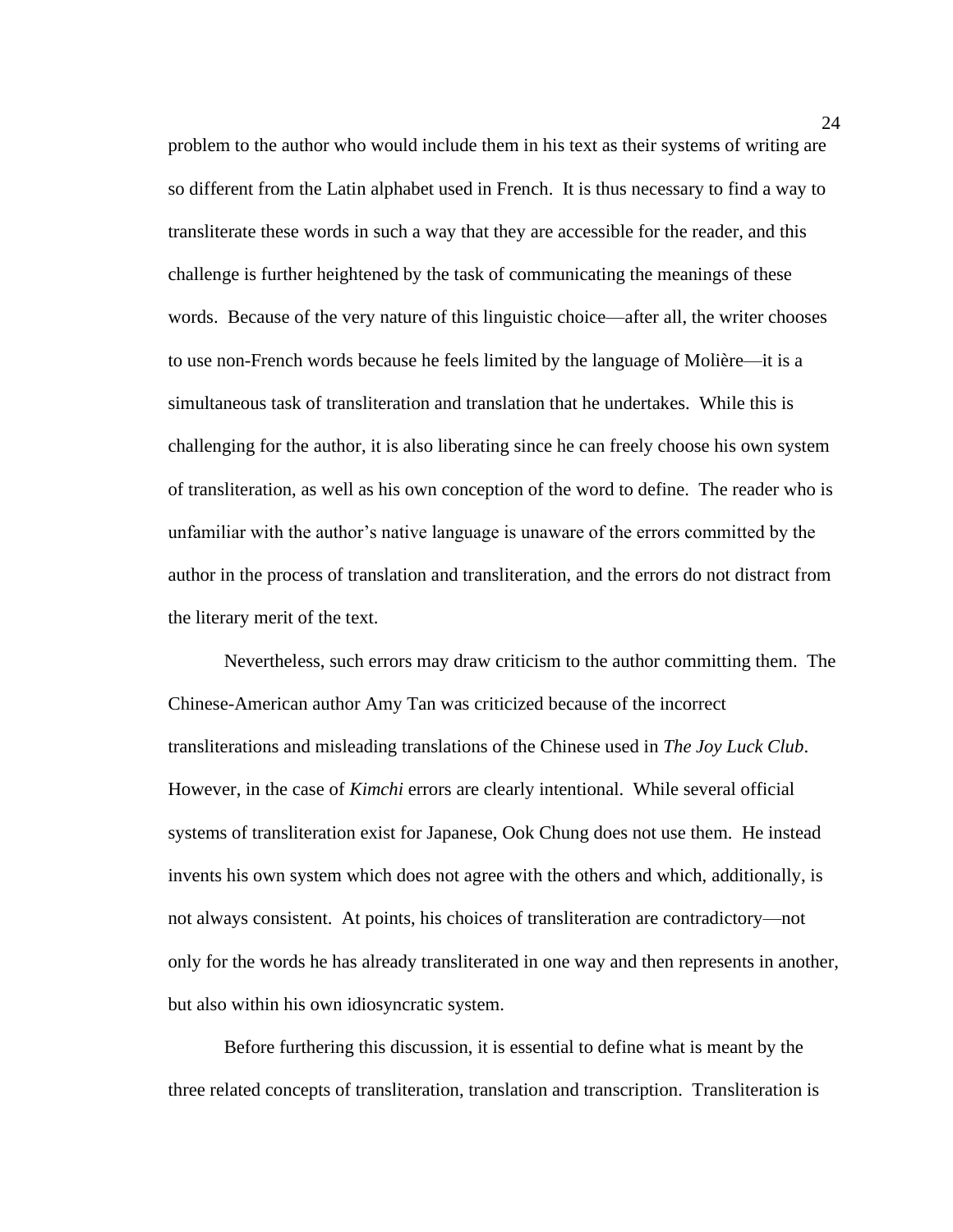defined as a method of transposing, letter by letter, the sounds of one writing system into those of another. Transcription involves an approximation of the sounds of the first language into sounds of the second. Because transliteration preserves subtle orthographic differences from the original language it is oriented to the written word; transcription, on the other hand, relies on how the word sounds to a speaker of the second language. Several systems of transliteration (Figure 1) exist to represent the Japanese language in Latin characters, including the Hepburn system (invented by an American missionary), Kunrei-shiki (the version currently taught to Japanese students to write their own language in Latin characters) and the Nihon-shiki, of which Kunrei-shiki is a modified version. The differences between the three systems are minor, but the Nihon-shiki allows the user to transliterate all Japanese words without ambiguity in order to reproduce the correct Japanese orthography. The Hepburn system, used mostly for teaching Japanese to foreigners, includes more aspects of transcription.

Transcription is an approximation, while transliteration is an exact presentation without loss of any phonetic or orthographic nuance present in the first language. Nonetheless the two terms are often confused and used without distinction. In addition, translation is fundamentally a form of transcription because it is necessary to present in an inexact way the words and concepts of another language. This is never possible without a loss of nuance. Throughout *Kimchi*, all three processes are present, but the way in which Ook Chung uses them differs from that which other "ethnic" writers use in their work.

In *Kimchi*, the three processes are used in the guise of an apparently innocent reconciliation of two languages and an opening aiming to include a larger public. The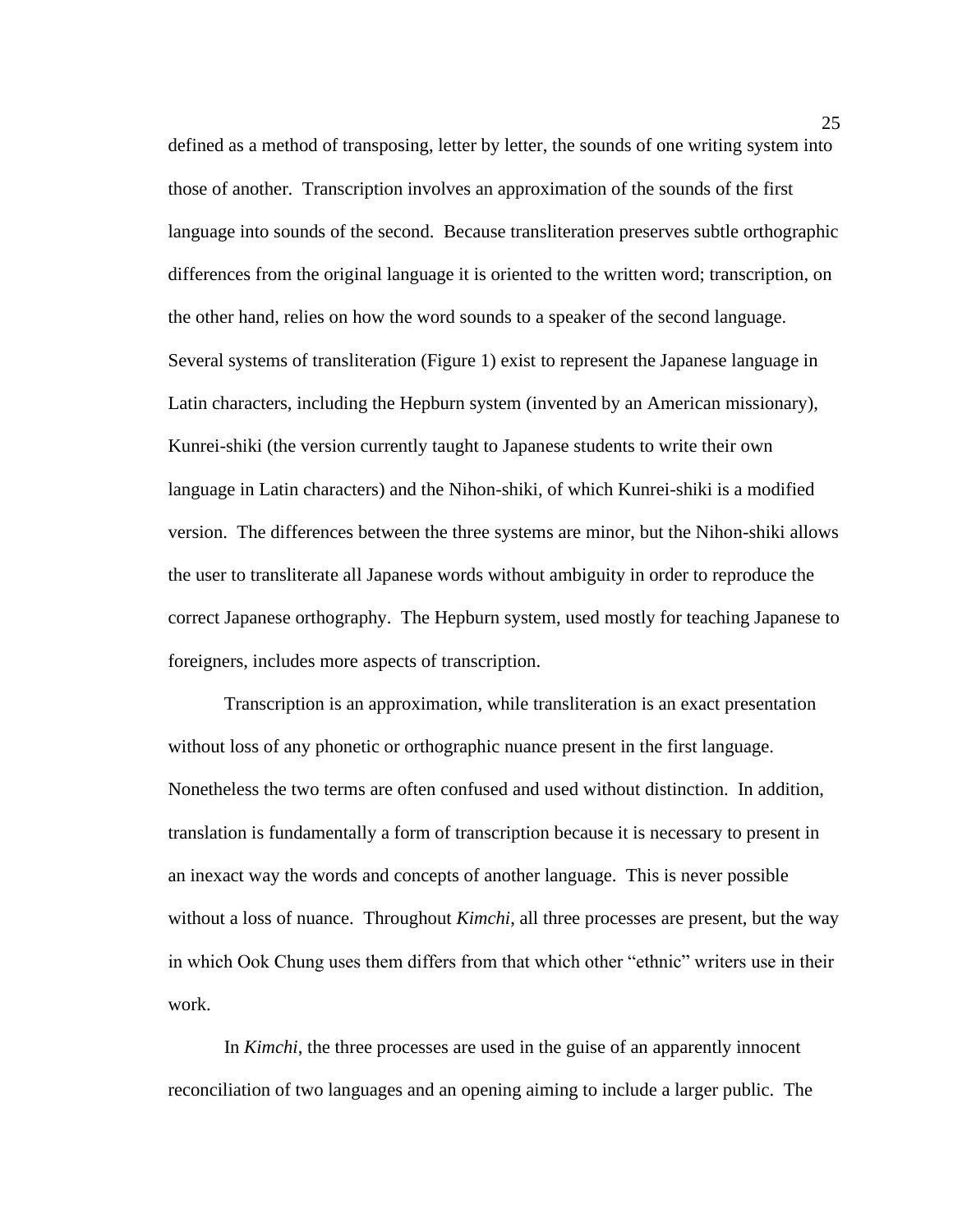real intention however is not innocent, but a means of rejecting the domination and reification of the represented language, Japanese. During the processes of transliteration and transcription, it is necessary to implicitly accept the primacy of one of the two languages. The innate primacy given to one language in the processes described above is determined by the public receiving them, as illustrated by the differences between the Hepburn system (created for Western students of Japanese) and the Kunrei-/Nihon-shiki (created in Japan for the Japanese). By rejecting traditional transliterations of Japanese words in *Kimchi*, Chung also rejects the domination of one language over another, as well as the idea that he must favor one of them. He accepts neither an Occidental nor an Oriental identity, and instead formulates a new, more personal relationship with the two languages. Instead of accepting one language's reality and an identity imposed upon him by outside forces, he insists on his own individual identity and his own conception of the wor[l]d, a conception which evolves through the text. Understandably, this fact is not clear for the majority of readers who innocently accept those transliterations. Nevertheless, Chung leaves clues within the text which point to this subversion.

Not all Japanese words in *Kimchi* appear in his own transliteration system. Several systems coexist within the text, including the three mentioned above. Some words are even represented by different transliterations on neighboring pages. Chung does not impose his weltanschaaung on everything, but only on those words which have a particular, personal significance for him. The names of characters are always transliterated in the same way at every occurrence; the same is true for Japanese words already known in French, like "Butoh", the Japanese dance. These words are not all represented by a single system, but instead appear in their common forms. To rewrite a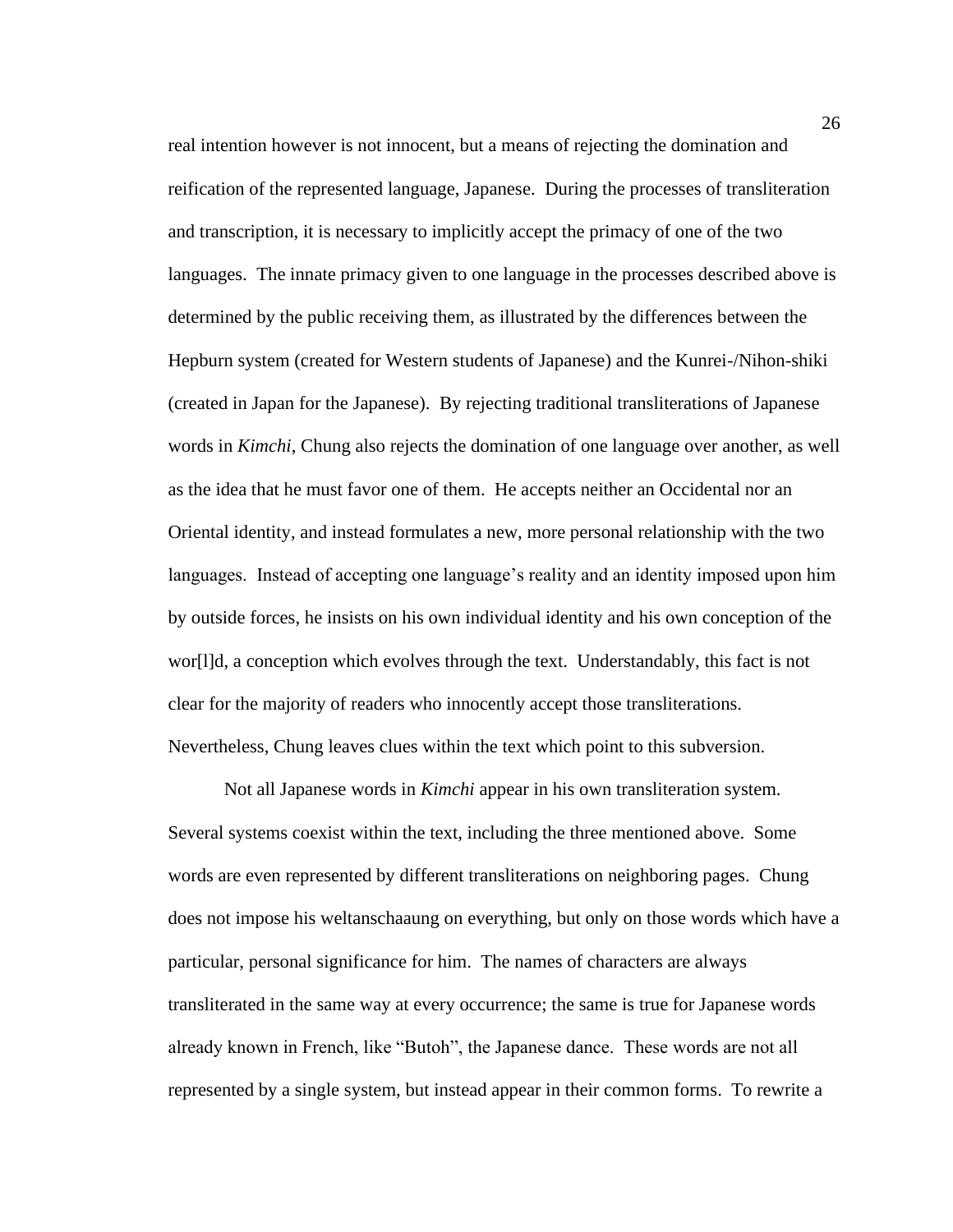word differently from a form that is already accepted in French is to misspell; to create a new transliteration for a person's name is to deny that person agency and to reify him. Chung does not change or subject these words to his system, because to do so would be committing the same oppression he is attempting to subvert. It is instead the Japanese words unknown to the Francophone reader that Chung transliterates himself, those words which he must mediate for the reader.

Chung expects that the reader of *Kimchi* will know nothing about either the Japanese language or culture and that he will approach the text not only as a "migrant" (and therefore foreign) text, but also as an Oriental text (the most exotic thing in the world for the Western reader). As Jeffrey Partridge shows in his study of Asian-American literature, writing by authors of Asian origin is always seen through the lens of the author's ethnicity. The Asian, the Oriental who is a permanent alien, can be nothing but an outsider to Western society and the literature produced by Orientals is necessarily viewed as "inscrutably foreign, exotic" (Partridge 25). Asian-North American literature is Asian first, literature second and finally, as an afterthought, North American. Aware of the reader's expectations, Chung fills *Kimchi* with Japanese words in order to give it an exotic allure which will satisfy the public's appetite. He describes the ritual greetings spoken when leaving and returning home; he includes the "So dèsu ne" that punctuates Japanese conversations; he mentions the "bonenkai" and "o-bon," major Japanese festivals. This all serves to create a more Japanese and exotic atmosphere which highlights the specificities of this culture. In so doing, he is able to describe his life in Japan in a way which would be more difficult and would lack authenticity were he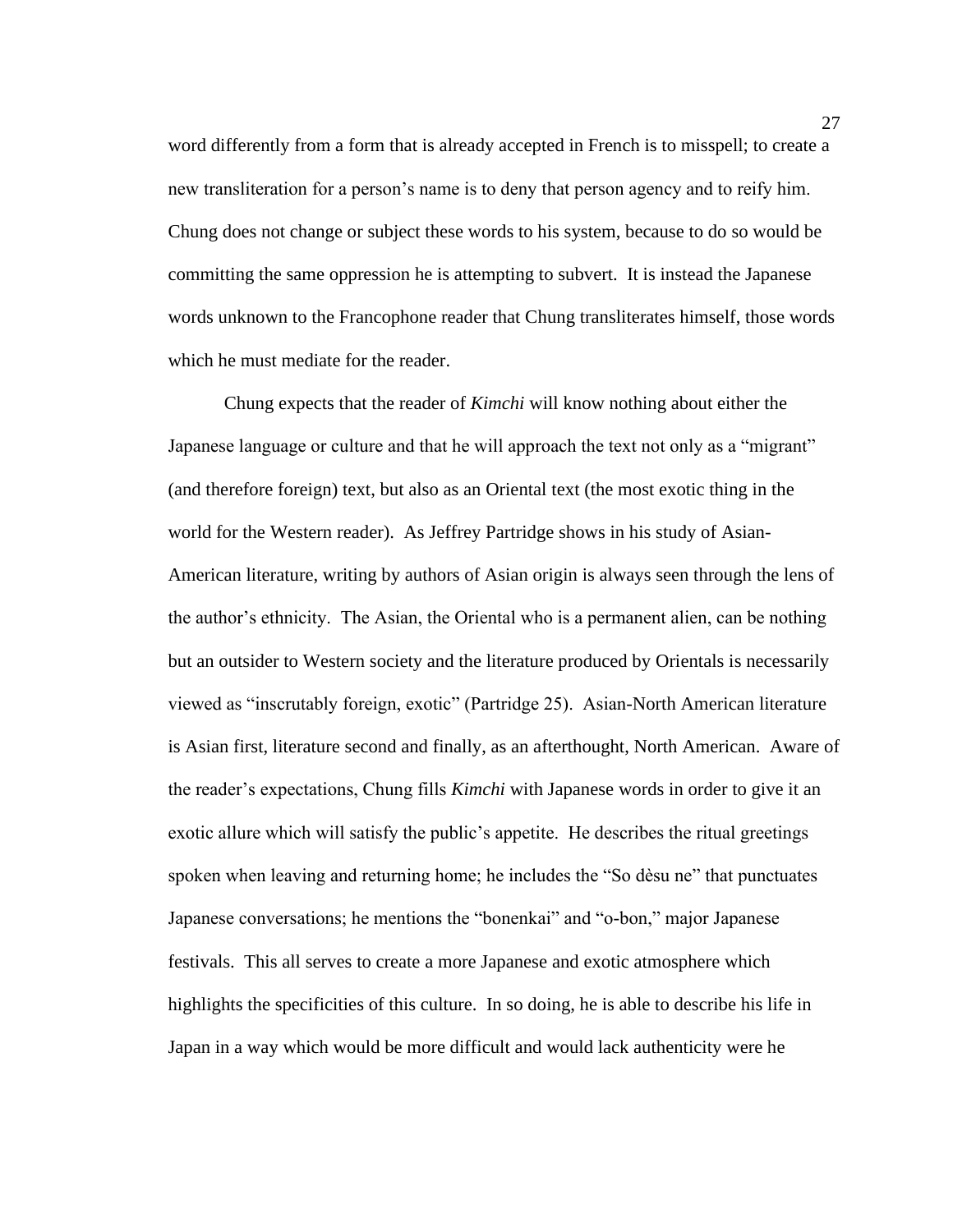limited to French. In the above cases, omitting these words would be to ignore cultural difference between Japan and Québec, which would be a serious error.

He nonetheless also engages in a gratuitous usage of Japanese in order to make reference to objects for which words exist in French, like "biru nama" (itself an ungrammatical construction) instead of "bière à la pression"; "kenkyuushitsu" instead of "salle d'études"; "hanabi" instead of "feu d'artifice." There is nothing distinguishing the meanings of these Japanese words from their French equivalents. That he chooses to use Japanese for such banal objects reveals that he uses the Japanese terms to please the reader. Chung offers the translations of the Japanese words most commonly in footnotes, which interrupts the rhythm of reading and highlights the exoticism of the word. The ordinary reader, finding that the word refers to a banal object, imagines that it perhaps has a particular cultural significance and continues his reading without giving it much thought. The advised reader, however, realizes that the Japanese words were not necessary to describe this concept and begins to wonder why Chung would prefer this foreign word if not to give his text an Oriental air.

With this preference, Chung leaves linguistic clues that show he consciously chooses these translations and transliterations. These clues also reveal the major goal of his text, which is the exploration of identity, in particular cultural identity. This subject is perhaps more important for Ook Chung than for other writers, including other so-called "migrant" writers, due to his migration history and resultant confused cultural identity, which are shared by the narrator of *Kimchi*. Chung speaks Japanese, which he has studied formally even though it is his first language. It is evident that, in treating a subject which he knows well and representing a language whose common transliteration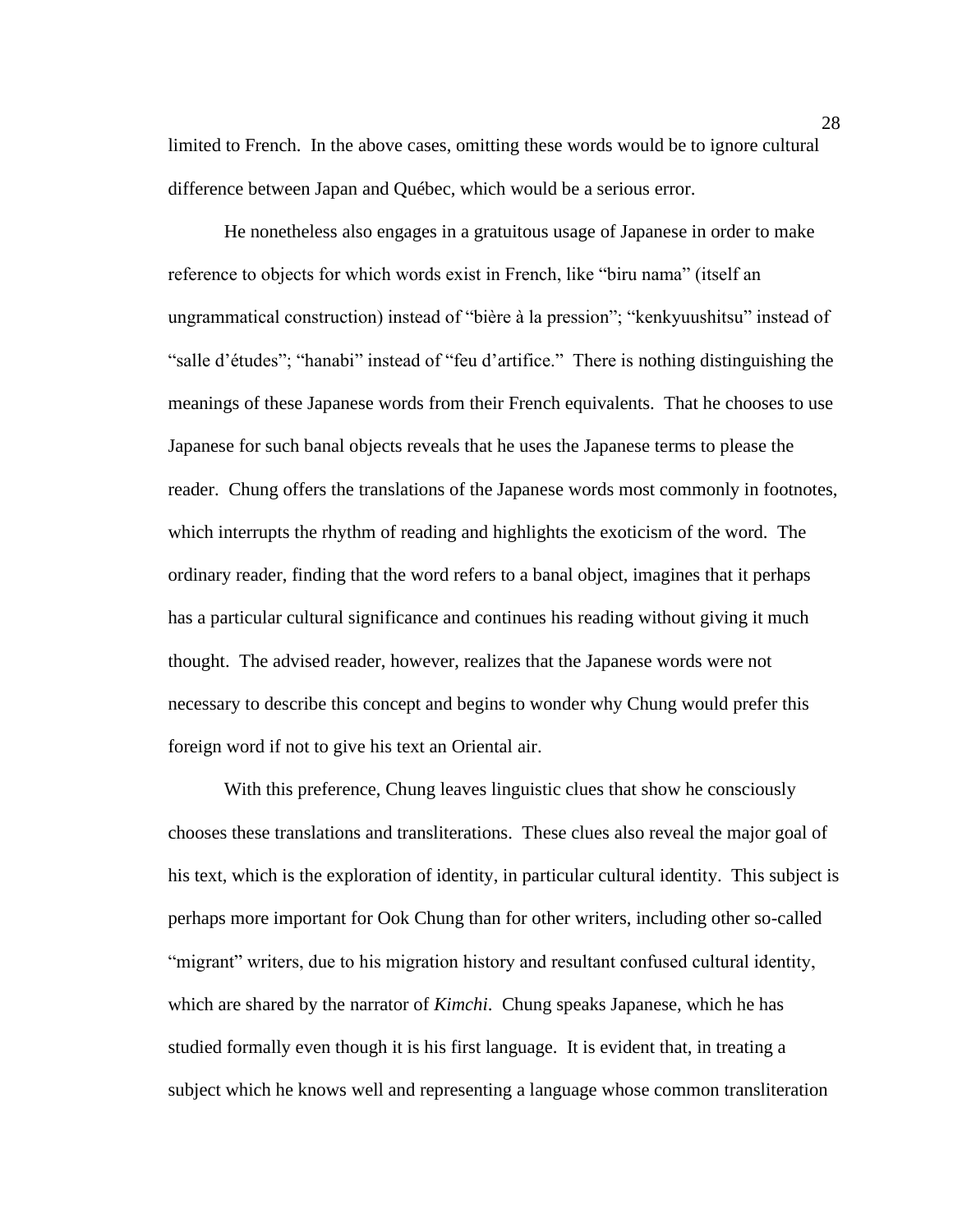systems he would know, he would have chosen the words or transliterations used intentionally.

Notwithstanding the strong similarities between the author and narrator, it is necessary to distinguish one from another. This distinction is clearest in the presentation of the translations: those given in footnotes are those of the author, while the translations appearing in the body of the text are those of the narrator. That the author's notes are included creates a new dynamic in the reader-text relationship as a new presence, that of the author, explicitly exposes itself. The author, believing that the narrator's words do not suffice, includes a supplement so that the reader can understand. This creates an affective distance between the author and the narrator, his own creation, which lasts as long as the footnotes reappear. This distance grows and shrinks as a function of the frequency of the notations. In the beginning, as the footnotes are frequent (a dozen in the first thirty pages), the author constantly makes his presence known; towards the end, this distance is reduced, a fact reflected in the low number of notes (fourteen in the last half of the 242-page text). At the same time, the nature of the translations changes in the latter half: there is no longer a gratuitous overuse of Japanese, but only Japanese words that do not have an exact equivalent in French appear.

The transliterations fundamentally change also, as evidenced by the word *akarenbô* ("truand, personne violente de mauvaise vie" (183).) (Figure Two) The transliterations of the word, presented in the text itself by the narrator (and not by the author in a footnote), change according to his familiarity and level of comfort with the word and the Japanese language at the period described. In the beginning of the book, he does not know it, having only heard the word; he thus ignores the long vowel of the last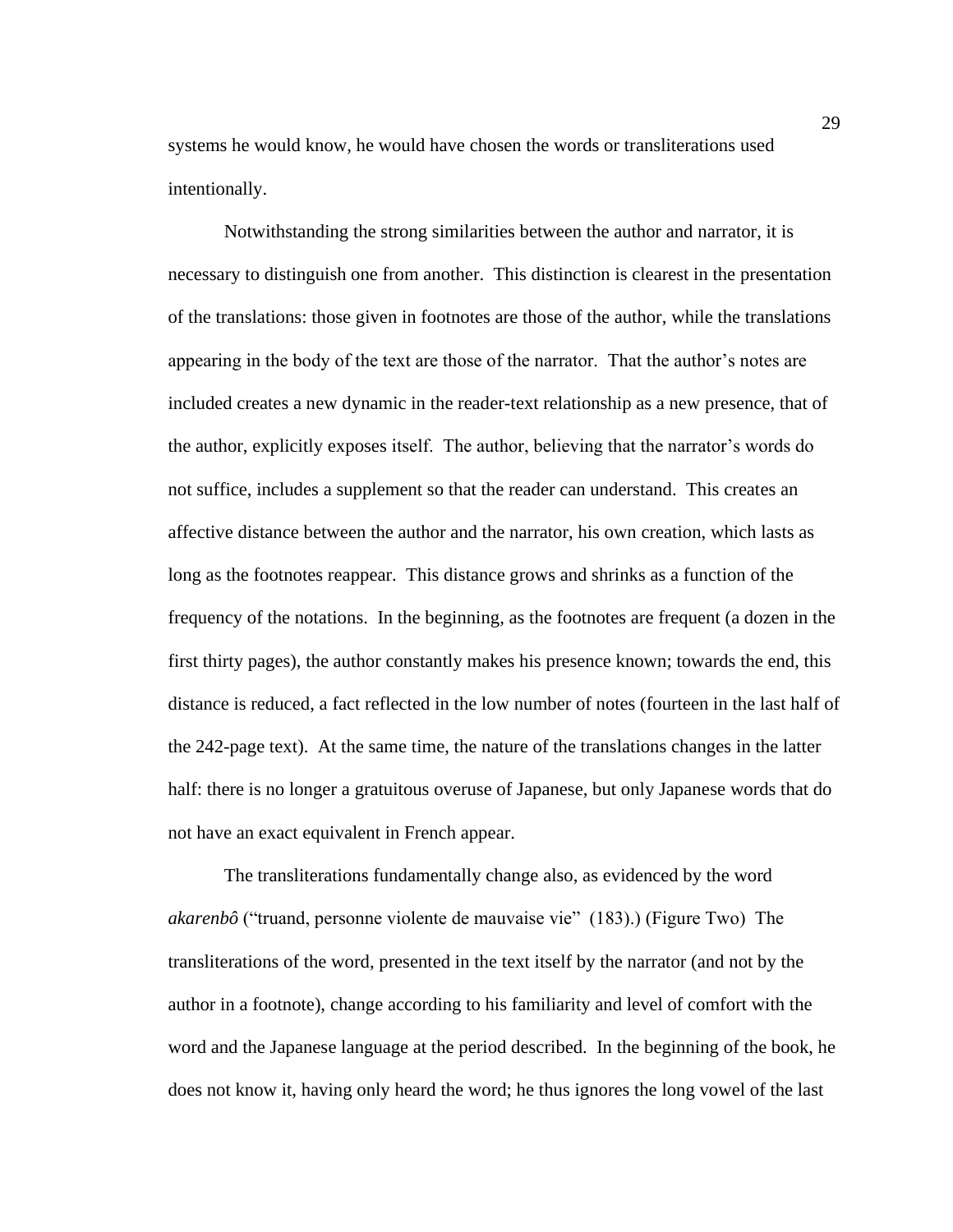syllable and represents the moraic nasal with "`ñ," giving the transliteration *akareñbo*. The second form of *akareñbô* is a transition: he understands that there is a long vowel, but keeps the "ñ." At the end, he drops the tilde; the final version, *akarenbô*, while identical to the "official" transliteration, shows that he is now at ease with the word and has mastered its pronunciation. The transformation from *akareñbô* to *akarenbô* is the most significant. While the second better reflects the pronunciation of the moraic nasal, the use of "ñ" renders it exotic—it is clear at first glance that it is not a French word. He thus ultimately rejects the exoticism of this representation, which renders this word an outside object, and appropriates it for himself: represented by characters that are properly French, this word can now join the others in his vocabulary without causing him unease.

Paradoxically, it is the francisation of the transcriptions that marks their entry into the personal reality of the narrator—a case of literary form and function working together. While the choice of transliterations and translations were ultimately those of Chung, they are presented as those of Kim, since *Kimchi* is an autofictional text recounting Kim's search for identity and belonging in the land of his birth. As Kim becomes more comfortable with the Japanese language and its role in his identity, its words and sounds gradually merge with those of French. This represents a resolution of the conflict between the two parts of Kim's identity. His uneasy relationship with an Asian identity that he perceives himself as entitled to but unable to claim and the Occidental identity that, while adopted and to him unnatural, determines who he is and his perception of reality are able to coexist peaceably. In leaving for Japan, Kim goes in search of the culture he thinks he belongs to, believing he will find an easy answer to the question of what his cultural identity is. He discovers that he does not belong to one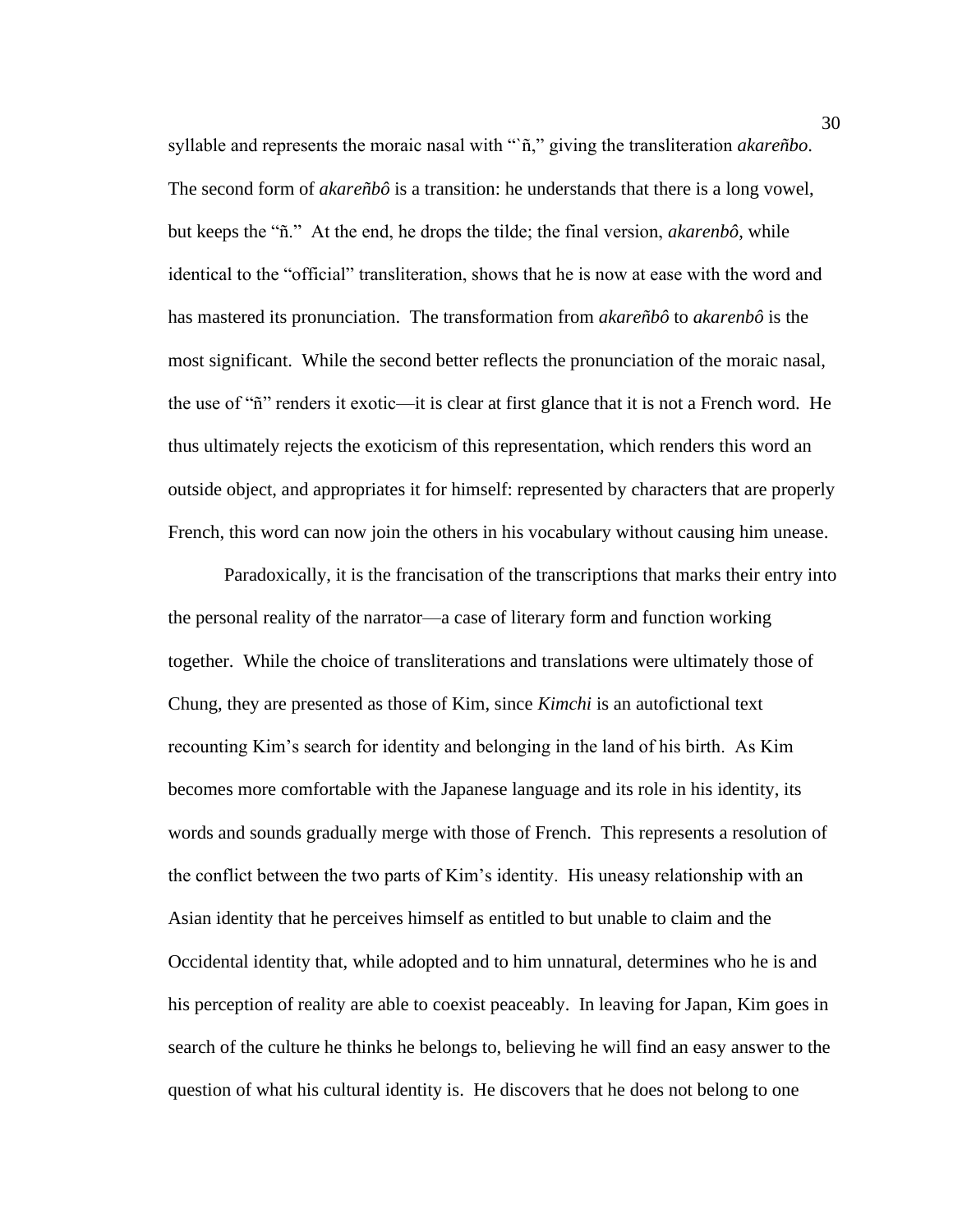single culture and that clear ethnic labels do not suffice to describe his identity. Instead, he is "un Canadien-né-au-Japon-de-parents-coréens-écrivant-en-français" (220). The French language alone, albeit with adaptations to make it better suited to represent his lived reality, is for Kim the homeland of which Van Gogh speaks, where "l'on se sent chez soi."

For Chung the author and Kim the character, the role that language plays in the determination of identity cannot be understated. But why should it be French—which is for both Chung and Kim an adopted language—that is Kim's refuge, the one language that is his own? His childhood home was, by his own admission,

> une veritable macédoine de langues, un fouillis linguistique tel qu'un visiteur s'y perdrait [… D]ans mes conversations avec mes parents, je suis incapable de commencer et de finir une phrase dans la même langue; au lieu de quoi, il ne sort de ma bouche que des brochettes d'expressions tronquées en japonais, coréen, anglais, toutes confondues. (64)

It is remarkable that French does not appear in that list, giving the impression that it was not spoken. Given that his family arrived in Québec during the early seventies, before the 1974 passage of Law 101 making French the official language of all business in the province, it is possible that his family would have been able to survive not speaking French, as English was still the dominant language of business and government in the province. It is clear, however, that Kim was educated in French-language schools since he refers to his classmates as "Québécois" (and thus French-speaking) as opposed to anglophone "Canadiens." It is perhaps for this reason and this reason alone that the French language is the one with which he is most comfortable.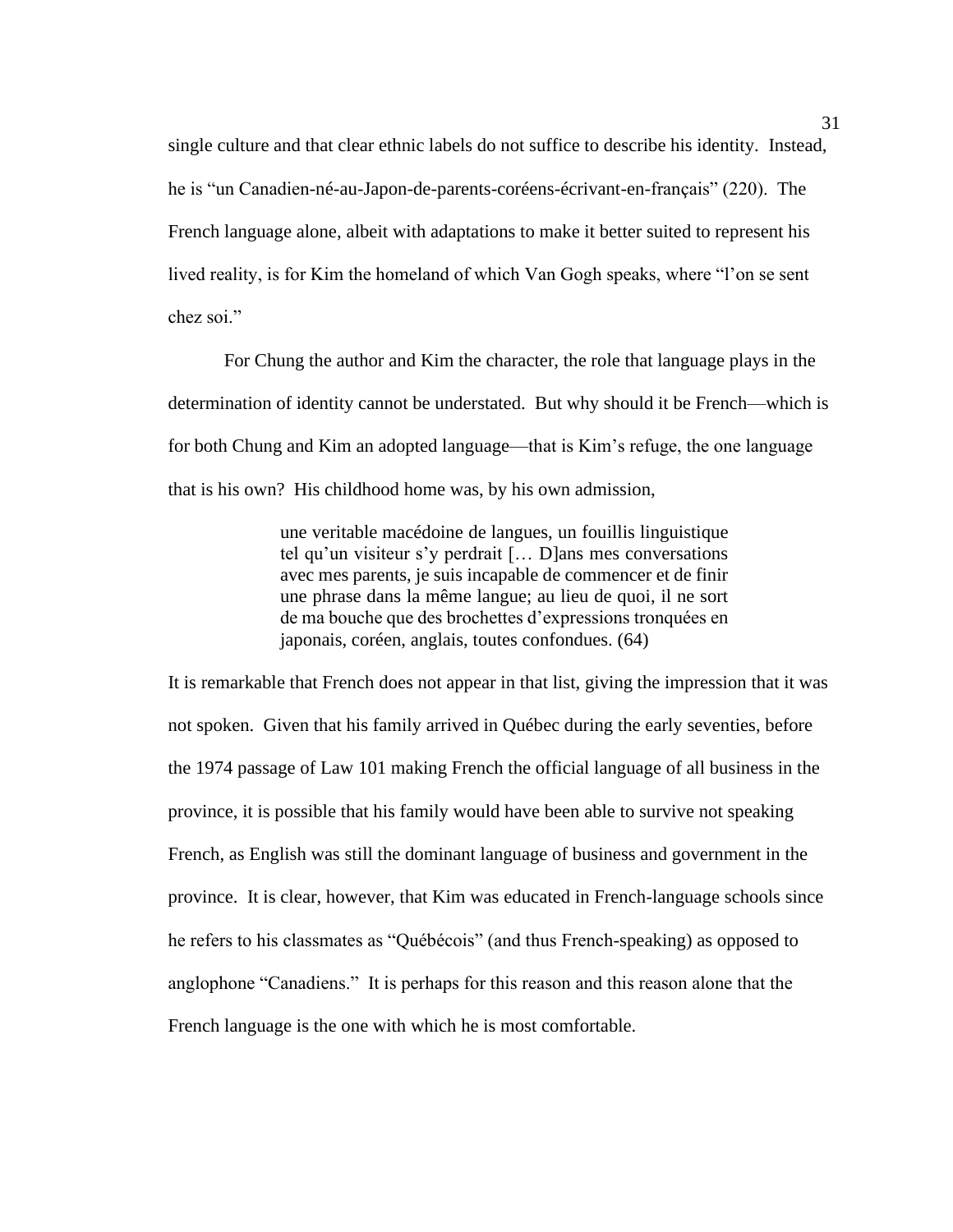When Kim arrives in Japan, the reader is uncertain to what extent he speaks Japanese. While he refers to it as "ma propre langue maternelle," it is also "[sa] langue oubliée" to which he "[est] devenu étranger." (22). That his Japanese is not of a relatively advanced proficiency, as would be expected of someone raised in a household where primarily that language was spoken, is evidenced by the fact that, at the presentations given by the graduate students of French at his Japanese university, he was unable to take "grand profit de ces seminaires donnés en japonais, entrelardés quelquefois de citations en français" (45). It is significant that his first group of friends in Japan that is to say, his first community there—is composed entirely of Francophones. For this reason, there is uncertainty as to what language they speak together, although Kim does occasionally signal that certain remarks are made in Japanese, most frequently by transcribing them as they were delivered. For his Japanese friends, Kim is a sort of curiosity because he is a native French-speaker; it is for this reason that he is so readily adopted by them and given such attention, which he relishes:

> Plusieurs d'entre eux parlaient un excellent francais, avec un accent parisien, et semblaient ravis d'échanger dans cette langue. Je jouissais secrètement de l'attention qu'on me portait et qui me donnait le sentiment d'être un "invité d'honneur." (46)

Coming into being for reasons of a shared language, this community at first has little justification for existing, but significant personal connections later develop, specifically between Kim and Kyoko and Hiroé, two female friends with whom he begins romantic relationships.

The importance of language and its relationship to identity is further treated when Mikami, the nurse who treats Kim's pneumothorax, hires Kim to give her English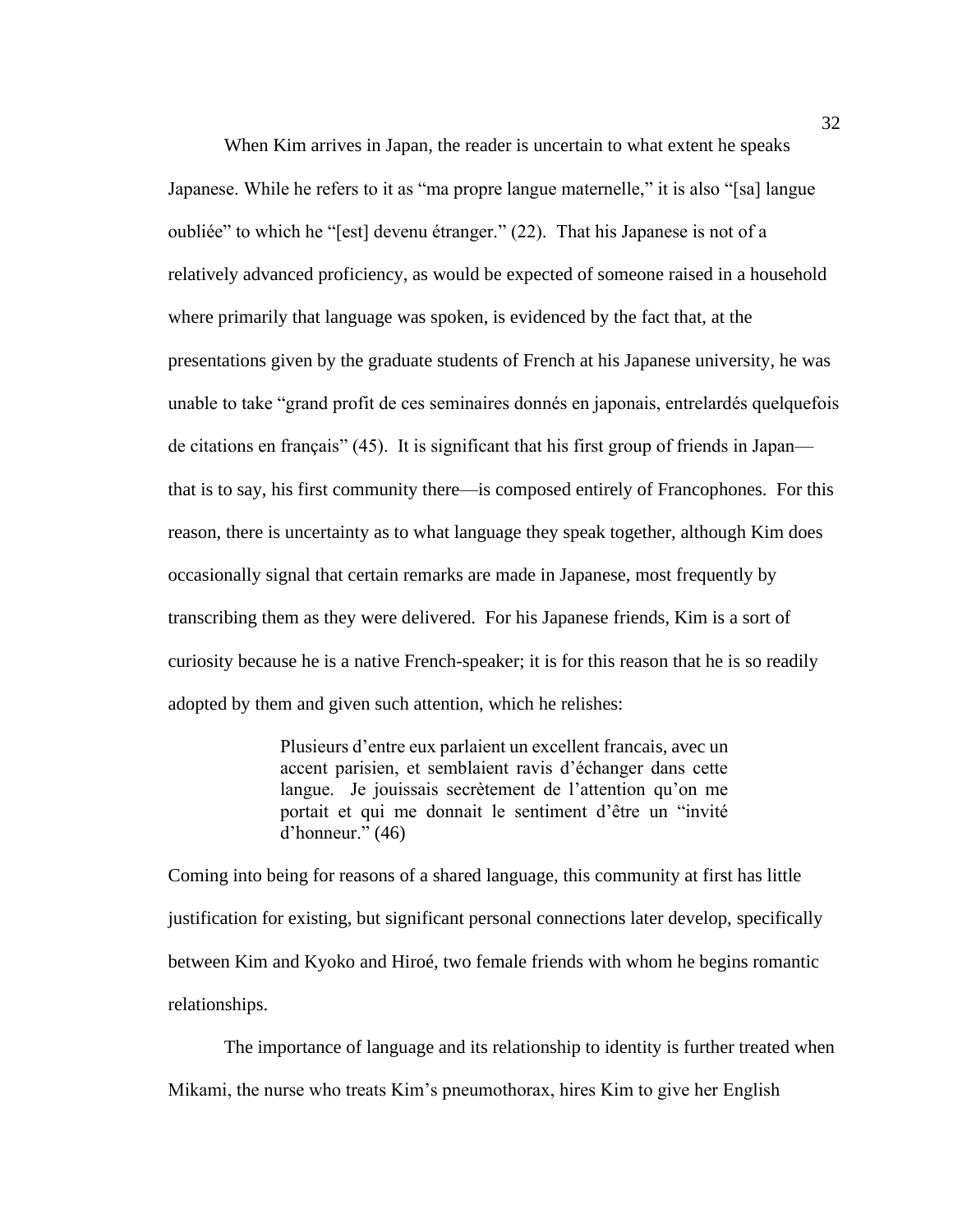lessons. She herself has no need for English language lessons, since she already speaks the language nearly fluently. Rather, she attempts to use these lessons as a ruse to pull her daughter, Amy, out of her condition as a *hikokomori—*a recluse. Amy refuses to go to school because of her Eurasian ethnicity. English lessons would bring her closer to her own ethnic identity, as her father is American. In her, Kim sees a mirror image of himself, harassed as a child because of the obvious difference between himself and his classmates. Unlike Kim, however, she does accept that she is indeed different from her classmates, even developing a hatred for white people: "Elle disait à sa mere qu'elle n'aimait pas les visages aux grands yeux bleus et aux cheveux noirs, qu'elle se considérait comme une petite Japonaise et rien de plus" (135). She refuses to take part in the English lessons.

Amy's refusal to speak English is rooted in her refusal to accept an identity distinct from that of her classmates. To admit to speaking English would be to accept that she is different. It is for the same reasons that Kim's inability to speak Korean and his intermediate skill in Japanese pain him: not speaking Korean, he is unable to fully claim Korean as his cultural identity because of the "mur de langue" that separates him from other ethnic Koreans. Not speaking Japanese fluently, however, makes him unable to communicate fully with his daughter: "Je maîtrise mieux le japonais qu'il y a dix ans, mais n'importe quel gamin de cinq ans s'en tire plus vite et plus naturellement que moi" (245-6). Language as a mark of identity and community belonging is thus an obsession for Kim. Not mastering these two languages, he feels less complete.

As a writer, Kim is searching for a remedy for the sense of loss he feels because he does not speak the languages of his Japanese childhood or of his Korean ancestors and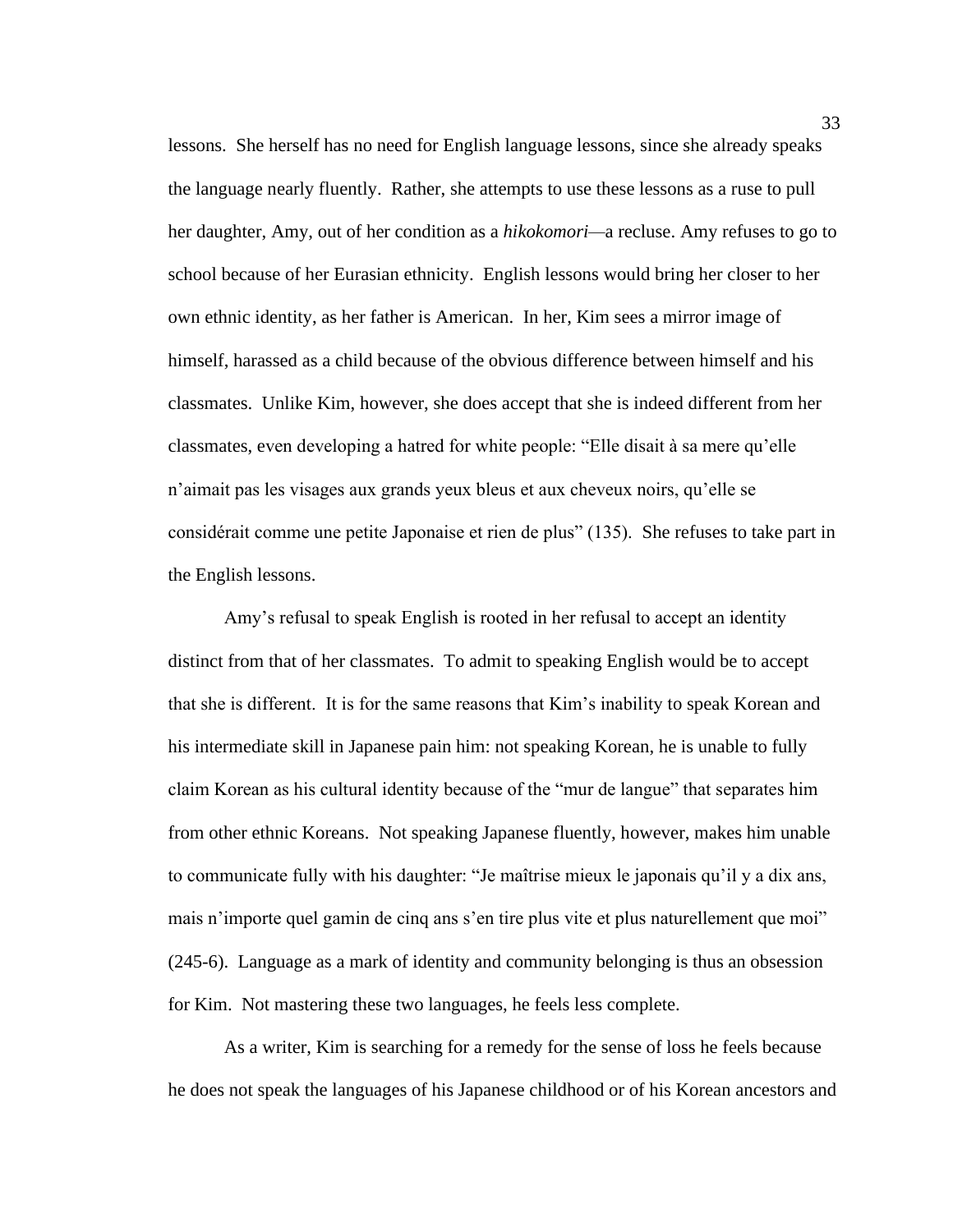a remedy for the loss of identity that is simultaneously the cause and effect of this loss. The choice of language to write in thus takes on greater significance for him: in the context of Québec, a province in which most immigrants from non-Francophone countries learn English before French, choosing to write in French instead of English is a political decision as much as a declaration of Francophone identity. It is also a more authentic expression of Kim's interior reality, given his bilingualism in English and French. Nonetheless, he is unable to fully express himself in the language of Molière without modifications to better represent his personal reality; through the creation of a hybrid French incorporating English, Korean and Japanese words, he is best able to search for a refuge from his identity crisis and to reconcile the different parts of his identity through writing.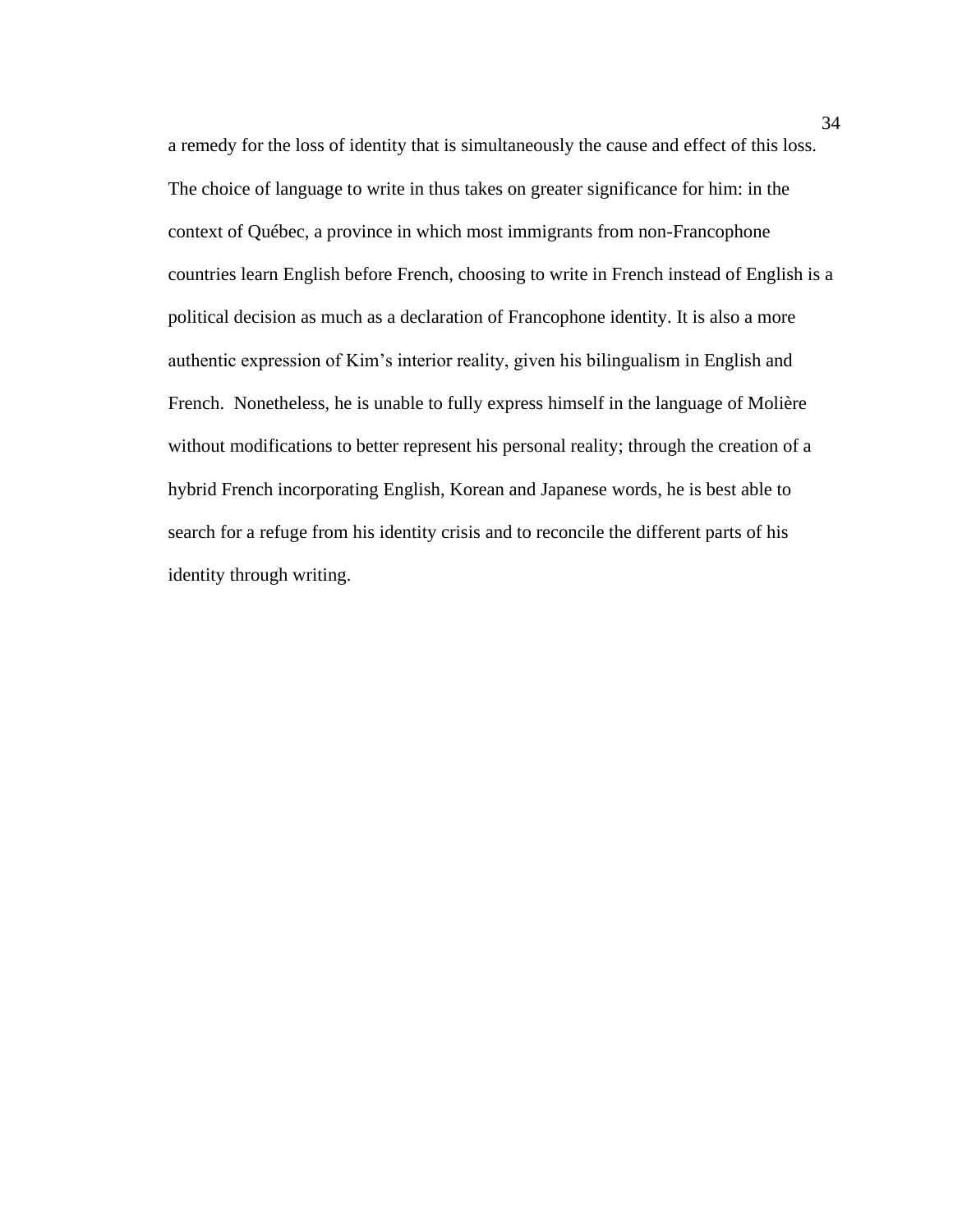## CHAPTER THREE

### Writing [and] Refuge

Since migrant writing is defined by the writer's own status as a migrant as much as by the themes of cultural identity and exile treated within the works, it is, with few exceptions, difficult for such writers to be perceived by the reading public as anything but migrant—and therefore niche—writers; they are thus separate from the shared literary heritage of the adopted country. Further, because a large proportion of these writers only begin writing after migration and subsequently treat subjects related to the *parcours migratoire*, they are often characterized as writing in direct response to the suffering they have experienced during this process. Writing for migrant writers is often a means of exorcising the sense of anguish and exile they feel as members of minority communities living away from their countries of origin. It is valuable in that it offers them a way of creating a refuge from the outside world, a refuge in which they are able to imagine a home for themselves that is neither part of their original or adopted societies and in which they are able to express themselves freely. Within this imaginary space, they are able to negotiate their new cultural identity. Although an ethnic community may exist for the writer in the adopted country, the process of discovering and then accepting the new identity is intensely personal and can only occur on one's own terms. It is for this reason that migrants as well as non-migrants turn to writing as a means of exploring identity.

The choice of writing is not entirely premeditated, however. Although some migrants practiced the profession of writing before migrating, this is not common. The majority of migrant writers in Québec were trained in and practiced another profession, and only discovered their talent for creating literature after they left their countries of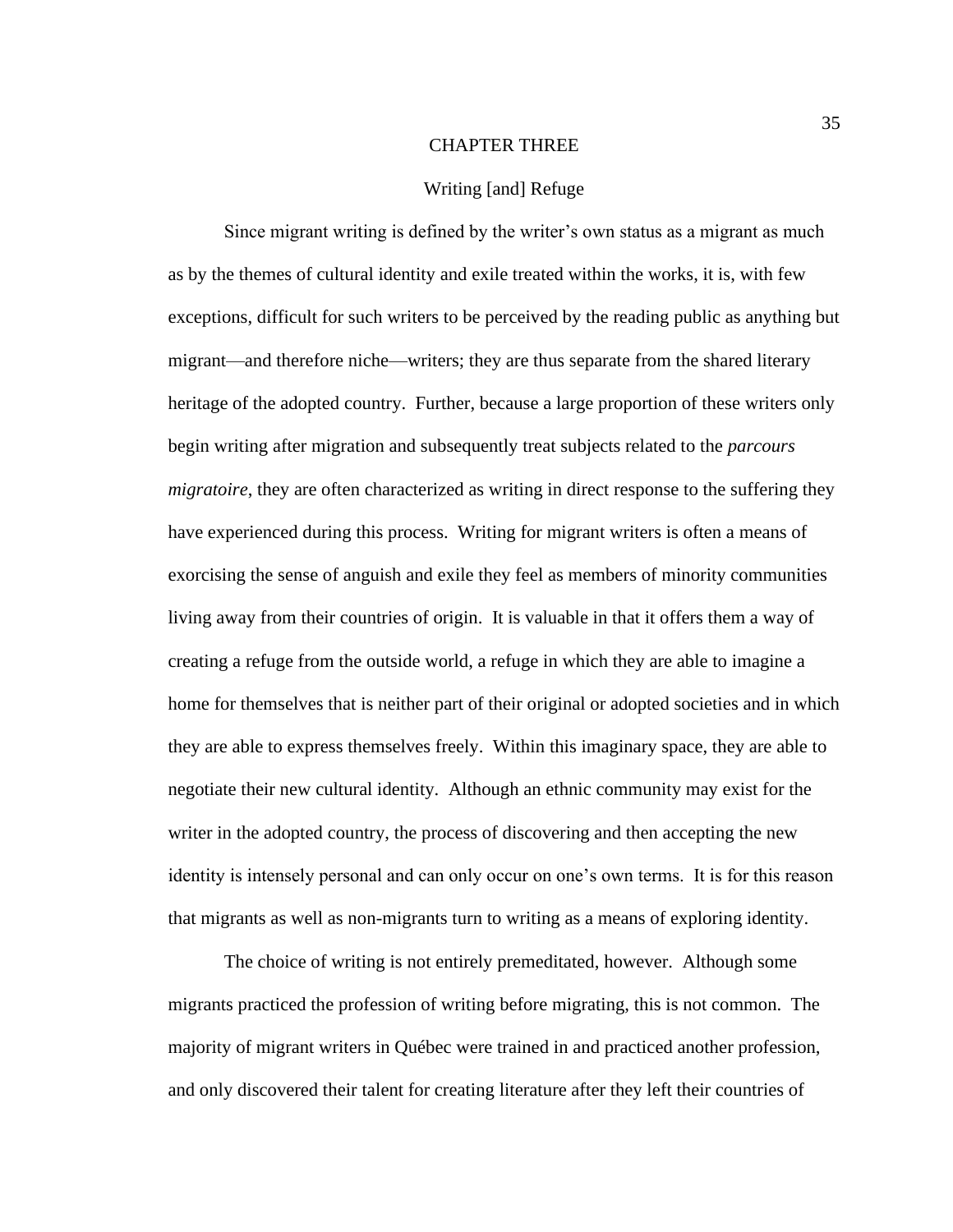origin. This is evidenced by the bibliographies of many migrant writers, the first entries to which only appear after leaving their home countries. They originally viewed writing as a diversion, an escape from the pressures of their lived realities, not as a career; instead of literary training, talent and chance dictated their eventual success as writers.

The narrator of *Kimchi* is no exception.<sup>2</sup> Although academically trained in French literature, Kim denies having ever had the intention of becoming a professional writer and states that he only began writing to express the suffering and solitude he felt as a visible minority in predominately white Montréal. As he does not believe that his heart "est assez vaste pour abriter sous son manteau la condition humaine dans son entièreté" (158), he rejects the label of "écrivain véritable." Citing Canadian literary critic Suzanne Robert within the text, he defines himself as an accidental writer:

> *On désignerait ainsi, comme le terme l'indique, ceux qui à la fois ont commencé à écrire par accident et cesseront probablement de le faire de la même façon. L'écriture constituerait ici une sorte d' « erreur de jeunesse », de stade précédant la naissance véritable de l'être; on mettrait dans cette catégorie tous les écrivains adolescents, ainsi que les plus attardés que l'âge mûr n'a pas guéris du malheur d'être né. L'écriture serait pour eux une sorte de déversoir émotif, de salut psychologique, et peut-être aussi spirituel, où, accidentellement d'abord, puis de plus en plus régulièrement, ils enfermeraient chagrins, idéaux et désirs.*  (159, italics in original)

 $2$  The same can be said for Ook Chung himself. Because of the similarities between Chung and Kim, the extent to which Kim's discussion of his relationship to writing reflects Chung's own situation is a question ripe for discussion. For the purposes of the present work, however, I explicitly avoid any discussion of Chung's life, engaging only with the text and its effect on the reader. References to Chung are used solely in relation to his role as author.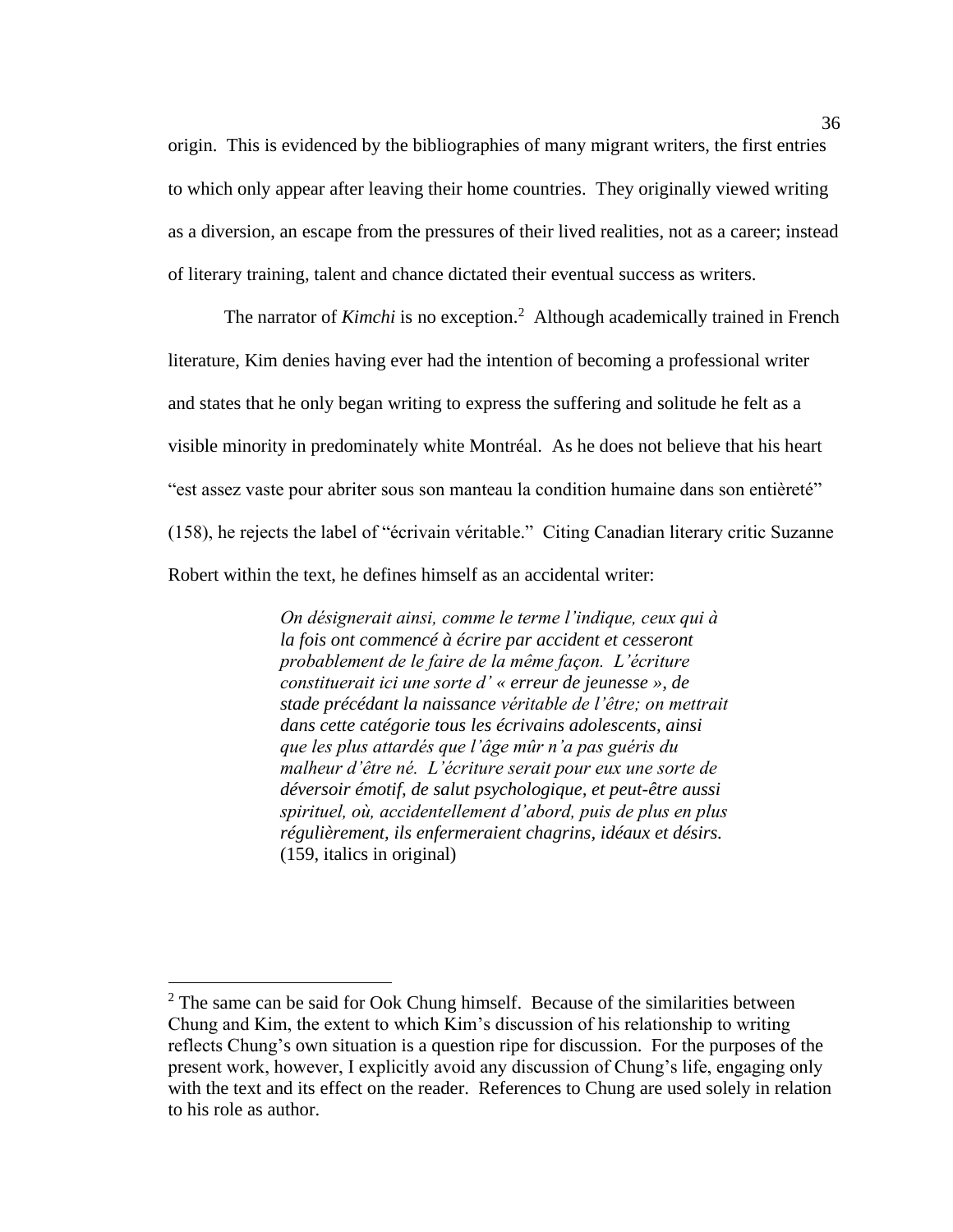In this definition, writing is only a means of transition for the writer: it is a way of passing from one state of being to another in order to finally experience "la naissance véritable de l'être." Writing offers Kim a way of expressing his emotions in order to better live his current life. This definition fits migrant writers as well as it does accidental writers. Indeed, most migrant writers can be qualified as accidental writers, since they come to writing because of the trauma resulting from the experience of migration and the difficulties related to integration into the adopted society.

Although Kim reveals that he first became interested in literature as a child and attempted to write jejune, melodramatic poems, it is not until he reaches the lowest depths of his abjection that he believes he becomes a real writer.

After his first trip to Japan, Kim publishes his first novel. A chapter in which he reflects on his relationship to writing begins the third part of the *Kimchi*, during which he also recounts his second trip to Japan. It is within this chapter that Kim identifies an episode from his childhood as the "accident" that led to his becoming a writer. As a schoolboy, he would not go to class to avoid the bullying he would receive from classmates due to his evidently foreign appearance. He was unable to tell his parents of the abuse he suffered at school because they would neither understand nor believe him and instead accuse him of attempting to "[se] dérober de [ses] obligations" (160). This treatment both by family and his classmates eventually leads Kim to undergo what seems to be a nervous breakdown: returning from school, he would need to perform certain rituals, remain immobile in a state that was "plutôt une semi-catatonie… [comme une] statue d'angoisse craignant de susciter par le moindre mouvement des vagues mentales" (161). One day, searching for a way to justify his return home after a day spent in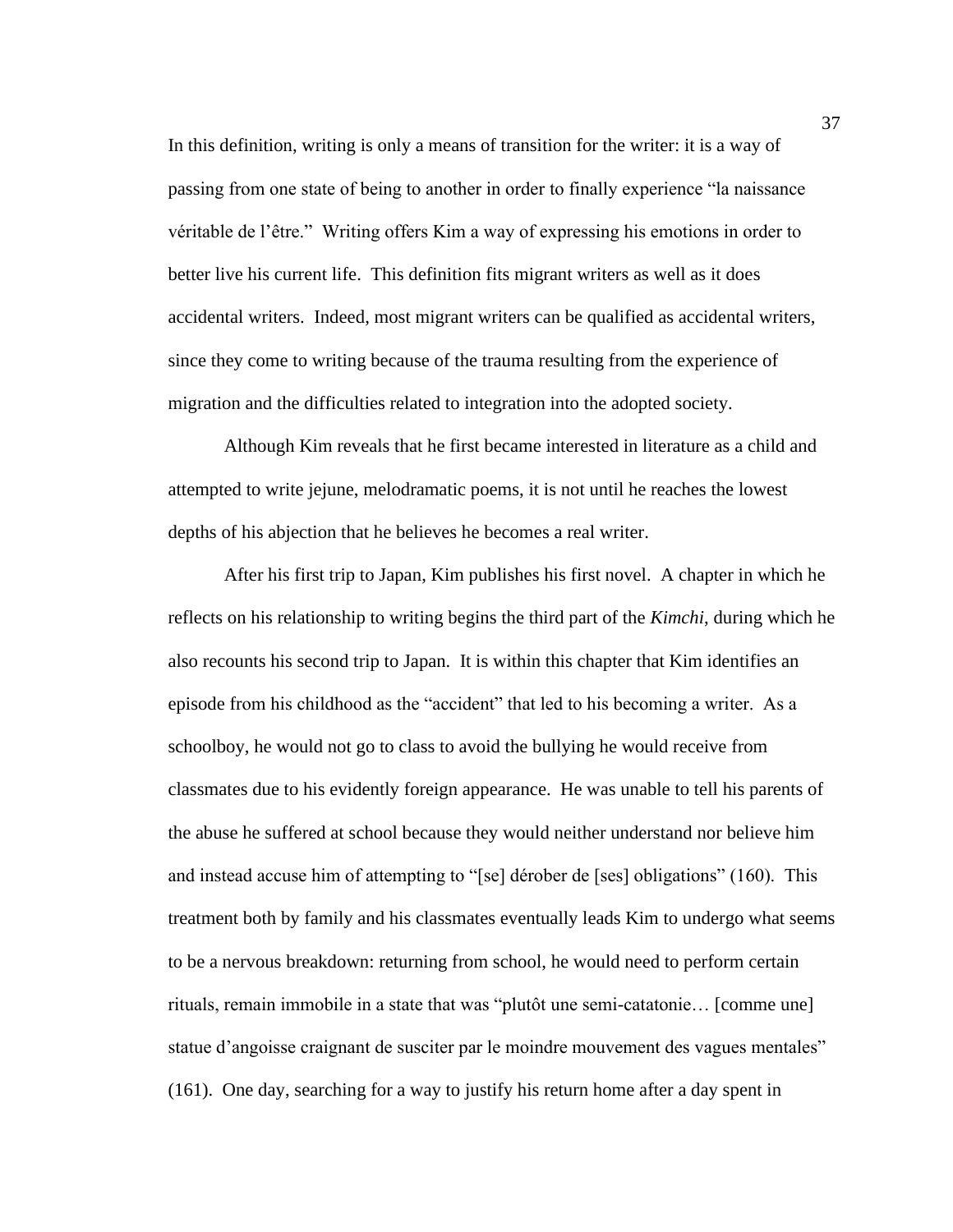shopping centers and cafés reading books instead of at school, he comes upon the idea of jumping into a pool of water in order to say that he fell and needed to change. Although first thinking that this was a perfect plan, upon doing it, he realizes "tout ce que [sa] situation avait de misérable"; through this "baptême d'abjection" during which "quelque chose est mort en [lui]," he becomes conscious of the hole that exists in himself which he will later attempt to fill with writing  $(163)$ .

Chung's depiction of Kim's "accident" reveals much about Kim's character. He is despondent and self-pitying, creating his own destiny. This is reflected throughout the text, with representations of Kim sabotaging his relationships with other characters and presenting himself as a stumbling block to his own happiness. The reader questions the extent Kim plays a role in his own suffering and, in turn, grows less sympathetic towards him. Further, it is debatable to what extent this episode actually does constitute a beginning of writing for him. While he pinpoints this incident as the point where he realizes that he is a writer because he is faced with an inexplicable need to write, he had already faced the same urge previously. It is only Kim's realization of the misery of his situation that marks this event as significant. Instead of using this realization as an opportunity to improve his condition, he chooses to sink further into his anguish, allowing even his physical appearance to become repulsive. Kim writes

> J'avais contracté le syndrome de Howard Hugues [sic]: je refusais de me faire couper les ongles et mes cheveux étaient devenus aussi longs que ceux d'une fille. Et j'ai perdu tous mes anciens amis comme on perd ses cheveux, plus vite qu'un cancer... (161)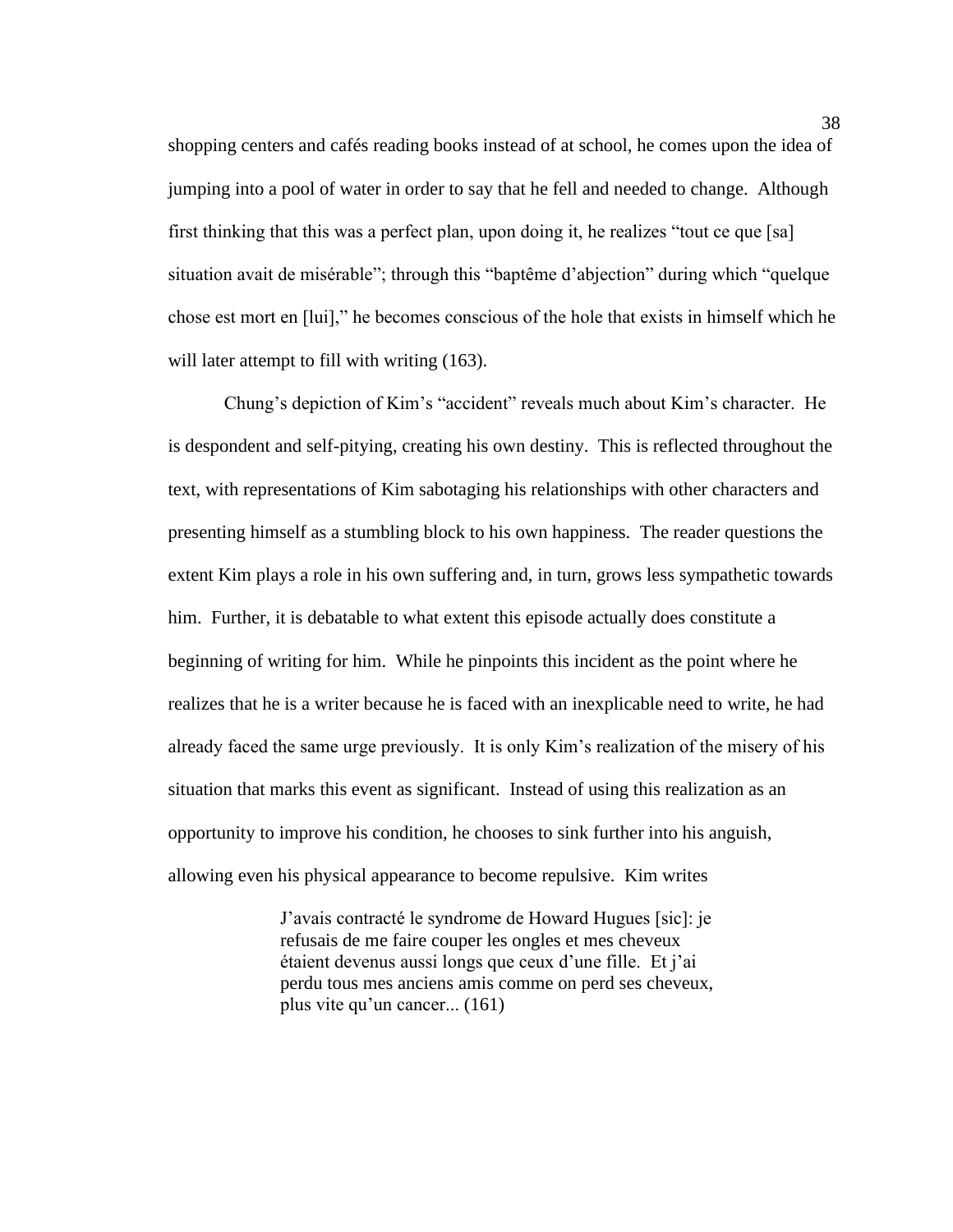Assuming the role of writer, then, becomes for Kim a way to justify and even wallow in his depression without feeling the need to change his condition; he is the victim of his own choices.

Aside from this "origine de l'écriture," writing plays an important role throughout his life, beyond his profession as a writer. His parents' marriage is intimately connected to writing and letters in particular. It is because of an article read by his mother and supposedly written by his father that the two met, exchanged love letters and then married. Later, Kim himself learns of his true paternal origin through a letter written to him by his biological father. These two situations illustrate two diametrically opposed aspects of writing which define the narrator's complicated relationship to it. On the one hand, writing provides a sense of fulfillment and truth; on the other, it falsifies reality as we subsequently discover.

The article which Kim's mother Mitsouyo had read described the acts of the man who would become her husband and who would raise Kim, a former officer in the Korean military<sup>3</sup>. The article was not in fact written by him. It was instead his cellmate, Kim Chi-Hee, who took it upon himself to commit to paper the stories the officer told him, as the officer himself had a "nature impatiente et plutôt encline à l'action" (205). Chi-Hee thus becomes the officer's scribe, transcribing the stories told to him while "enjoliv[ant] son histoire d'une aura de légende." The appearance of these stories in *Bungei-Shunju*, a literary magazine, and their subsequent success proved to the article's

<sup>&</sup>lt;sup>3</sup> Because of the complicated relationship that this character has with Kim and the fact that no name is given for him in the novel, for the purposes of this thesis he will be referred to as "the officer."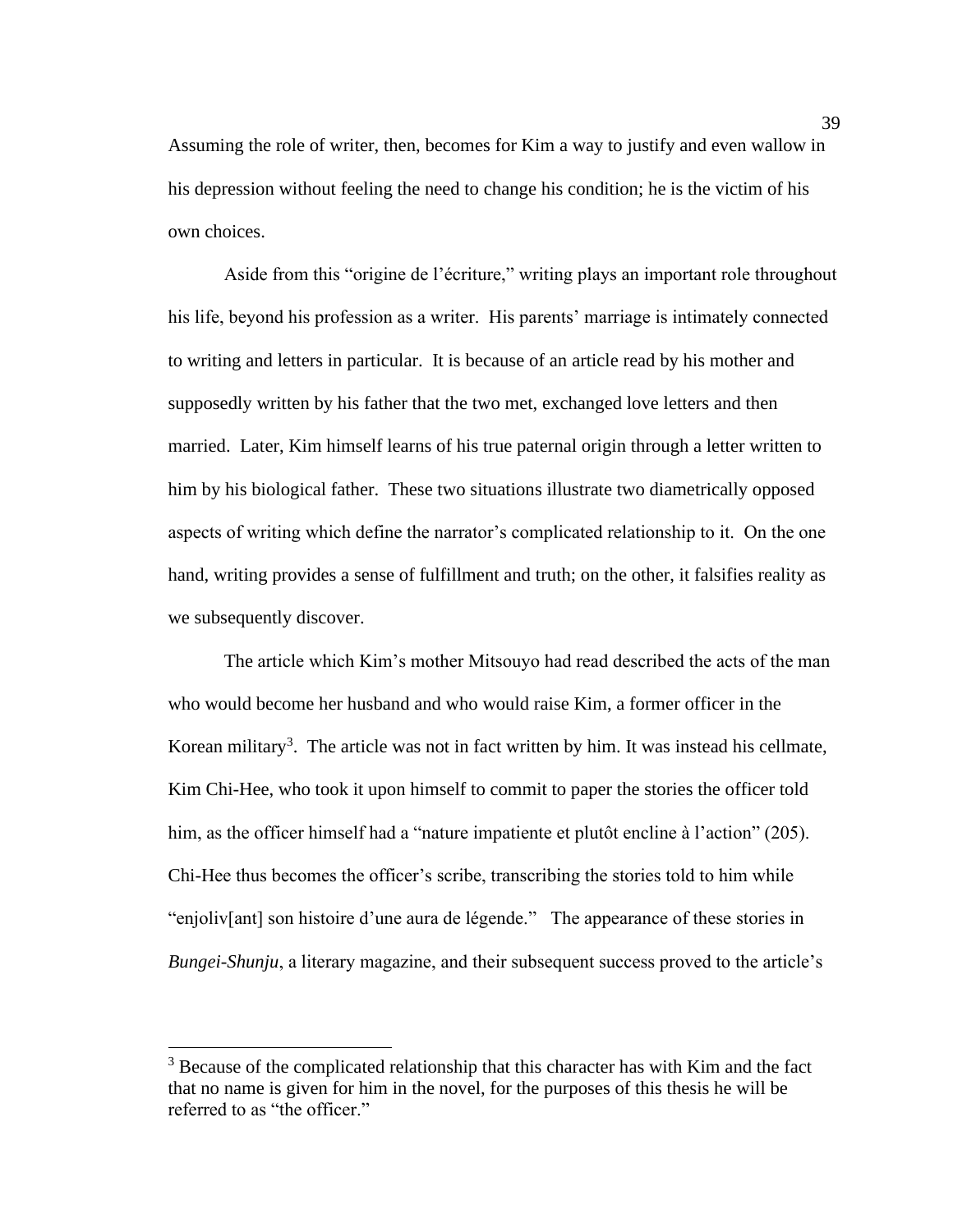true writer that "les mots pouvaient être une arme toute-puissante" and resulted in a "flot de lettres d'admiratrices" (206), among them letters sent by Mitsouyo. The officer, unable to respond to these letters himself because of his inability to write well, once again engages his cellmate, although it is unclear whether or not the officer in fact dictates the contents of these responses or instead allows him to write what he pleases. Touched by Mitsouyo's letters, the cellmate becomes envious of the officer, but nonetheless continues as his scribe, all the while conscious of the part he plays in the creation of his own jealousy.

Mitsouyo falls in love with the officer because of these letters. Beyond the content of the letters, she is impressed by the handwriting, the beauty of which she admits is "la première chose qui l'a impressionnée" (35). When she discovers after marrying him that it was his cellmate who wrote the letters, she is offended not only because her husband lied to her, but also because she is uncertain whether or not he ever felt as strongly for her as she did for him. Later, provoked by her husband's eventual infidelity, Mitsouyo sends anonymous letters to the cellmate, Kim Chi-Hee, whom she has met and whom the officer had abandoned in order to meet her when both prisoners were released. Because of Mitsouyo's letters, she and Kim Chi-Hee later have an affair, which results in the birth of Kim, the narrator.

The confusion related to Kim's paternity thus results directly from writing. The happiness and marital bliss promised in the letters between the officer and Mitsouyo proves to be a sham. During his second trip to Japan, Kim comes to understand this after Aerin, the officer's daughter with his mistress, gives him two letters written by Kim Chi-Hee. Upon reading the first, written to Aerin, Kim realizes that all he had known about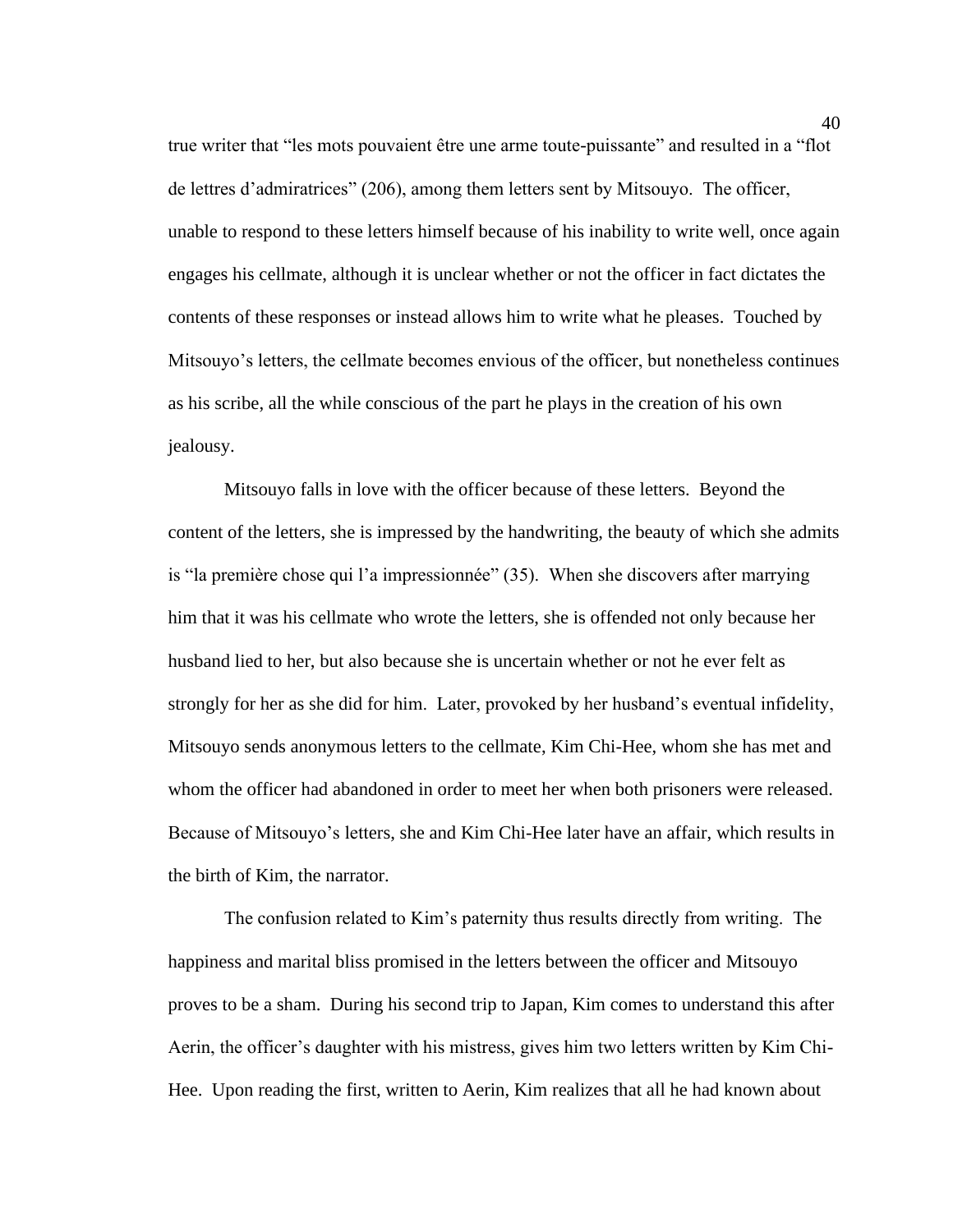himself as a child—who his father was, his date of birth, even his name—was false. He is, for all intents and purposes, alone and without an identity because he must now question his entire past. Writing, which had once seemed to promise a home for him, proves to offer him no more of a sense of belonging than does the real world. Disillusioned by this, he is unable to read the second letter for several months. While the first letter revealing his paternity creates confusion and provokes an identity crisis, it does provide him with a sense of clear if fragile origin. Reflecting on his own search for identity and perhaps anticipating that his offspring would suffer the same *malaise existentielle*, Kim Chi-Hee addresses his son Kim's questions about how best to find an identity in the world given his lack of connection to a single geographic place in the second letter. More important, however, is the advice given to him by Chi-Hee related to the (in)ability of writing to create a home.

Chi-Hee writes that "les mots sont éternellement vivants, contrairement aux hommes" (235), but also that writing comes from a sense of unfulfilment on the part of the author, a sense which Chi-Hee describes as

> comme le goût du kimchi pour les Coréens: on aurait beau [leur] présenter les meilleurs plats du monde entier, sans kimchi il manquera toujours quelque chose, mais c'est ce manque même, cette sensation d'*unfulfilment* et d'appétit aiguillonné, qui donne son identité et sa saveur inoubliable au kimchi. (237, italics in original)

Nonetheless, this unfulfilment cannot be appeased through words alone and dooms the

writer to a solitary existence:

L'écrivain est comme un prisonnier dans une cellule glacée. […] L'écrivain est celui qui toujours refusera de glisser cette main solitaire et vigilante sous le drap douillet. Son corps aura beau appeler le sommeil pesant, il est celui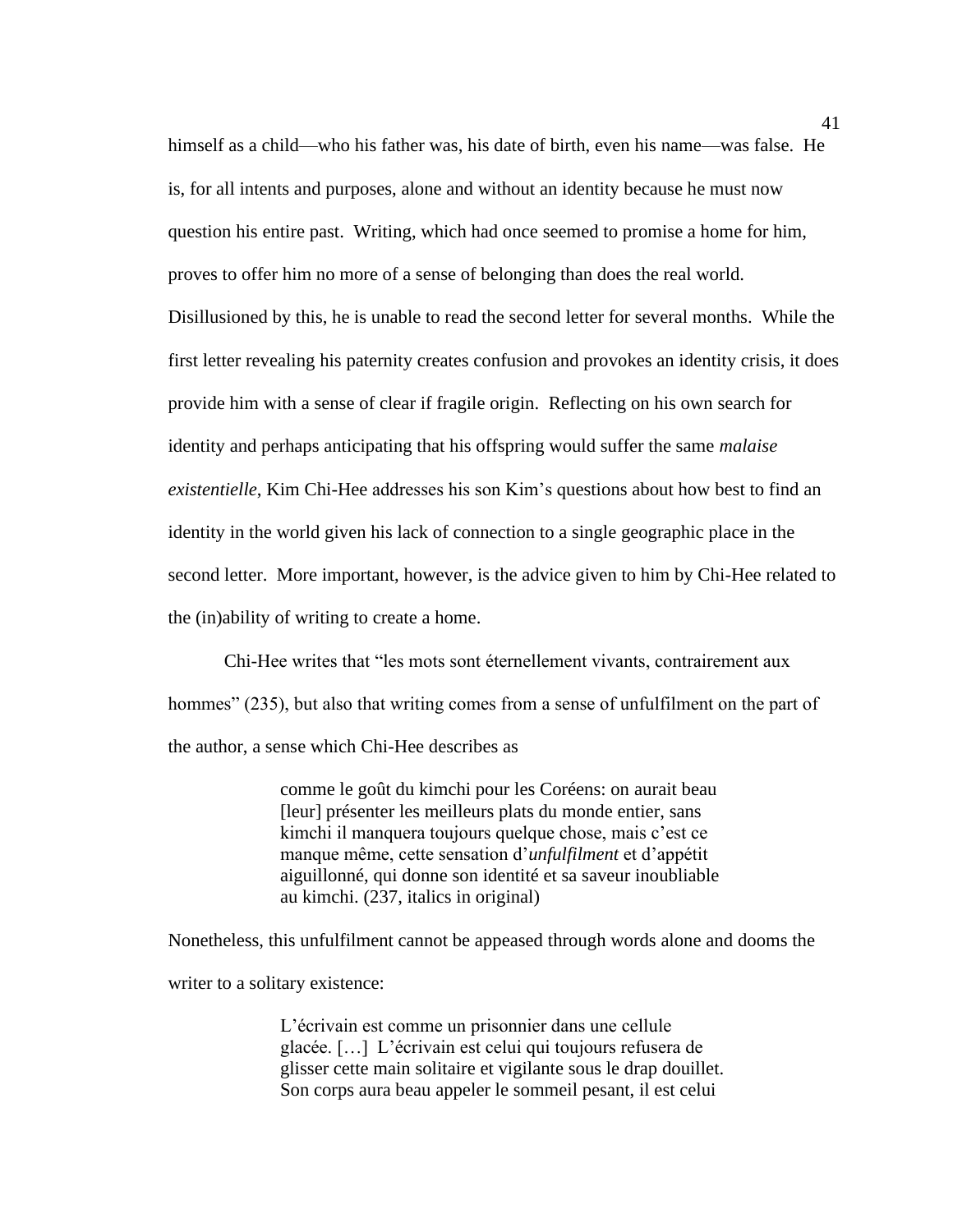qui se lève en pleine nuit, écartant la couverture, pour que le reste du corps aille rejoindre cette main glacée qui griffonnera des phrases toute la nuit dans le clair-obscur de la lune. Le sommeil boudeur ne viendra qu'à l'aube, s'il se decide à revenir. Mais l'homme qui écrit ainsi n'a pas de choix. Il accepte cet état permanent d'*unfulfilment* et cette insomnie qui est sa nourriture. (237, italics in original)

Rather than a search for origin through contact with a biological family or the creation of an imaginary home through writing, Chi-Hee instead suggests a search for community among the "fraternité élargie" he will find across the world—the diaspora, the exile, the marginal characters. Chi-Hee sees this brotherhood in more than nationalist terms: "le mot 'diaspora' revêt pour moi un sens plus généreux que celui de la simple connotation ethnique. […] Tes pères, tes mères, tes frères et soeurs, ils sont éparpillés dans le monde entier. Tu sauras bien les reconnaître sans avoir à demander d'où ils viennent, qui ils sont" (236). Community is not to be found only among people similar to oneself in ethnicity or geography; it is possible to find a sense of belonging anywhere and with anyone. What is important, however, is that this sense of belonging must come from the outside, brought about by contact with other individuals sharing a similar worldview; it is impossible to exorcise this sense of unfulfilment on one's own through writing.

The impossibility of refuge and respite from feelings of exile in writing as expounded by Chi-Hee reiterates what Kim himself had already understood upon the publication of his own book, without however seeing the possibility of creation of an actual community unconnected to either writing or biological ties; the refuge that both he and Chi-Hee attempt to establish through writing is shown at the end to be for naught, like any search for an illusory home and origin as a remedy for his identity crisis.As Kim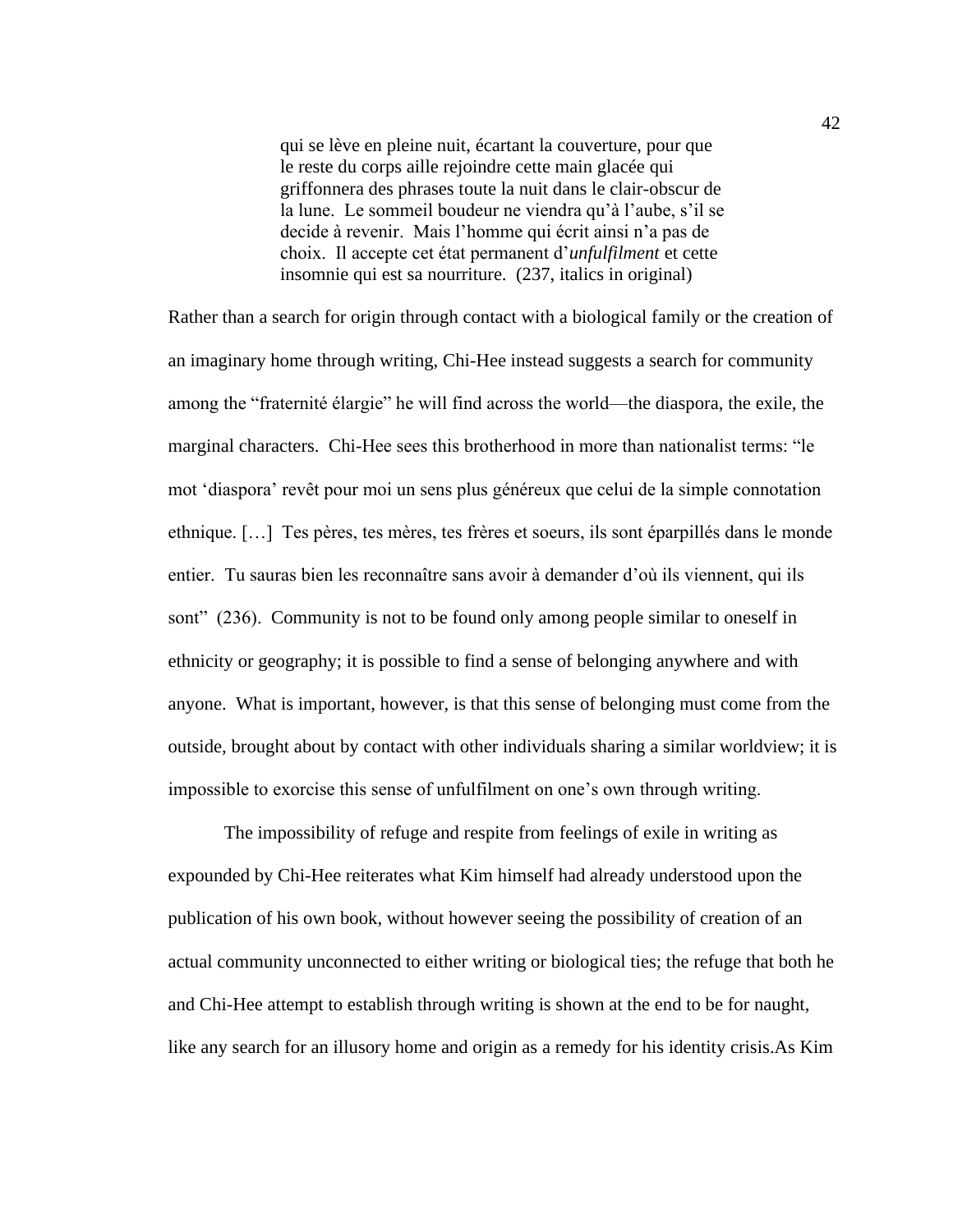Chi-Hee writes in the letter to Kim: "La recherche des racines comme panacée est une illusion. Chéris ton déracinement" (236).

Kim takes the message written to him by Chi-Hee to heart. This is reflected in the optimistic tone of the book following his reading of the letter, a tone which stands in stark contrast with the otherwise somber tone which precedes. Having gone to Paris in search of Hiroé, he rises out of the catacombs, a realm of death and darkness, and heads to the city's Chinatown reborn and with a new vision of identity informed by his father's advice. There he notices for the first time the connections between people who he would not have otherwise thought belong together:

> [Je] me suis retourné à la voix d'une fillette, que j'ai prise d'abord pour une Blanche, et qui s'écriait "Papa! Papa!" en courant vers son père, un Chinois, tandis qu'une femme blanche, qui devait être la mère, les rejoignait. Je suis entré dans une boutique de vidéo: il y avait un grand téléviseur et sur l'écran une jolie Caucasienne blonde chantait en chinois, ou peut-être en vietnamien. [...] En me dirigeant vers la station de métro, je passe devant la vitrine d'un café où je vois une jolie Asiatique assise seule à une table. Elle avait les cheveux blonds. (239-40)

It is a transcultural vision in which all have the potential of forming a community.

Seeing this and later meeting his own daughter, he comes to the realization that he no

longer needs to write:

Les mots sont les fantômes qu'on n'a pas eus, qu'on aurait souhaité avoir… Mais dès que les vrais enfants nous reviennent, il n'y a plus de raison d'écrire. On se contente de vivre et d'aimer, on se contente d'être heureux. Et moi, je suis prêt pour le bonheur… (246) Although he first saw writing as a refuge, this illusion is eventually destroyed by

writing itself. Having published a book, Kim realizes that this does little to "panser [ses]

blessures" (156), but instead leaves him once again "plus seul qu['il n']a jamais été"—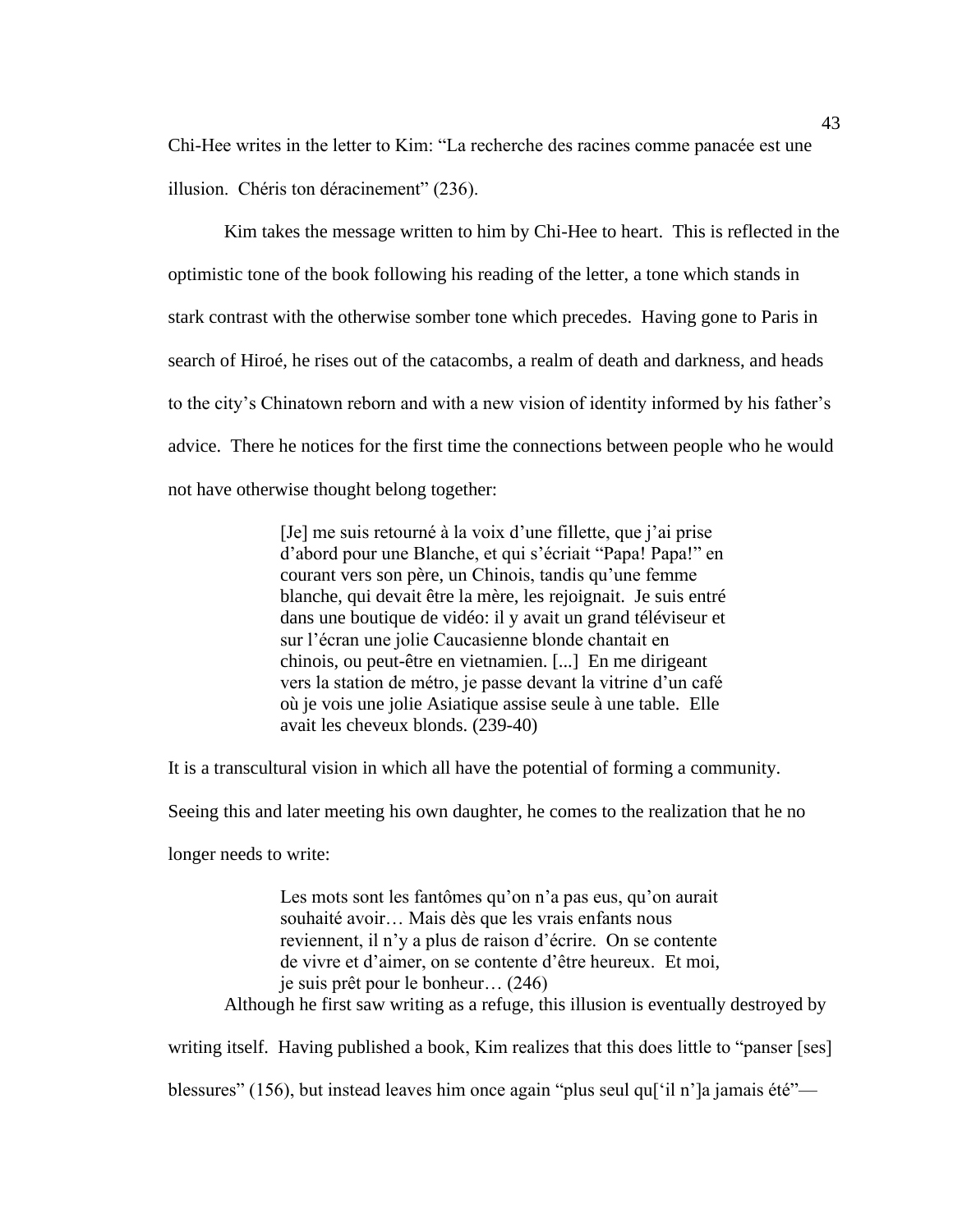even more alone than when he had not written (158), because the book is no longer a part of him. He and the written expression of his suffering are no longer connected except as "frères ennemis" (158). What was once a refuge for him has now become an object that taunts him and reminds him of the exile he feels in his life. Writing, which was previously a way to "voyager en imagination en des pays fraternels" (21) no longer satisfies him. Now he rejects writing in order to live in the real world, building a community around him in order to push away his loneliness.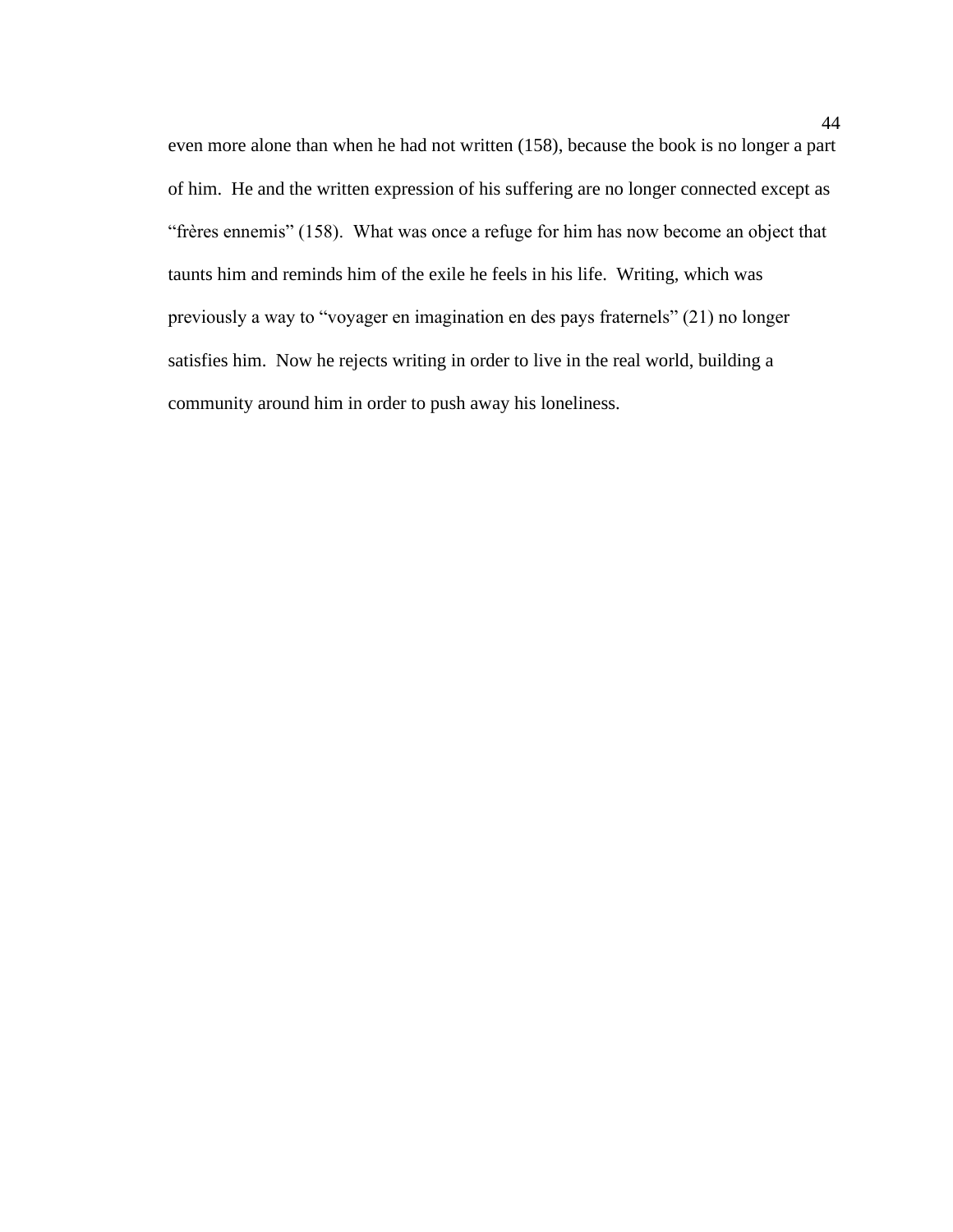# CHAPTER FOUR

# Forms and Formations

of

### Community

Ethnicity and writing, the two elements Kim first pursues in his attempt to ease his longing and search for identity, ultimately prove to offer only false hope. As an ethnically Korean immigrant from Japan living in Canada, he is an outsider to all three of these countries and not fully accepted by any of these societies, notwithstanding his eagerness to integrate into all of them. Unable to find a sense of place within these greater units, he turns to writing, an individual and internal process in order to create an identity of his own and on his own terms. Instead of soothing his suffering, however, writing only makes it more apparent without exorcising it. Reading the letter in which his biological father, Kim Chi-Hee, describes his own fruitless search for identity, Kim realizes that community must be defined not in terms of vague and intangible ethnic relations with an imaginary geographic homeland, but instead by an affinity based on material truths and direct connections felt between its members based on mutual understanding and shared ideals.

Kim Chi-Hee's admonition to Kim to focus on seeking out other individuals who feel the same way as he does in his "déracinement" (235-6) closely resembles an element of Benedict Anderson's discussion in *Imagined Communities*. According to Anderson, the labels of ethnicity and of nation are social constructs created in order to establish the primacy of a fictional unity—the Nation—composed of subjects rather than individuals. They are thus imagined, socially constructed communities, instead of real communities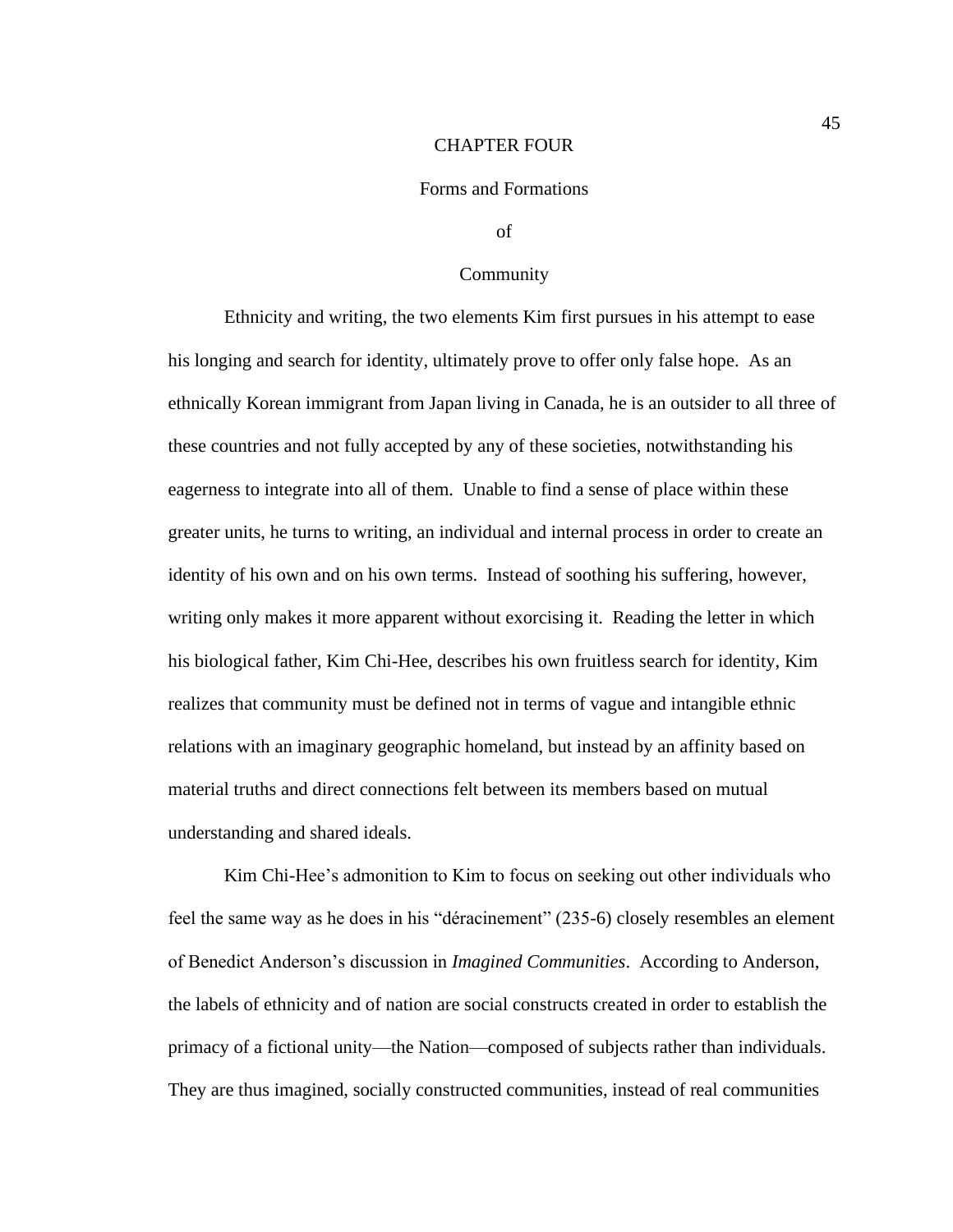born of actual connections between individuals. This mechanism led to the creation of the modern nation-state and the sense of connectedness that justifies nationalism and the conflicts that result. Although there exists no personal connection between all of the citizens of a nation, that a sense of affinity exists is a result of a concentrated effort on the part of the hegemonic power to create a national culture out of previously disparate

regional elements. Anderson defines the nation as

an imagined political community—and imagined as both inherently limited and sovereign.

It is *imagined* because the members of even the smallest nation will never know most of their fellowmembers, meet them, or even hear of them, yet in the minds of each lives the image of their communion. [...]

The nation is imagined as *limited* because even the largest of them, encompassing perhaps a billion living human beings, has finite, if elastic boundaries, beyond which lie other nations. [...]

Finally, it is imagined as a *community*, because, regardless of the actual inequality and exploitation that may prevail in each, the nation is always conceived as a deep, horizontal comradeship. Ultimately it is this fraternity that makes it possible, over the past two centuries, for so many milions of people, not so much to kill, as willingly to die for such limited imaginings. (6-7, italics in original)

Part of the resultant ideology of nationalism is the belief in the idea of homeland

as something to be cherished and protected because of a sacred bond connecting the subject to the particular geographic space in which he finds himself, whether or not the subject's ancestry is at all attached to that place. Homeland is thus, along with ethnic and national labels, a false beacon of identity, disconnected as it is from any personal reality not imposed by an outside force.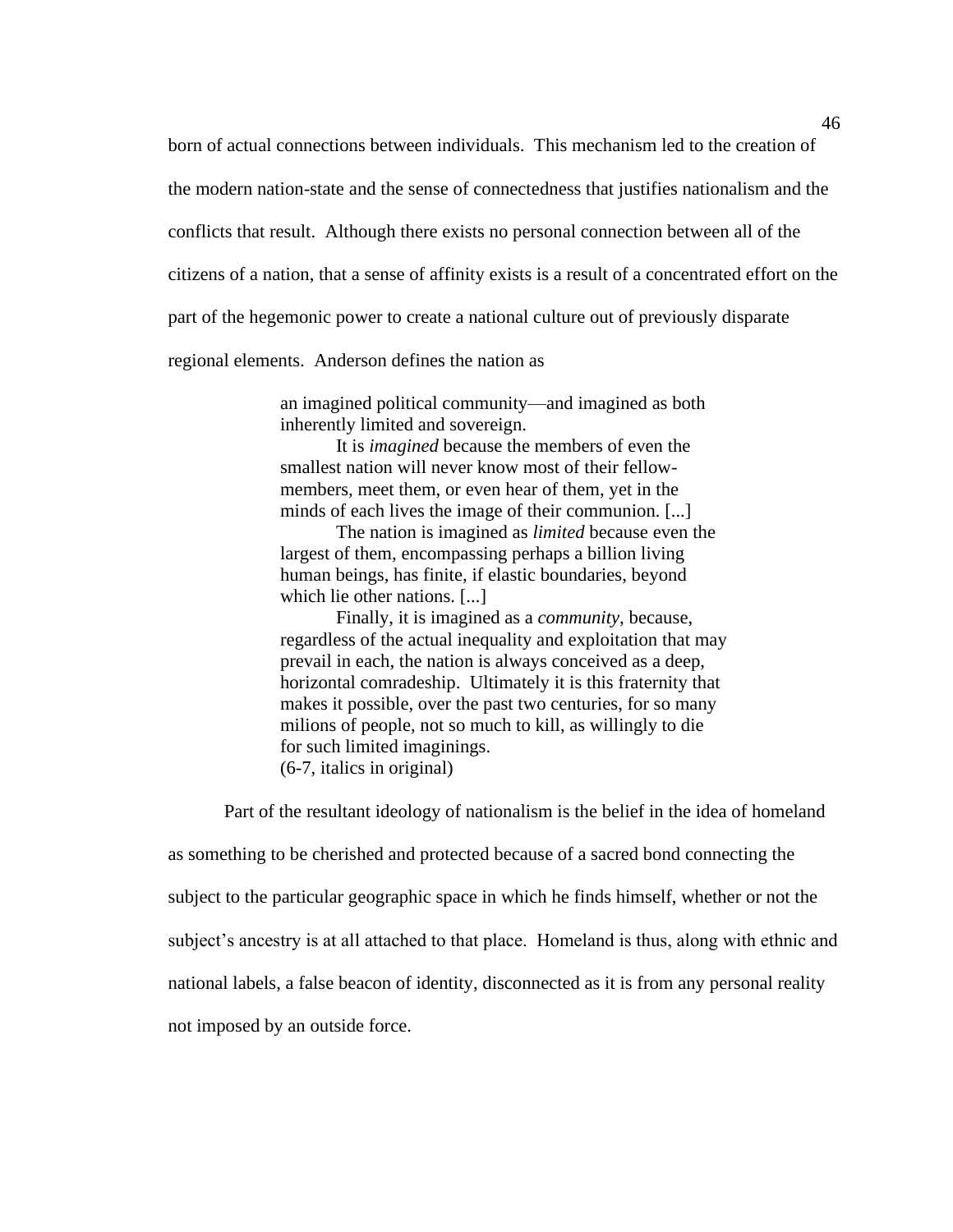This is precisely the position in which Kim previously lived, albeit in reverse: living in Canada, a country with which he feels no apparent affinity whatsoever, he longs for a homeland composed of people who look like him and who do not exclude him based on the color of his skin. Although Korea is the most apparent choice of country that he could call his homeland, he remains on the periphery looking in because he does not speak the language or particularly understand the culture. Japan, the only other country he has a connection to, could not be considered his homeland because of his family's relatively short existence in that country and his own sense of being a foreigner at best. A geographic homeland is for Kim an empty sign: eternally displaced with no roots attaching him *a priori* to any particular place, his sense of belonging must derive from the attachments of community between him and other individuals.

Rejecting the imagined community of ethnicity and language (represented in this case by writing), Kim instead searches for a real community. Much as Anderson does not fully define what makes a community "real" instead of imagined in his work, the elements that define and create the "ensemble de coeurs humains qui recherchent et ressentent la même chose" sought after by Kim are not explicitly mentioned in *Kimchi*. Although one might consider family to be a real community, that is not the case in Chung's novel. Many depictions of family in the novel portray the bonds of paternity as accidents of chance. Further, depictions of cohesive families are all but nonexistent in the novel: Kim's own family and upbringing were founded on lies, he remains unaware of his own daughter's existence for 13 years, and other characters only mention their families in passing, usually to highlight the differences that separate them from their family members. For Kim, the only form of family that can provide a true sense of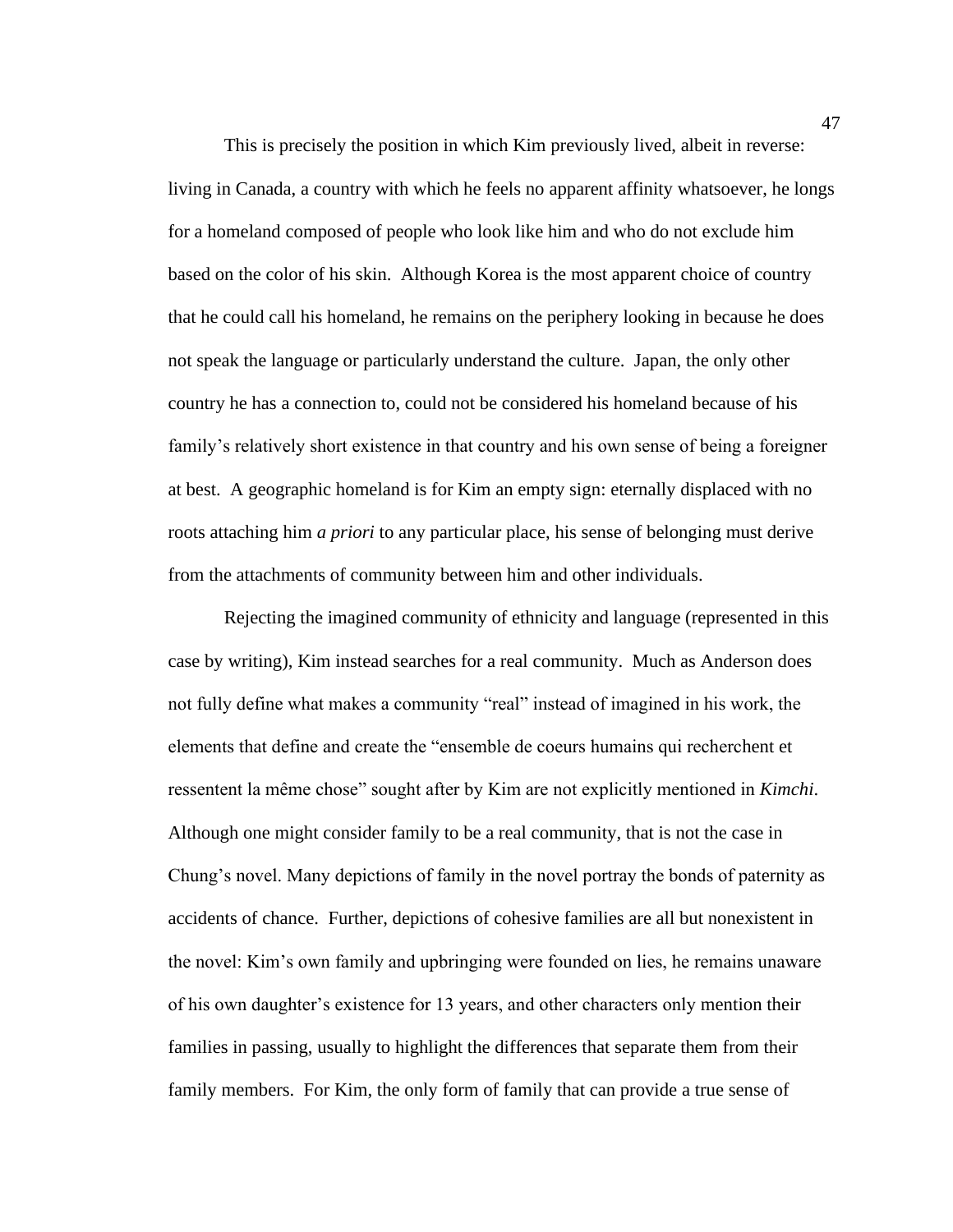belonging and provide more answers than questions about one's identity, if not origins, is that which one chooses and creates for oneself; justified not by coincidence of birth but instead by a shared approach to and understanding of the world. The knowledge of one's origins and the sense of belonging that they can provide is an illusion—as with Kim, what one believes to know for a fact is all too often a lie and can impede a search for truth.

This is not to say, however, that it is impossible to find community within one's own biological family, nor that the knowledge of one's origins is detrimental to the search for identity: indeed, the opposite is shown in *Kimchi*. While Kim makes little mention of either his siblings or the officer who raised him and who he believed throughout his life to be his father, he describes his mother often and positively. Both coming of age in a country whose society largely disdains them, she and Kim are bound by their shared childhood experiences of being outsiders. So too do they both mediate the suffering they endure through the escape offered by literature. As Mitsouyo is depicted sympathetically, the reader is under the impression that Kim forgives his mother's adultery because of the harsh treatment she received from her husband. When he discovers the identity of his true biological father, Kim understands the distance he has always felt between himself and the man who raised him. The knowledge of his biological origin, however, comes too late: no longer searching for an identity based in ethnicity in order to establish belonging, Chi-Hee's words advising him to abandon "la recherche des raciness [qui] est une illusion" and to cherish his uprooting and condition of exile (236) come as a reiteration of what Kim is already beginning to discover. This letter from a father he has never known, clarifying the course necessary for him to follow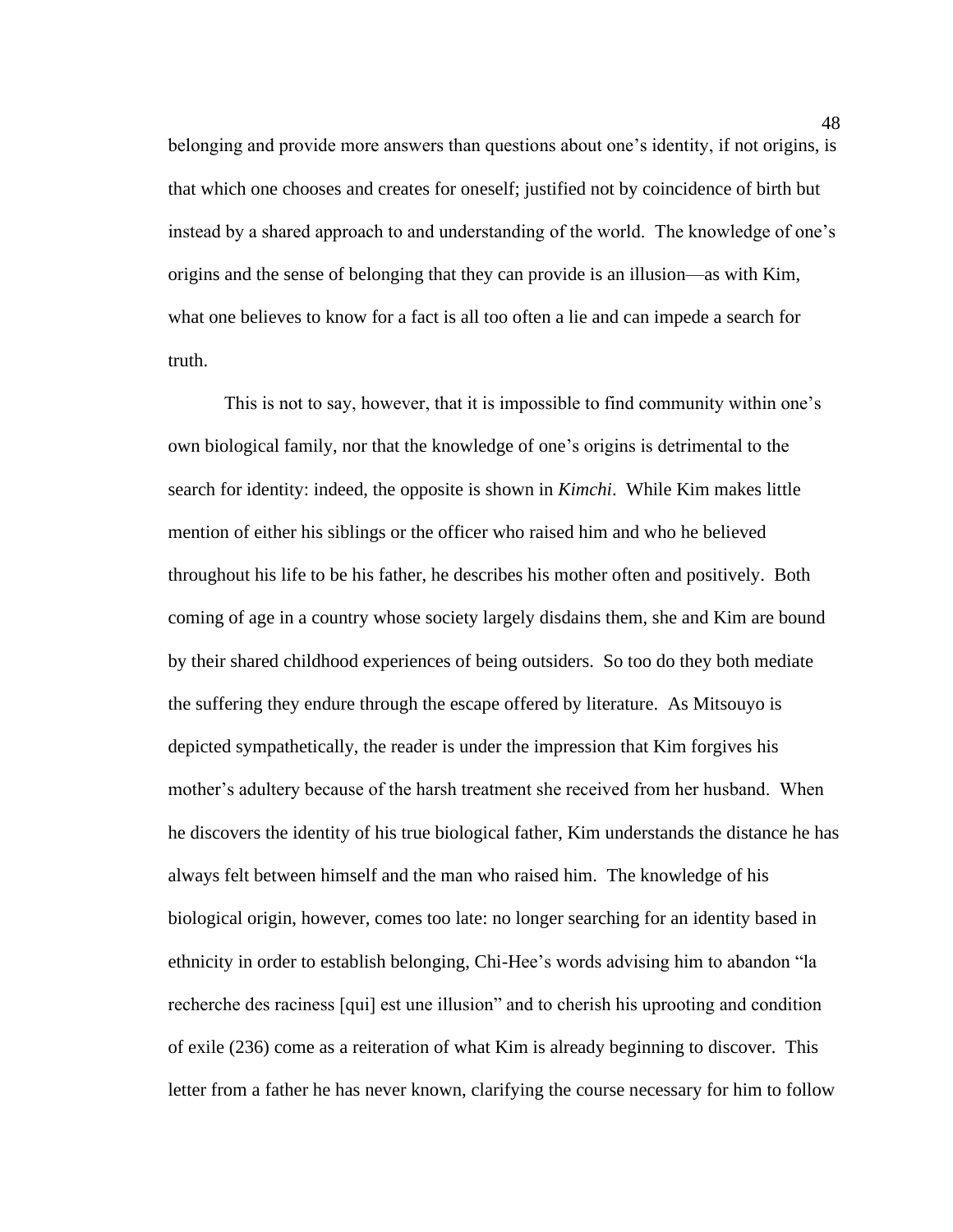in order to escape the sense of solitude that has haunted him throughout his youth, is for Kim proof that he and his father, separated by language, time and space, nonetheless share more of an affinity and are more of a family than him and the officer.

Finding community within one's biological family is an exception in *Kimchi*, however; far more common are communities discovered and created as an adult, that is to say, those that the individual must find and strengthen independently. It is rare that one finds individuals with whom one instantly feels a connection that later develops into "un ensemble de coeurs humains qui recherchent et ressentent la même chose." Real communities must be gradually created and fortified through fruitful and repeated contact. In *Kimchi*, three primary forms of contact lead to the formation of community. Although eating, drinking and sex are all connected, they are all treated distinctly and with their own particular significances.

#### **Eating and meals**

The sharing of meals is an important element of the foundation of communities in all cultures. It is the time when the members of a group come together to share news and stories, strengthening the bonds between individuals. This importance is further emphasized by celebratory banquets, the meals that commemorate the shared history (as for holidays) or the new creation of communities (as for marriages). Although meals shared between fewer people are more common than these festive occasions, they are no less significant as smaller groups lend themselves to greater intimacy and closer relations between people. Similarly, a meal eaten alone often signifies one's solitude.

The theme of meals appears throughout *Kimchi*, each time in relation to questions of community and belonging. Meals most often signify the formation or fortification of a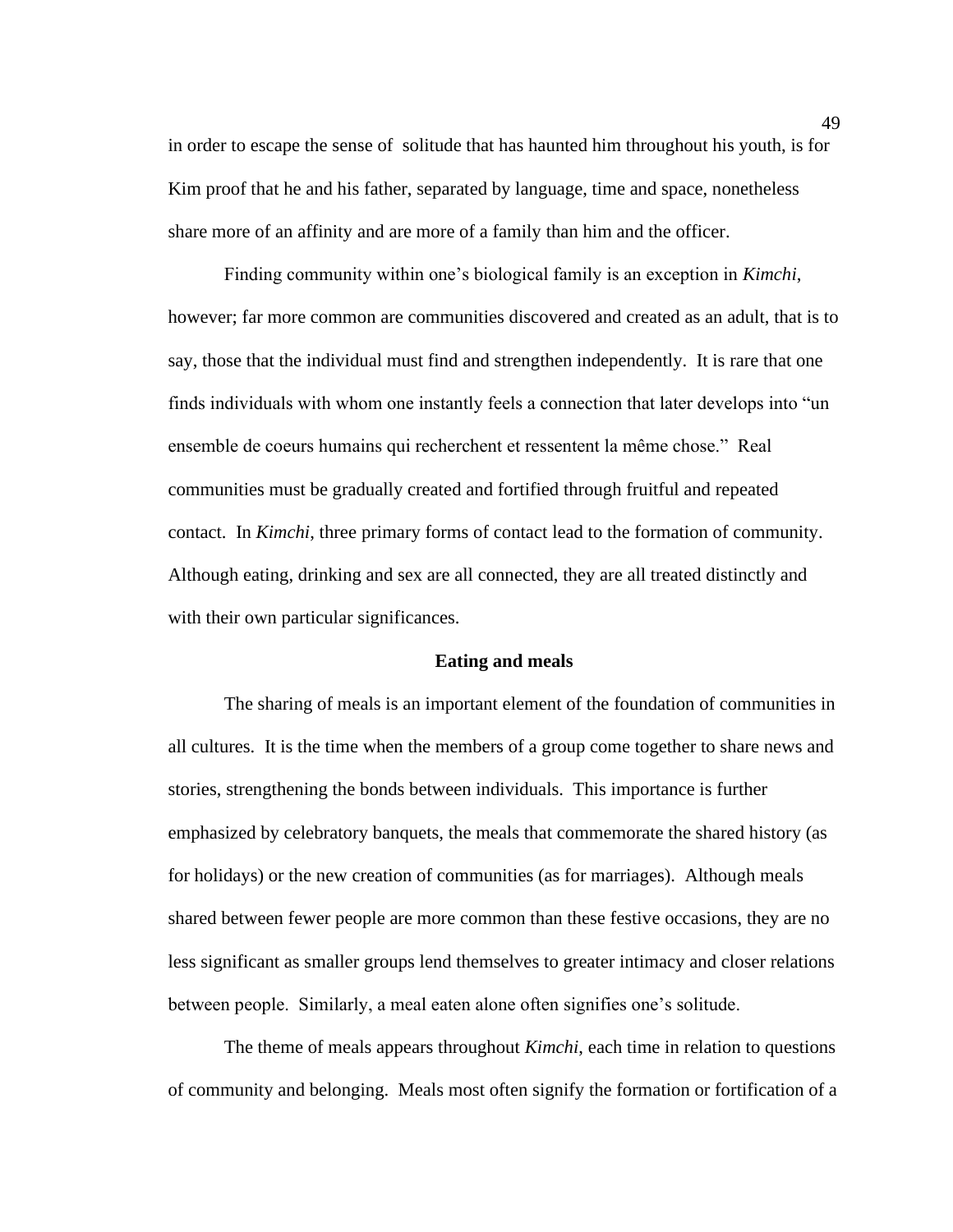community, although the representations of meals also evidence its collapse. Kim's loneliness upon first arriving in Japan is made clear by his decision to spend his first night alone, "[se] content[ant] d'aller acheter quelques menus victuailles dans le *combini* du coin avant de prendre le chemin de retour" instead of taking advantage of the amenities of his neighborhood (41). By contrast, it is over a meal that Kim first meets Kyoko Sakai in Japan, a fellow scholar of French literature who had been in Québec for research and with whom Kim had previously become acquainted there when she asked to borrow an article from him. Kim had expected Kyoko to be uninterested in meeting him when she had returned home to Japan. Contrary to his expectations, this first meal with Kyoko leads Kim to grow attached to her, although the attachment is nonetheless onesided in its intensity. In Kyoko, Kim sees his first opportunity to connect to someone in Japan, albeit an acquaintance from his home.

The importance of meals as markers of acceptance into a community is shown more clearly in Kim's dealings with Mikami, his nurse, and her Eurasian daughter Amy. Although Amy is initially reluctant to meet Kim and generally wary of people to the point that she refuses to attend school, Amy allows Kim to join her and her mother for dinner and even insists on playing a game with him. This is in contrast to her habitual behavior of having "crises de jalousie lorsque Mikami tentait d'inviter de proches amis à la maison, voyant en eux des rivaux dans l'affection de sa mère" (144). Although Amy remains distant and eats in a different room, Kim nonetheless interprets this gesture as showing that he now belongs to this family: "C'était à mon tour de jouer maintenant, de jouer à des 'jeux de famille'. Je jouais à pensais que ces bruits, ces odeurs, cette intimité désormais familière m'appartenaient, comme une famille instantanée" (147).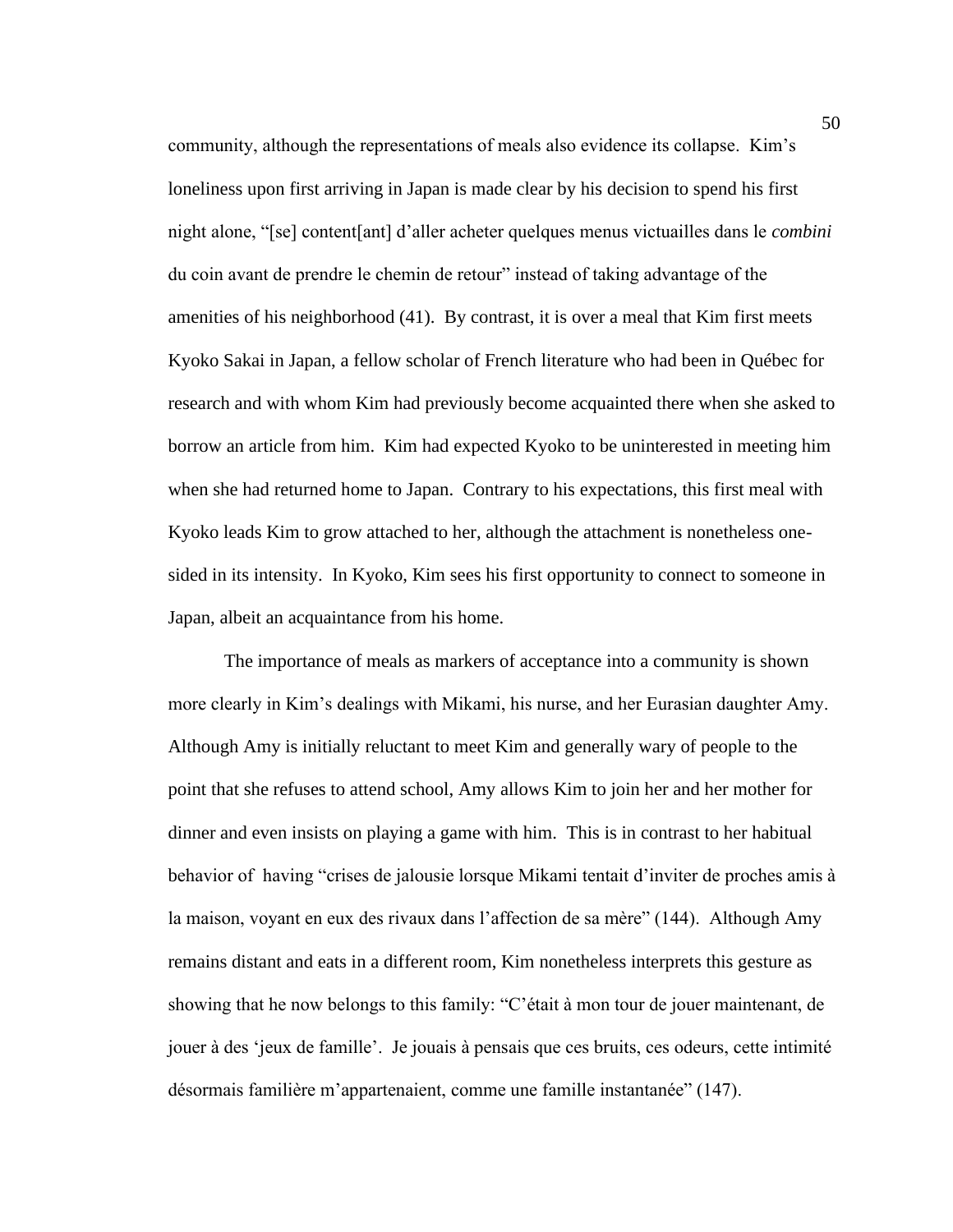The familiarity and acceptance that he believes he has found in this community, however, are an illusion. When Kim later arrives drunk at Mikami's apartment to confess his feelings for her and to offer to take care of Amy while Mikami is at work, he is rebuffed: his presence in this environment is unwelcome and the English lessons are cancelled, ending his contact with them and once again leaving him without a sense of belonging. The end of this relationship once again signals Kim's inability to connect with others in a meaningful way. Although he longs for a sense of belonging and family, even volunteering to "s'occuper [d'Amy], lui apprendre des choses" (150) as a father would do, he does not consider the feelings of others, which often results in him overstepping boundaries and sabotaging relationships. It is significant that Kim's interruption occurs while Amy and Mikami are eating dinner, one of the few moments of intimacy they are able to enjoy and which Amy cherishes (149)—an intimacy in which Kim is unable to share.

It is not the act of sharing a meal alone that provides a sense of belonging, but also particular foods. In *Kimchi*, for no dish is this more the case than that from which the novel takes its name. Kim describes it as "plus qu'un condiment, c'est le symbole national de la cuisine coréenne, cela fait partie de nos cellules et de notre sang, de notre identité à nous, la diaspora coréenne éparpillée à travers le monde" (64). Kim associates his Koreanness primarily with his love of this dish. Even as a child it had great significance, as when he confused "l'expression kimchi avec le mot japonais 'chi', qui veut dire sang, peut-être à cause de la riche et onctueuse couleur rouge de la sauce chili, comme si la salade s'était mise à saigner" (64). Although Kim sees it is a symbol of Korean identity, he also remarks certain negative associations that distinguish them from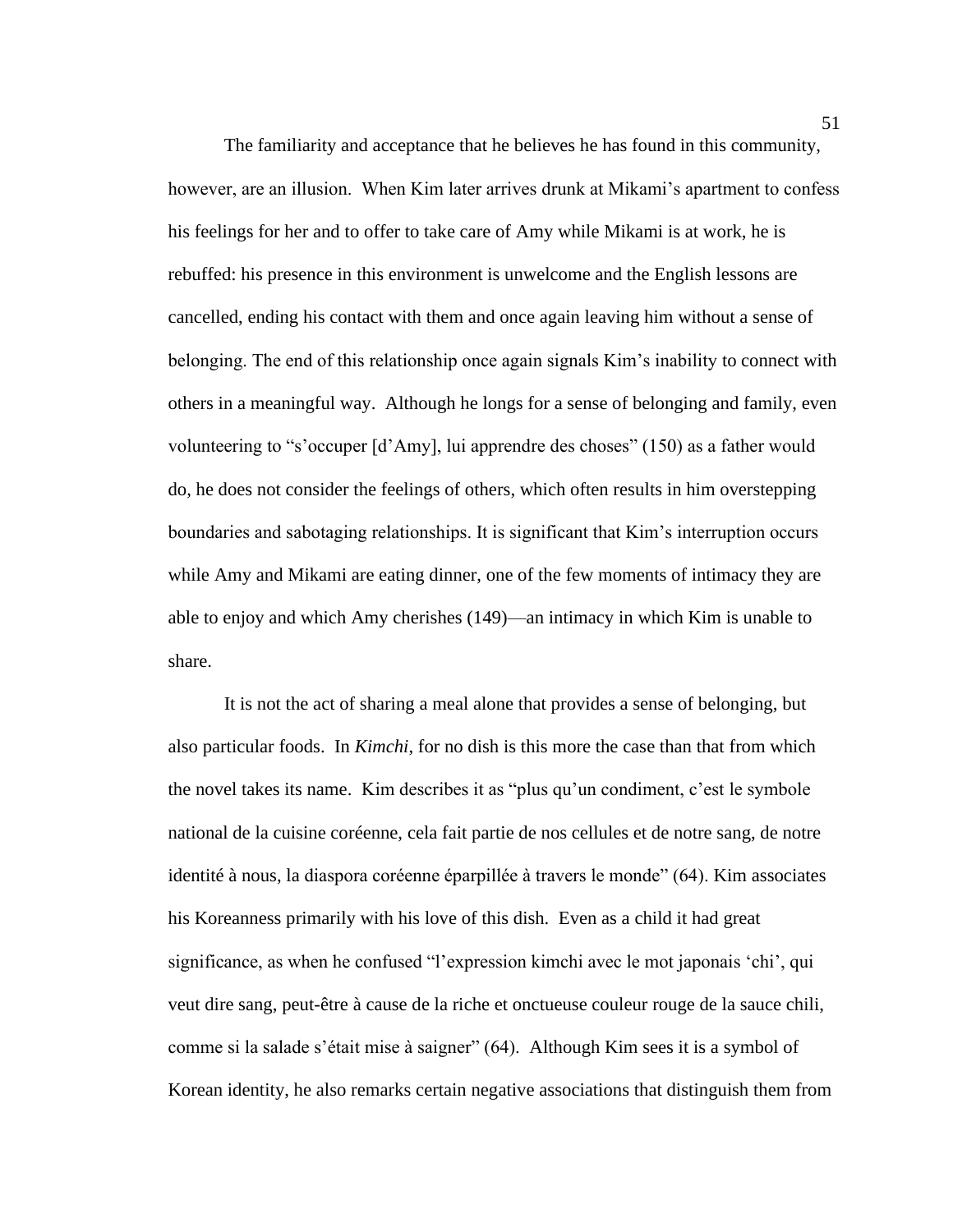other groups. Its odor in particular marks Korean migrants as outsiders and targets for harassment:

> Je me souviens que durant les jeux Olympiques de Séoul un athlète américain—un de ces beachboys à la crinière blonde—s'était plaint de cette odeur de kimchi, disant que l'haléine des piétons de la ville empestait. Au Canada, j'ai une amie coréenne qui, après avoir épousé un Occidental, a complètement cessé de manger du kimchi pour ne pas incommoder son mari dont le palais et l'odorat n'avaient jamais pu s'y habituer. (65)

Kimchi is nonetheless an inescapable part of Kim's identity, so much so that he develops cravings when deprived of it. For Kim, it is centering and offers a sense of comfort, if not belonging.

It is significant that Kim's biological father's name—Kim Chi-Hee—shares its first two syllables with the Korean national dish: like the letter written to him by his biological father, kimchi helps Kim remember his origins, even if he is never able to fully know them. His inability to identify himself as fully Korean is shown metaphorically by the nightmares he suffers after ingesting too much kimchi (65, 234); forcing upon himself an identity that is unnatural literally becomes *chose indigeste.* In his letter, Chi-Hee discourages his son from doing precisely that, since doing so diminishes the uniqueness of his particular identity as an exile:

> Les Japonais ont une expression qui, chaque fois que je l'entends, se confond toujours dans mon esprit avec celle de kimchi: "kimochi", qui veut dire "sensation" ou "humeur", souvent avec une connotation jouissive (au sens sexuel). Mais comme dans les religions tantriques, la jouissance n'est atteinte qu'après une longue abstinence. (237)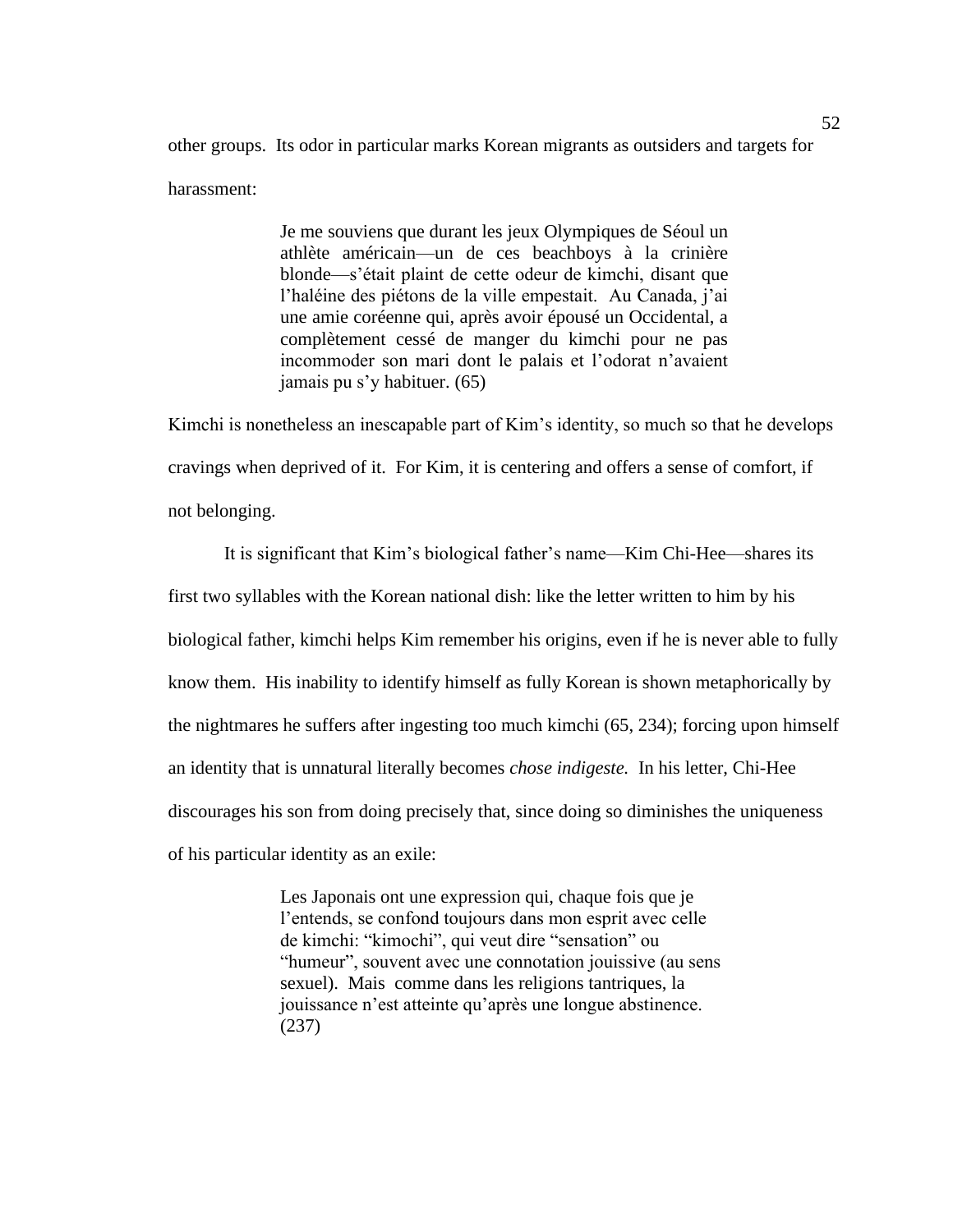Kim however disregards this suggestion and subsequently consumes kimchi, resulting in a nightmare in which his father's words are reiterated to warn him against a misguided attempt at laying claim to an identity that is not his own: "j'étais devenu un terroriste qui demandait une rançon d'un million de pots de kimchi au sommet de l'Hôtel de ville de Tokyo; ensuite j'étais emprisonné sous un amoncellement de gravats, à la suite d'une explosion" (243). In this nightmare the ransom of kimchi symbolizes his overzealous attempt to assert his Korean identity and leads to the destruction of not only the other aspects of his identity but also of himself.

## **Alcohol and drinking**

Like meals, sharing alcohol also creates a sense of community, but the additional dimension of the intoxicating effects of alcohol make it more potent as a means of creating community because of the vulnerability it produces. Further, in *Kimchi*, it is often alcohol that sets in motion the communities formed around meals, allowing them to reach greater levels of intimacy. In *Kimchi*, the phrase "*in vino veritas*" holds particularly true, as it is at moments of drunkenness that Kim discovers (and creates) truths about his identity and sense of belonging.

It is over *sake* and beer that Kim first meets and becomes accepted into the community of students of French literature lead by Kobayashi, his advisor. Although they first take an interest in Kim because he is a native French speaker and a scholar of literature like them, it is only when "ils se réunissaient dans le restaurant-bar pour s'enivrer, parler de suicide, de désillusion et de désenchantement" (44) that he is fully accepted into their circle. Drunk, he makes a particularly strong connection with Hiroé, who later becomes the object of his affection. It is at this point that they confess to each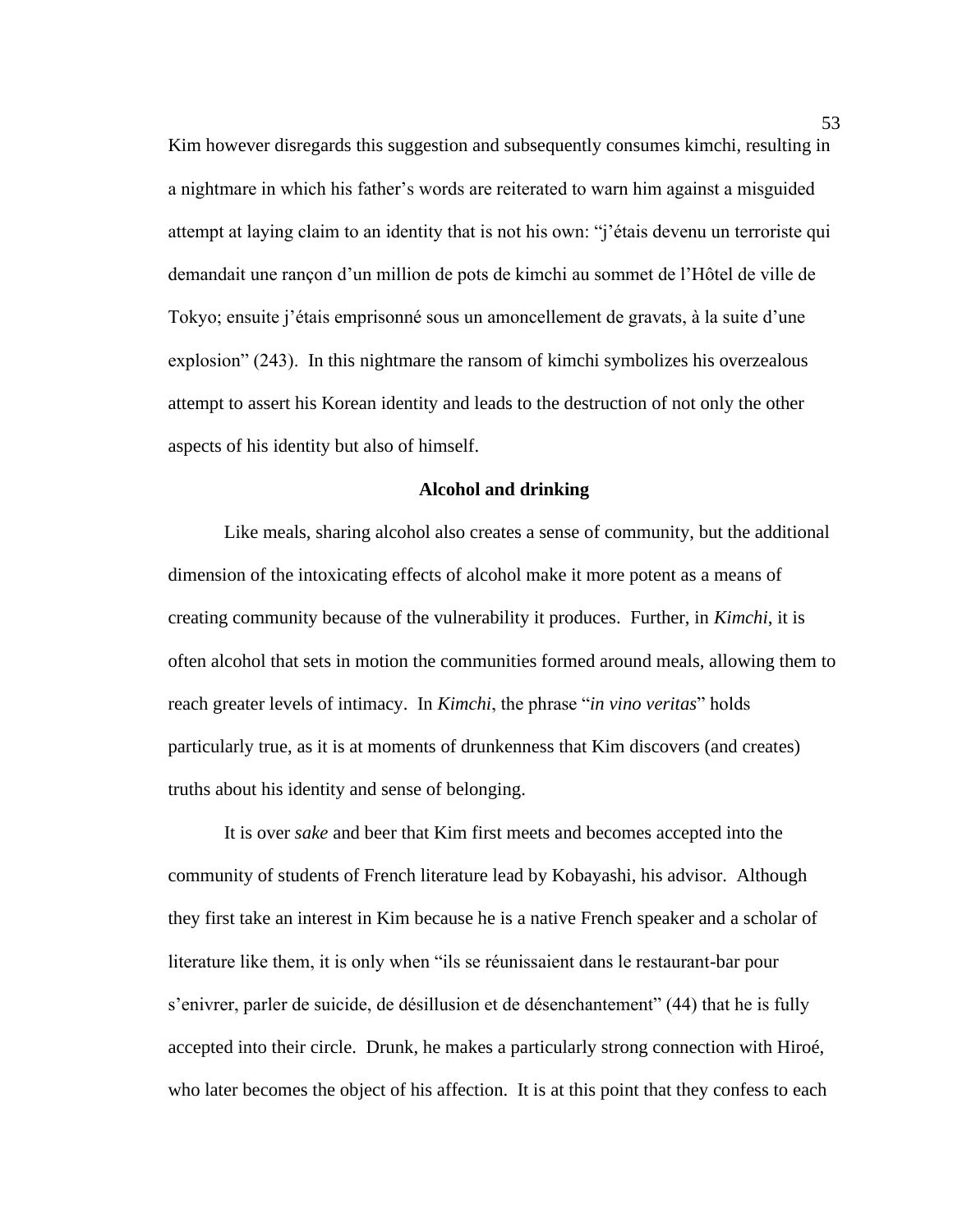other their feelings of loneliness and suicidal urges; Hiroé even suggesting they commit suicide together (48). It is because of this gesture, delivered by Hiroé only because of her drunkenness, that Kim falls in love with her.

It is the drunken Hiroé that Kim falls in love with and with whom he feels an affinity towards; sober, Kim is unable to find in her the same naïveté and thus does not share the same connection:

> Je me sentais légèrement honteux de trahir des signes d'ivresse devant une Hiroé sobre, en parfaite possession d'elle-même […] Avant de la quitter, je la serrai maladroitement, conscient du décalage entre nos dispositions d'esprit. J'avais l'impression que quelque chose se détériorait à une allure vertigineuse. […] Hiroé avait raconté que la dernière fois que nous étions ivres, elle était rentrée chez elle, avait jeté son foulard sur le sol de l'entrée, son manteau dans le salon, et s'était endormie habillée dans son lit. […] C'était cette Hiroé-là que j'affectionnais. Jamais elle ne me semblait si envoûtante que lorsque nous communions dans l'ivresse, cette ivresse qui me libérait de mes inhibitions et nous encerlait dans l'intimité de son sortilège; la beauté d'Hiroé m'était devenue presque indisociable de l'ivresse et je lui dis, en la quittant, "J'avais envie d'être saoul avec toi". (83-4)

While Kim does not feel the same attraction to Hiroé when she is sober as when she is drunk, the opposite is not true. While Hiroé is less open about her suicidal impulses when sober, she nevertheless displays affection towards Kim, at every meeting taking his arm as they walk, preparing Christmas dinner for Kim and telling him that "c'était la première fois qu'elle cuisinait pour un homme et qu'elle n'avait jamais passé un aussi bon Noël" (100).

It is not Hiroé's feelings towards Kim that become more apparent under the influence of alcohol, but only Kim's perception of Hiroé. He is obsessed with the image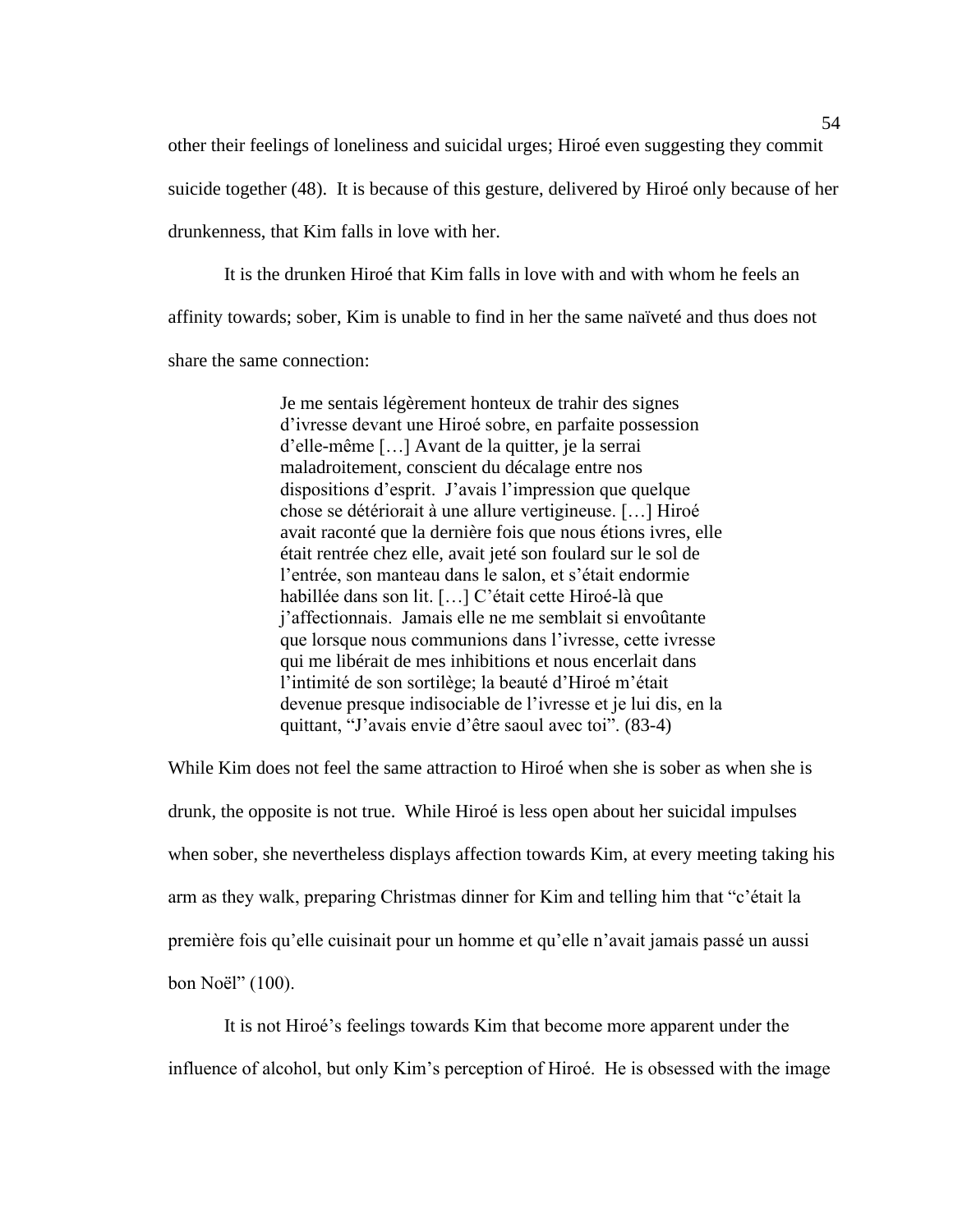of Hiroé intoxicated, writing that after sharing wine over Christmas dinner with her "je retrouvais la Hiroé que j'aimais au plus profound de mon être, telle qu'en intimité de l'ivresse elle se révélait à moi" (99). Alcohol and Hiroé in fact become nearly interchangeable for Kim, who posits that she could save him from the sense of loneliness that he feels and attempts to relieve through drinking:

> Était-il possible que toute mes journées ruinées par un mode de vie déséquilibrée—rendez-vous et classes manqués, mes dépenses et les séquelles physiques liées à ce que je devais bien appeler depuis quelque mois mon alcoolisme, mes crises existentielles—auraient pu être sauvées par la présence de ce simple toucher? (101)

Alcohol is for Kim a way to escape his suffering and arrive at a vision (albeit brief) of truth and comfort. Bernier notes that it is in alcohol that Kim is able to reconcile fire and water, symbols that mark his life and refer to his identity and origins (209), notably the fire that destroys his birth certificate and thus deprives him of a "réalité légale" (12) and the transpacific voyage that brings him to his adopted country in a boat named *Hikawa* (River of Fire) (13). It is significant that Kim refers to this clash of elemental opposites again during the conclusion of the novel, but this time optimistically, showing that he has resolved the apparent contradictions of his origins: "Dans mon prénom, il y a le symbole chinois du feu, mais il y a aussi, dans son épellation occidentale, la lettre 'o', qui rime avec eau… O comme 'Orient', comme 'Occident'"  $(246)$ .

# **Sex and procreation**

Although the family unit as such is not seen as necessarily leading to community in *Kimchi*, Kim nonetheless views in the bonds of paternity a certain value for a sense of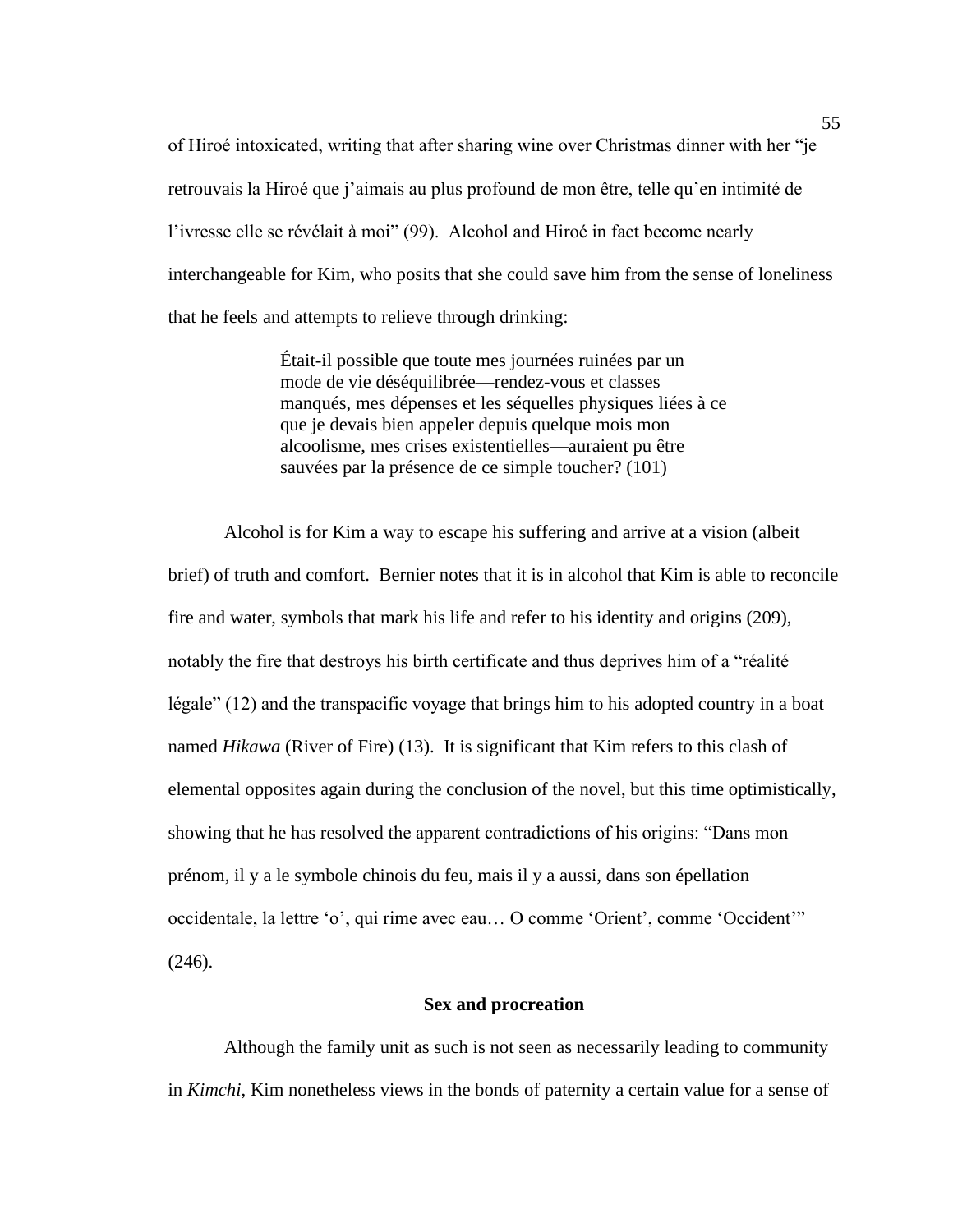belonging. As a means to such, sex is an important dimension of one's identity. This is shown most clearly by Kim's feelings of inadequacy and immaturity due to his lack of sexual experience:

> Dans mon cas, il y avait un étrange décalage entre mon corps et ma pensée: n'ayant eu que très peu d'expériences sexuelles, mon corps arriéré réagissait encore à la manière d'un adolescent pubère avide de jeter sa gourme, sans que ma partie émotionnelle y soit engagée. [… C]'était presque devenu un principe chez moi de rattraper le retard de mon éducation sexuelle. (58)

Although Kim would commodify the sexual act and engage in it without an emotional connection, such encounters do not in fact occur in the novel. Instead, sexual contact is for Kim always linked to an emotional connection and a clearer vision of community and belonging.

Even when he searches for commodified, emotionally-detached sex at a "soapland" (a type of quasi-legal Japanese brothel in which the client officially pays to be washed by a woman, but is in fact offered sexual contact), Kim inadvertently develops an emotional relationship with the prostitute. It is doubtful, however, that Kim is looking for a purely physical experience. Even the encounter with the prostitute is related to a deeper knowledge of his origins:

> [P]our mon premier essai, j'avais été attiré par le symbole du yin et du yang qui apparaissait sur le drapeau sud-coréen décorant l'entrée, telle une lune divisée en deux couleurs. Lorsque j'eus l'audace d'ouvrir la porte, j'eus le soulagement de constater qu'il n'y avait personne pour se jeter sur moi et me forcer à payer ceci, payer cela. Au contraire, me parvenait une musique familière, *Arirang*, mêlée à l'odeur de santal émanant des murs. (186)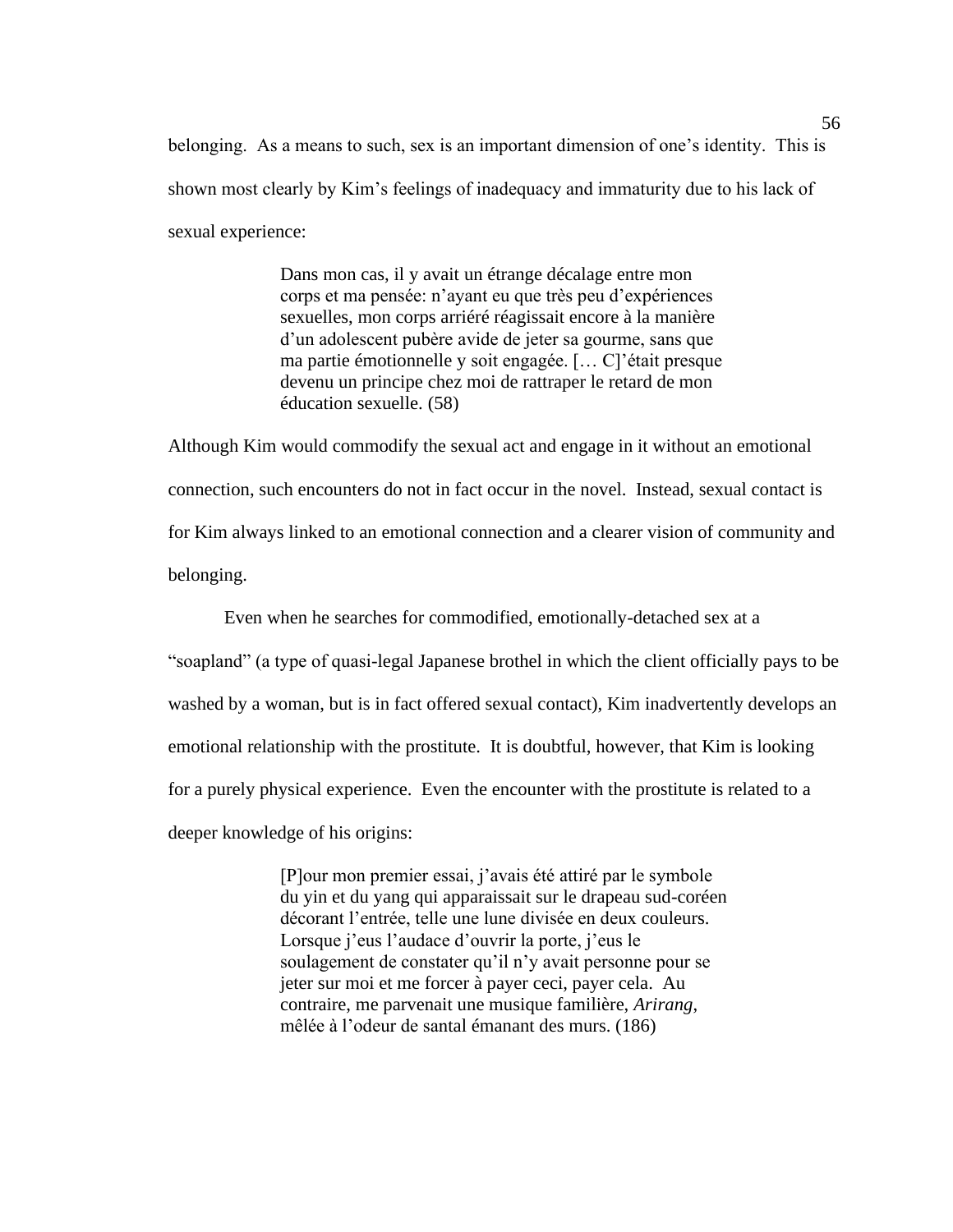He finds himself comforted entering this particular brothel because of the décor that reminds him of his origins, listening to the same Korean folk song that he managed to find for himself in Seoul and which constantly reappears in *Kimchi* as a mark of Kim's Korean identity. The oedipal subtext of this scene—going into a brothel marked by a Korean flag, an apparent attempt to reach his origins through sex—is palpable. It has been foreshadowed in a previous chapter in which two minor characters discuss incest, defining it as

> l'ignorance de ses origines: Oedipe commet l'inceste précisément parce qu'il ignore qu'il est le fils de sa mère. […] L'inceste se répète *justement* parce qu'il y a méconnaissance. Lorsqu'il y a enfin illumination, la boucle se défait, et tout devient transparent comme dans le satori. On lit à travers dix mille ans d'histoire comme on lirait à travers une feuille de Cellophane. (176)

This sexual contact between Kim and the prostitute does indeed shed light on his origins. In a *deus ex machina*-like turn of events that beggars belief, the prostitute who Kim meets with, Aerin, is the daughter of the man who raised him and his mistress. Afraid that he has unwittingly committed incest by having sex with his stepsister, he learns the truth of his paternity from Aerin when she explains that, while she is the illegitimate daughter of the officer and his mistress, Kim himself was fathered not by the officer, but by his former cellmate, Chi-Hee, who would go on to raise her. The revelation of his genealogy proves to be the illumination that resolves the novel's plot, allowing him to achieve a more solid understanding of his past. This enables him to progress and find a sense of belonging in the present.

Kim ultimately finds this in Yuki, the daughter resulting from his relationship with Hiroé and whose existence he was unaware of for thirteen years. He describes the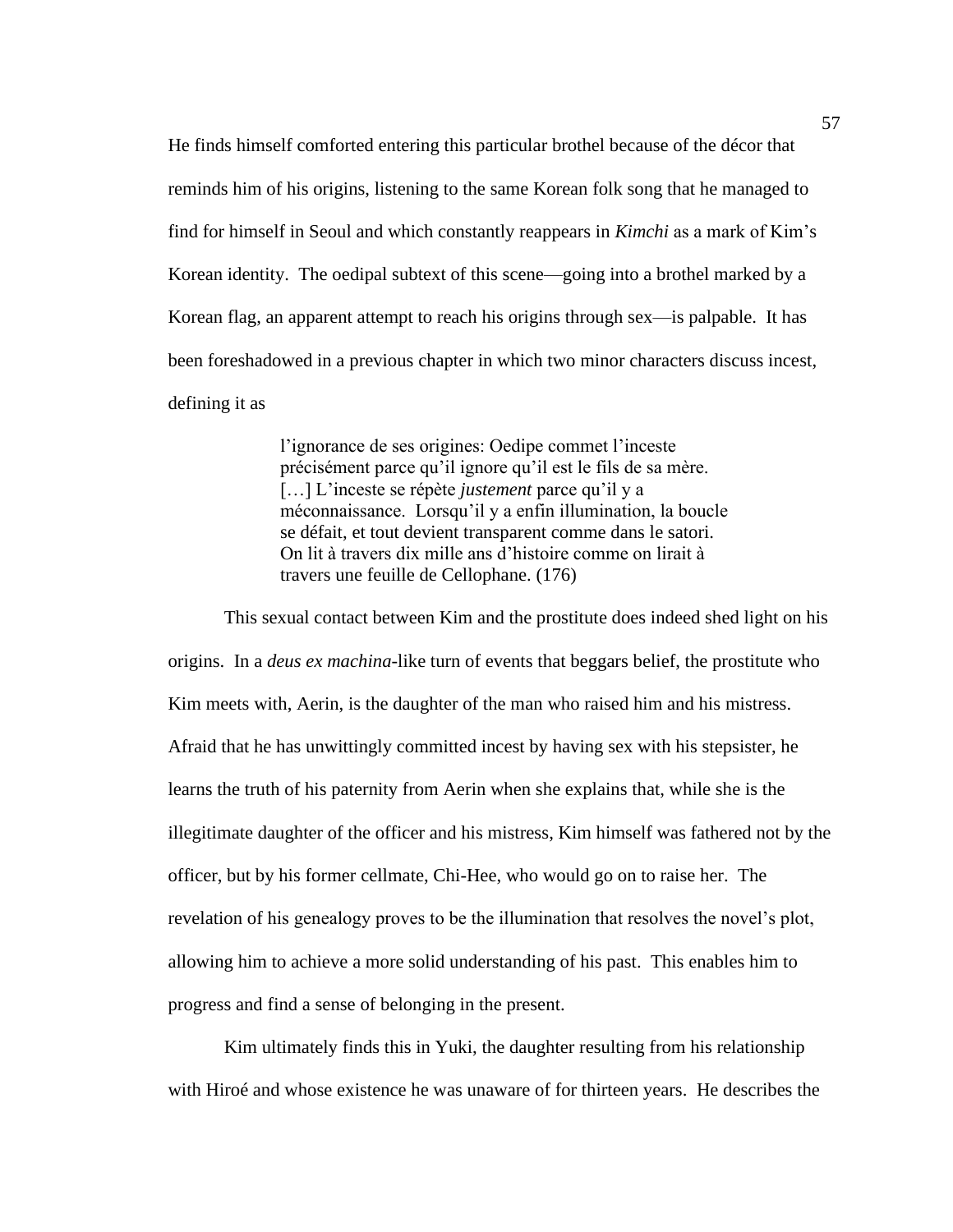day of his first meeting with her as "parfait […] Il y a des journées comme cela dans une vie où pas un geste n'est gaspillé" (15), "véritablement une renaissance" (12). In getting to know his daughter, he is able to find not only a sense of belonging in the present and future, but also a return to the past. This point is made clear not only because she is a tangible link to Hiroé, his past lover, but also because it is only with Yuki that he first returns to the site of his birth:

> [Yokohama] se trouve juste à une heure de train de Tokyo et, pourtant, durant toute l'année où j'ai vécu dans la capitale, j'avais l'impression que Yokohama était à mille lieues de là et voici que subitement, en moins d'une heure, je me trouve dangereusement au seuil du mystère de mon origine. (15)

Meeting Yuki allows him to physically and mentally complete the immigrant cycle identified by Seiler. Moreover, and perhaps more importantly, Kim is able to break the cycle of lost origins and the sense of solitude he suffered during his life, created by the mystery surrounding his birth and the fact that he did not know his birth father. Although both Chi-Hee and Kim are shown pacing along train tracks, at the end of the prologue (15) and epilogue (247) respectively, there is a difference: while Chi-Hee paces futilely, awaiting the officer's return from meeting Mitsouyo, Kim does it because he anxiously awaits a new beginning.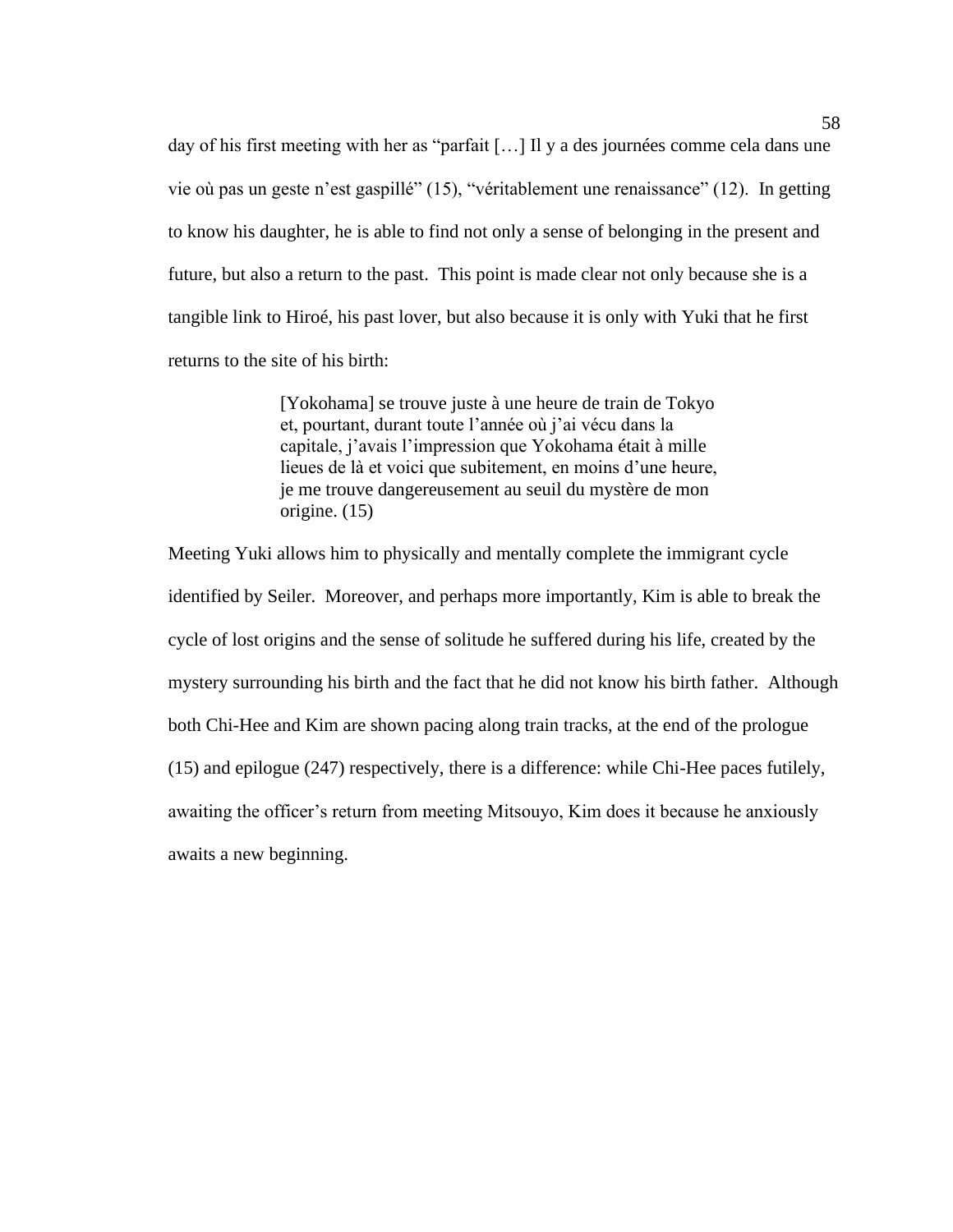## **CONCLUSION**

# On the Unity of Individuality

# in the

# Postmodern World

Although Kim initially searches for a sense of identity through an identification with a racial and ethnic label, he is unable to essentialize himself to such an extent that a single label would suffice. His is a postmodern identity, fractured, multidimensional, impossible to describe simply. He is not Asian nor North American; he is both. While this fact seems to escape his comprehension for the majority of the novel, it is apparent to the other characters, one of whom describes him as "un-Canadien-né-au-Japon-deparents-coréens-écrivant-en-français" (220), a label which perhaps captures his identity as succinctly as is possible. Instead of a single, dominant culture informing his sense of self, Kim is a *métis*. The product of three different cultures, he is at once an outsider to all and a link between all of them.

The theme of *métissage* reoccurs throughout *Kimchi*, although it is only treated in depth after his relationship with Hiroé fails, and with it the prospect of finding a sense of belonging through romantic love. In the chapter entitled "Pneumothorax," Kim visits a psychic before leaving for Japan the first time, and he is sent away when she detects a strong force emanating from his chest. Soon after, he becomes incapacitated and is diagnosed with pneumothorax, a potentially dangerous pocket of air trapped in the thorax which appears in the X-ray as "un caillou blanc ou une minuscule main d'enfant" (119). It is this image of the pocket of air as a child that Kim retains, calling it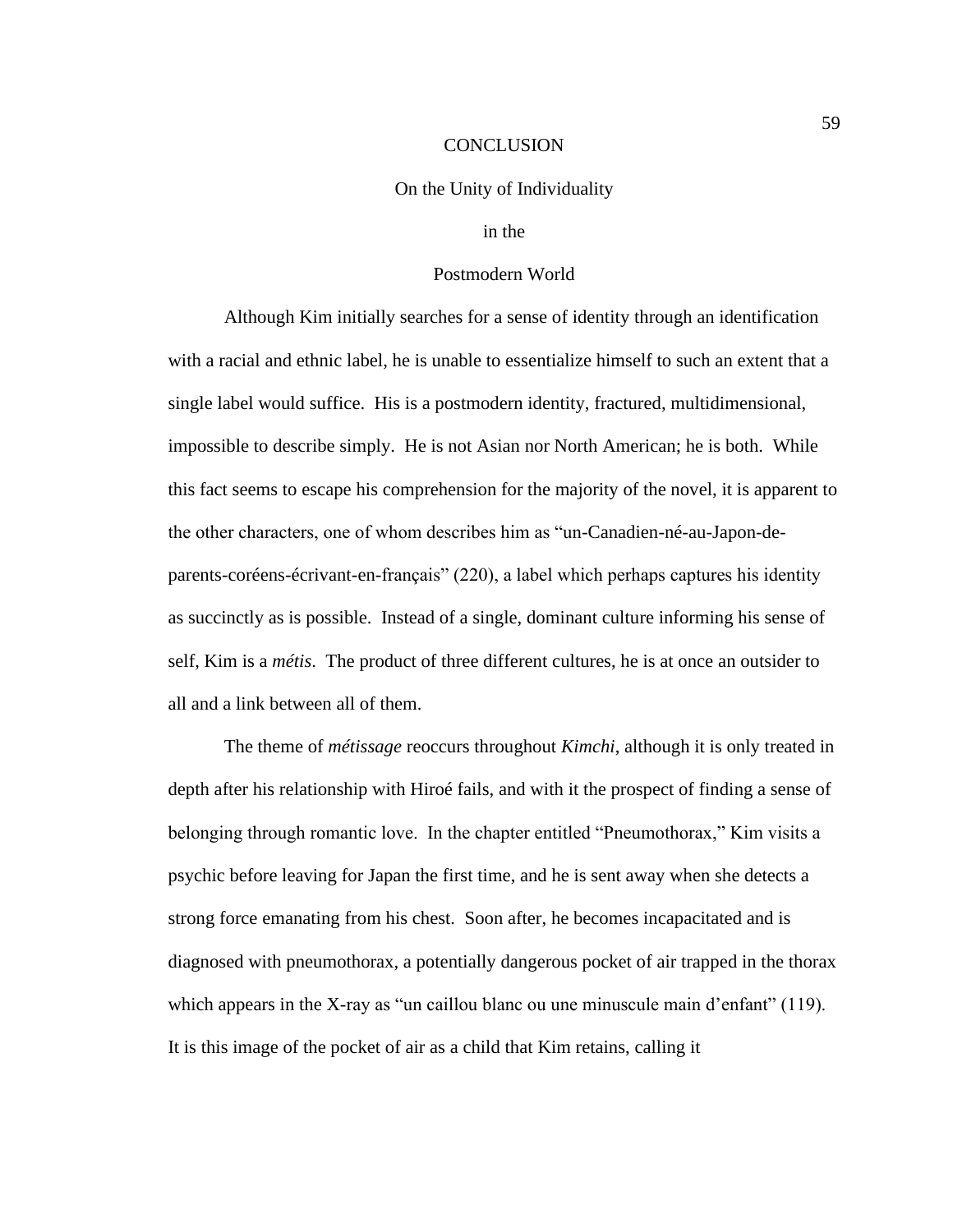un foetus gelé en moi […] le foetus de l'écolier que j'avais été, à l'époque où je subissais les brimades de mes condisciples, à l'époque où quelque chose était mort en moi. Le foetus s'était raccroché aux parois de sa cage thoracique et s'était développé tant bien que mal, luttant pour gagner quelques centimètres, pour affirmer son droit de vivre. (117)

Instead of fearing this presence inside of himself, Kim accepts it and even welcomes it,

feeling it still inside him even after being removed:

[L]es médecins avaient beau avoir chassé ce squatter hors de l'habitacle de mon corps, son fantôme n'en continuait pas moins de me hanter, telle une marâtre taraudée par le remords et le fantôme vengeur de son enfant. Je sentais que mon destin était indissolublement lié au sien. […] Un jour, le foetus reviendrait reprendre possession de moi, sans colère, tout naturellement. (121)

Kim's struggle with pneumothorax is a metaphor not only for his childhood suffering, but also for his ethnic identity at its root, an identity which marked him as the target for his classmates' bullying. Although this caused him great suffering, it is an inextricable part of his personality that cannot be destroyed.

Because of the possibility of the return of his pneumothorax, Kim is advised to be periodically reexamined. It is at one of these exams that he meets Mikami, the nurse who hires him to teach her daughter English in an attempt to reintegrate her into society. In Amy, Kim sees a mirror image of himself: a Eurasian *métis*, she refuses to attend school because of the constant harassment she receives from her classmates. It is over the course of her lessons and through the community that develops because of them that Kim no longer suffers from his own *métis* identity, as symbolized by his last pulmonary exam in which he is found to be free of pneumothorax (148).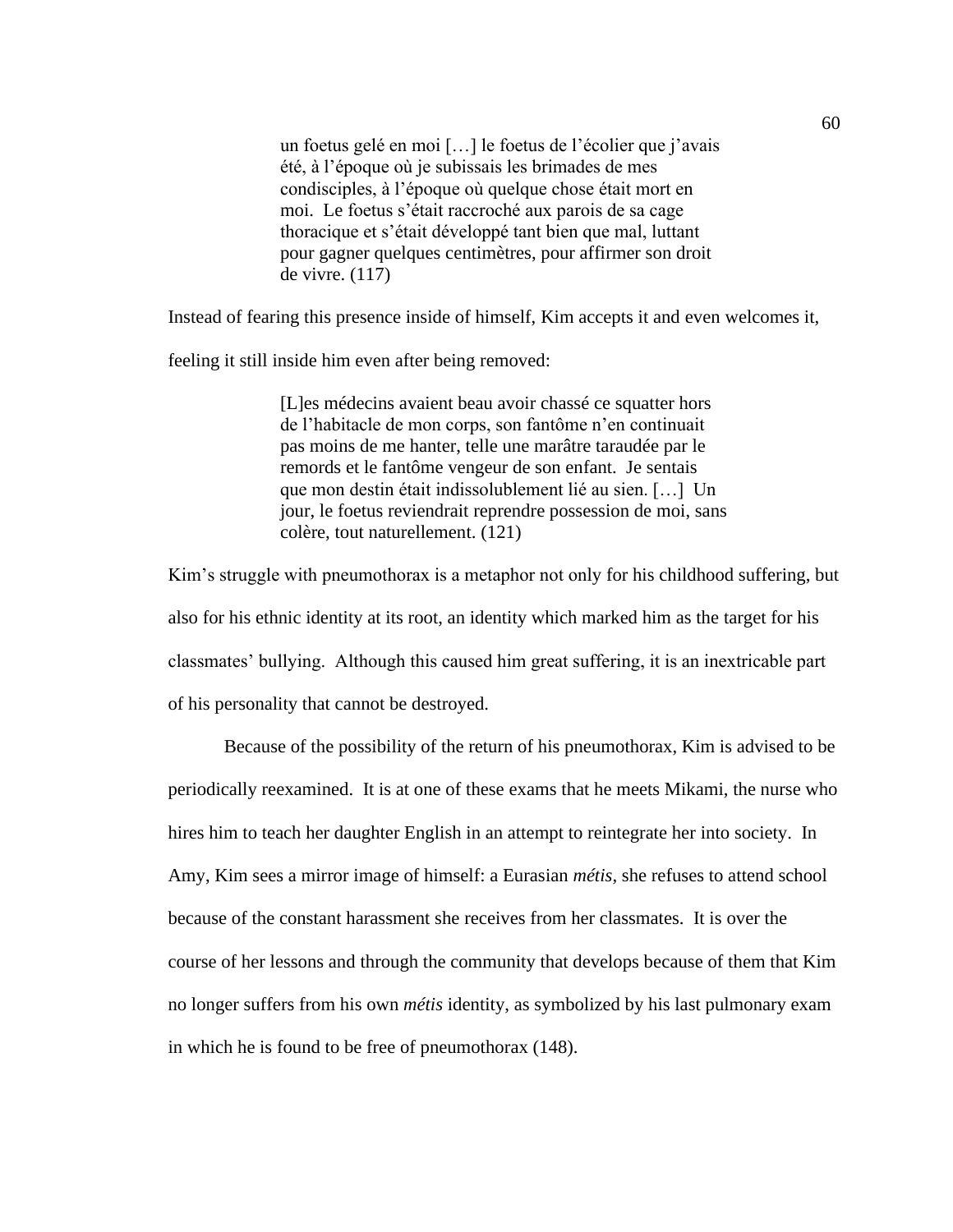As mentioned earlier, one of the most resolutely optimistic scenes of the novel occurs when Kim visits the Chinatown of Paris. Here, he is surrounded by examples of *métissage*:

> [J]e me suis retourné à la voix d'une fillette, que j'ai prise tout d'abord pour une Blanche, et qui s'écriait "Papa! Papa!" en courant vers son père, un Chinois, tandis qu'une femme blanche, qui devait être la mere, les rejoignait. Je suis entré dans une boutique de vidéo: il y avait un grand téléviseur et sur l'écran une jolie Caucasienne blonde chantait en chinois, ou peut-être en vietnamien. […] En me dirigeant vers la station de métro, je passe devant la vitrine d'un café où je vois une jolie Asiatique assise seule à une table. Elle avait les cheveux blonds. (239-40)

This scene comes soon after Kim reads the letter written to him by Chi-Hee and he ascends from the Catacombs, land of the dead, to rejoin the living, a changed man. Kim's response to this scene illustrates that he has taken to heart his father's words. These individuals, marked by the Occident and the Orient, seem to coexist peacefully, not limited by their birth but instead bound together by their "coeurs qui recherchent et ressentent la même chose" (238).

The complete change in Kim's approach to identity, which *Kimchi* records, is best exemplified by the change in his conception of Chinatowns. At first they offered him a sense of homecoming and comfort by providing a space in which he was no longer a minority: "les Chinatown du monde entier ont été [son] fil d'Ariane" (19). He subsequently realizes that he is mistaken and that they are instead spaces of desolation, simulacra of a fictional origin: "*Chinatown*, cela veut dire à la fois l'exil et l'illusion de la patrie. Comme si la patrie, cela existait vraiment. [...] Il y a autant de différences entre Chinatown et la Chine que la cuisine qu'on y sert" (238-9). While Kim ultimately rejects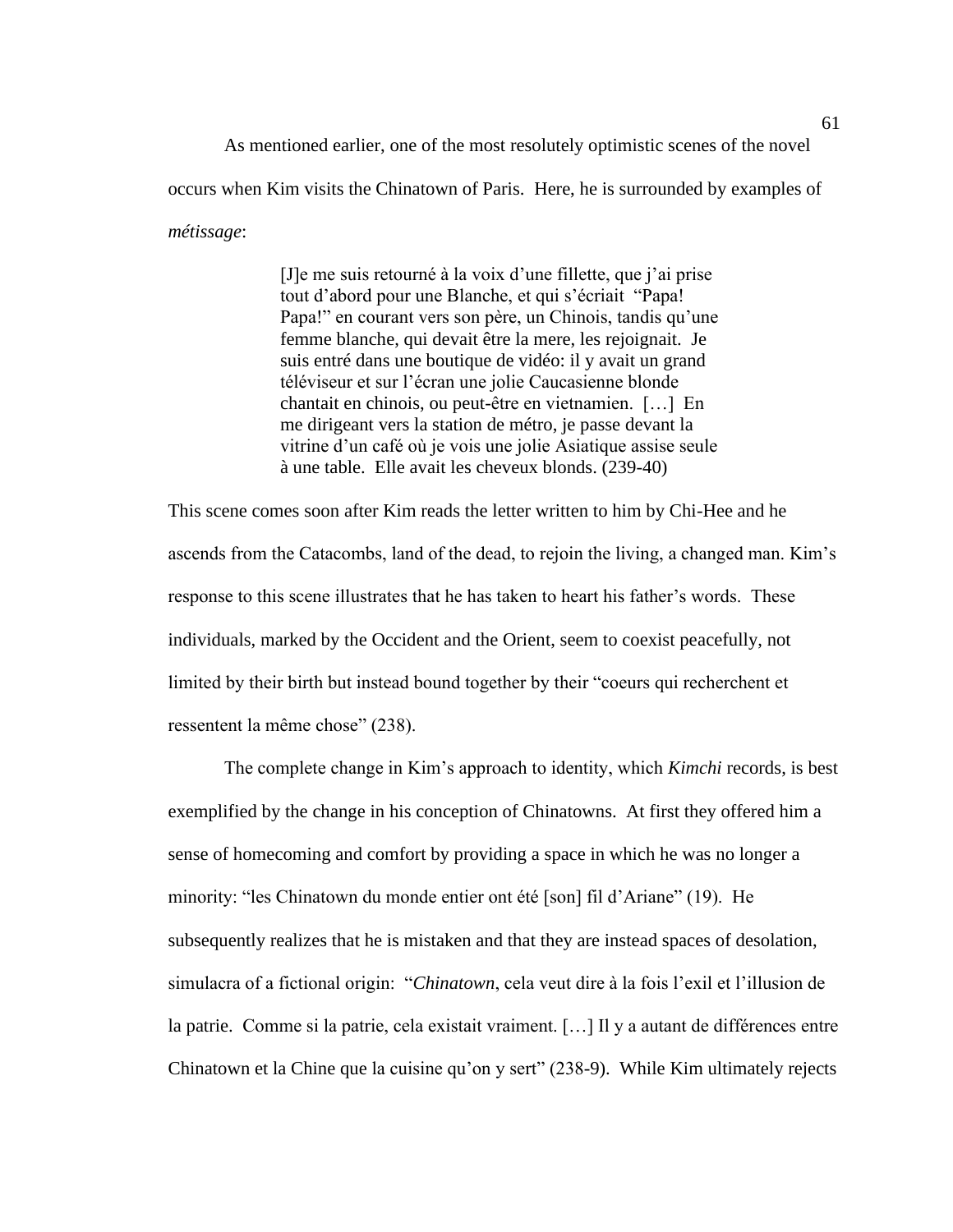ethnicity as the primary defining factor of identity, he nonetheless accepts that one's origins and cultural background do indeed inform one's sense of self, albeit in a secondary way. Like his fondness for kimchi and "Arirang," the material reminders of one's origins offer comfort and reassurance in otherwise unfamiliar situations, but they cannot provide the well-being that an authentic sense of community does.

*Kimchi* has been pigeonholed as "littérature migrante," implying that it is meant for a population in exile instead of for the general public. But the validity of its approach to identity is not limited to migrants, but is equally valid for the general population. Indeed, such terms as "migrant" and "native" are rapidly becoming antiquated: in the current world in which mobility between countries is largely unhampered and more than 200 million people are characterized as migrants, few countries can claim to escape the effects of migration. As these migrants adapt and integrate to the societies of their adopted countries, these societies adapt to them just as much, assimilating the cultural practices of their new residents.

Because of globalization, culture is changing more quickly than ever: heretofore insular, traditional cultures are quickly being reshaped and transformed to take into account outside influences, creating something different (if not greater) than the individual components. This process of transculturation is evident in nearly all aspects of modern culture. Instead of the dilution or even pollution of a fictional "pure" culture, this should be seen as a positive development which increases the richness of the global heritage, demonstrating human ingenuity and creating understanding. As *Kimchi* illustrates, a search for pure origins in an imagined past will always provoke more questions than it produces answers. Given the transcultural nature of modern global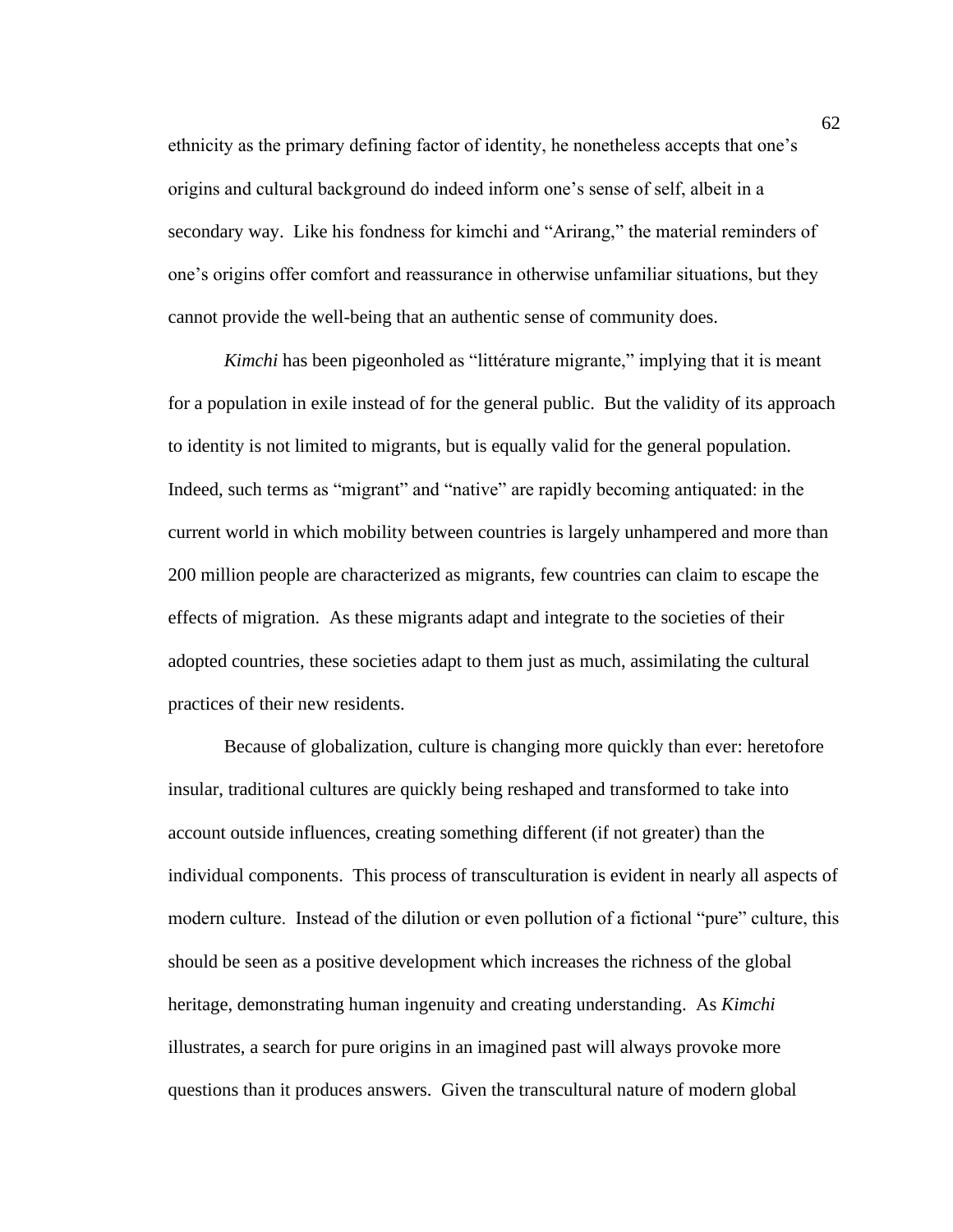culture, the creation of community around oneself, not taking into consideration the past of its members but instead their present condition, is now the only kind of community that is both feasible and desirable.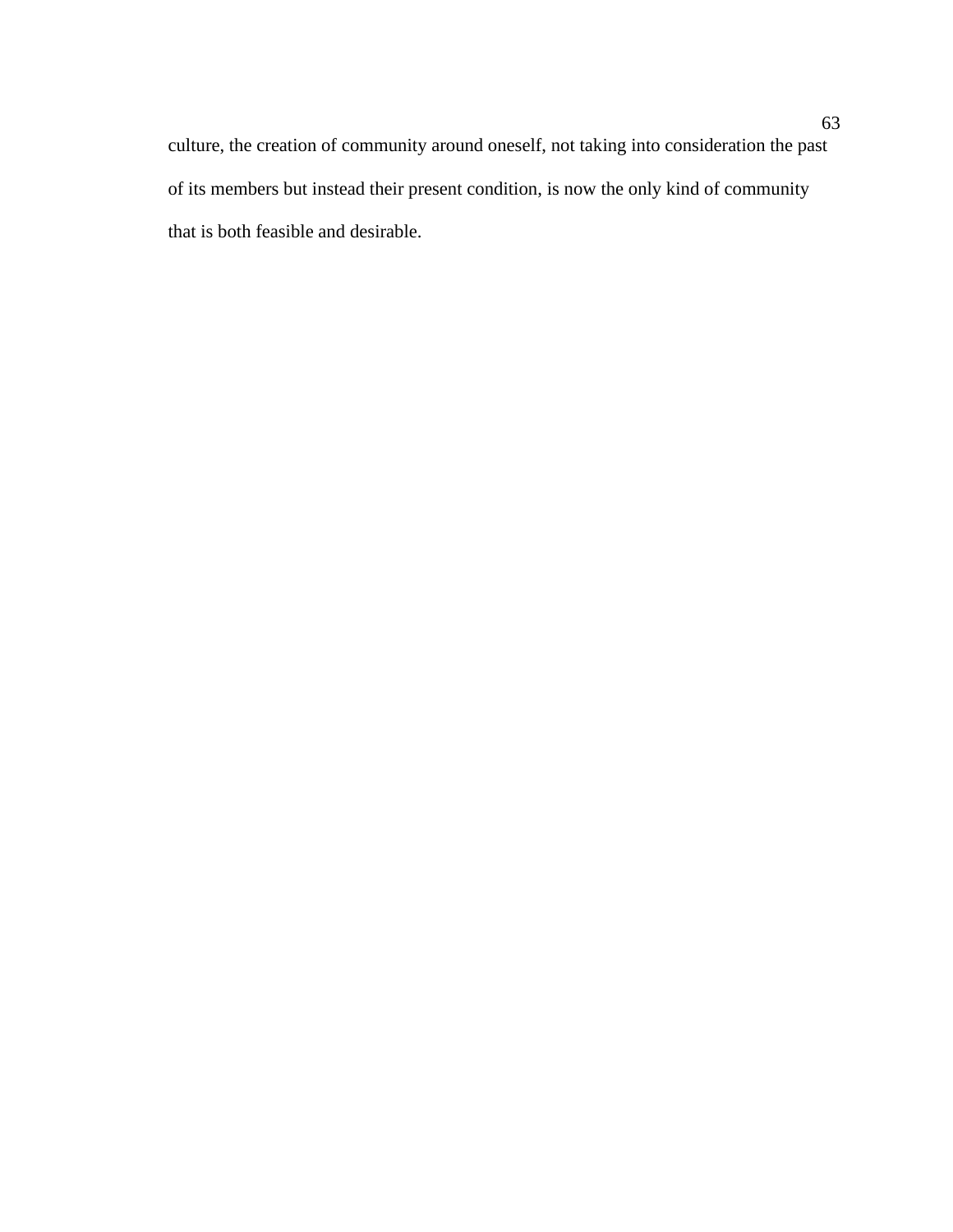# **Works Cited**

Anderson, Benedict. Imagined Communities. 1st edition, revised. London: Verso, 1983. 1991.

Benalil, Mounia and Janusz Przychodzen, eds. Identités hybrides. Orient et

orientalisme au Québec. Montréal: Université de Montréal, 2006.

Bernier, Silvie. Les Héritiers d'Ulysse. Outremont (QC): Lantôt Editeur, 2002.

- Bertin, Raymond. "*Nouvelles orientales*. Retour d'exil". Voir. 12 May 1994, p 28.
- Chartier, Daniel. "Les Origines de l'écriture migrante. L'immigration littéraire au Québec au cours des deux derniers siècles." Voix et images, 2002. 304-16. Vol. 27.

Chung, Ook. "Les affinités sélectives". Voir*.* 21 December 1994, p 4.

- ---. Contes butô. Montréal: Boréal, 2003.
- ---. L'expérience interdite. Montréal, Boréal, 2003.
- ---. Kimchi. Paris: Le Serpent à plumes, 2001.
- ---. Le Clézio: Une écriture prophétique. Paris: Imago, 2001
- ---. Nouvelles orientales et désorientées. Montréal: L'Hexagone, 1994.
- Collier, Gordon, ed. Us/Them: Translation, Transcription and Identity in Post-Colonial Literary Cultures. Amsterdam: Rodopi, 1992.
- Deleuze, Gilles and Félix Guattari. Kafka: Pour Une Littérature Mineure. Paris: Éditions de Minuit, 1975.
- Donadey, Anne and H. Adlai Murdoch, ed. Francophone Postcolonial Studies. Gainseville: University Press of Florida, 2005.
- Ertler, Klaus-Dieter. "Die Entwicklung Der "Écritures Migrantes" Vor Dem Hintergrund Des Zeitgenössischen Diskursdesigns in Québec." TRANS, 2004. Vol. 15.
- --- and Martin Löschnigg, eds. Canada in the Sign of Migration and Trans-Culturalism. Frankfurt: Peter Lang GmbH, 2004.

Gauthier, Louise. La Mémoire sans frontières. Sainte Foy (QC): Université Laval, 1997.

Green, Mary Jean. "The Québec Novel Today: Multiple Perspectives." The French Review, 1994. 922-29. Vol. 67.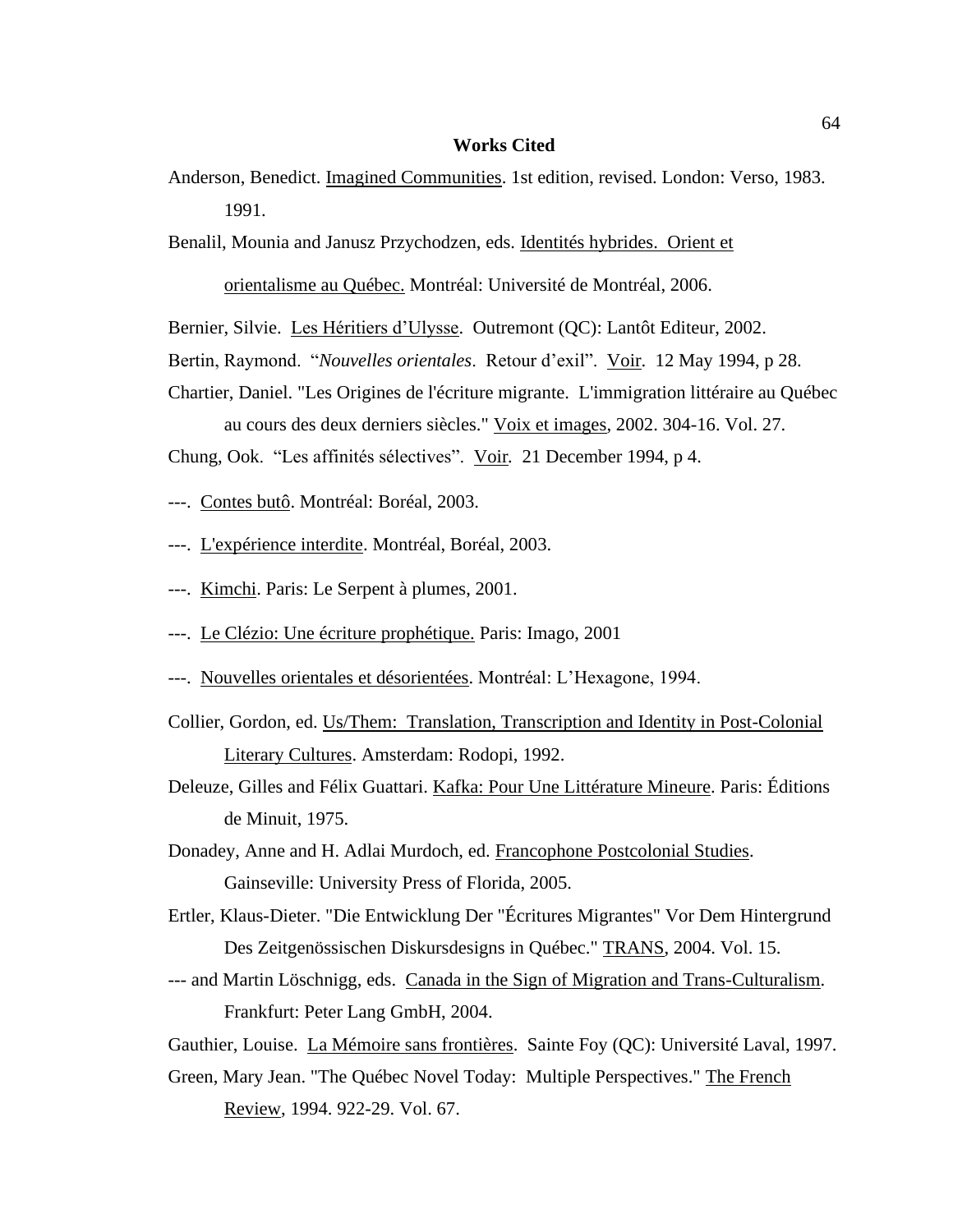- Girard, Marie-Claire. "Ook Chung. Le réalisme magique." Le Devoir. 7 mai 1994, p. D4.
- Grossman, Simone. "Conflits identitaires et création chez Ook Chung." 11th Biennial Jerusalem Conference in Canadian Studies. Jerusalem, 2006.

Harel, Simon. Les Passages obliges de l'écriture migrante. Montréal: XYZ, 2005. ---. Le Voleur de parcours. Montréal: XYZ, 1999.

Ireland, Susan and Patrice J. Proulx, ed. Textualizing the Immigrant Experience in Contemporary Québec. Wesport, Conn.: Praeger, 2004.

L'Hérault, Pierre et al. Fictions de l'identitaire au Québec. Montréal: XYZ, 1991.

Marcotte, Gilles and Pierre Nepveu, ed. Montréal imaginaire. Ville et littérature. Montréal: Fides, 1992.

Moisan, Clément and Renate Hildebrand. Ces étrangers du dedans: Une histoire de l'écriture migrante au Québec (1937-1997). Québec: Nota Bene, 2001.

*OIM—estimations et tendances mondiales*. Organisation internationale pour les migrations, 2008. Web. 14 August 2009.

< http://www.iom.int/jahia/Jahia/about-migration/facts-and-figures/globalestimates-and-trends/lang/fr>

Partridge, Jeffrey F.L. Beyond Literary Chinatown. Seattle: UW Press, 2007.

- Prabhu, Anjali. Hybridity: Limits, Transformations, Prospects. Albany: SUNY Press, 2007.
- Said, Edward. Orientalism. New York: Vintage Books, 1978.
- Sayad, Abdelmalek. The Suffering of the Immigrant. Trans. David Macey. Cambridge: Polity Press, 2004.

Seiler, Tamara Palmer. "Fictionalizing the Journey: Patterns of Transformation in Canadian Immigrant Fiction since 1945." Canadian Issues 16 (1994): 99-119.

Statistics Canada. "Ethnocultural Portrait of Canada Highlights Tables, 2006 Census." 04 February 2008. Web. 15 August 2009. <http://www12.statcan.ca/english/census06/data/highlights/ethnic/pages/Page.cfm ?Lang=E&Geo=PR&Code=01&Table=1&Data=Count&StartRec=1&Sort=11&D isplay=Page&CSDFilter=5000>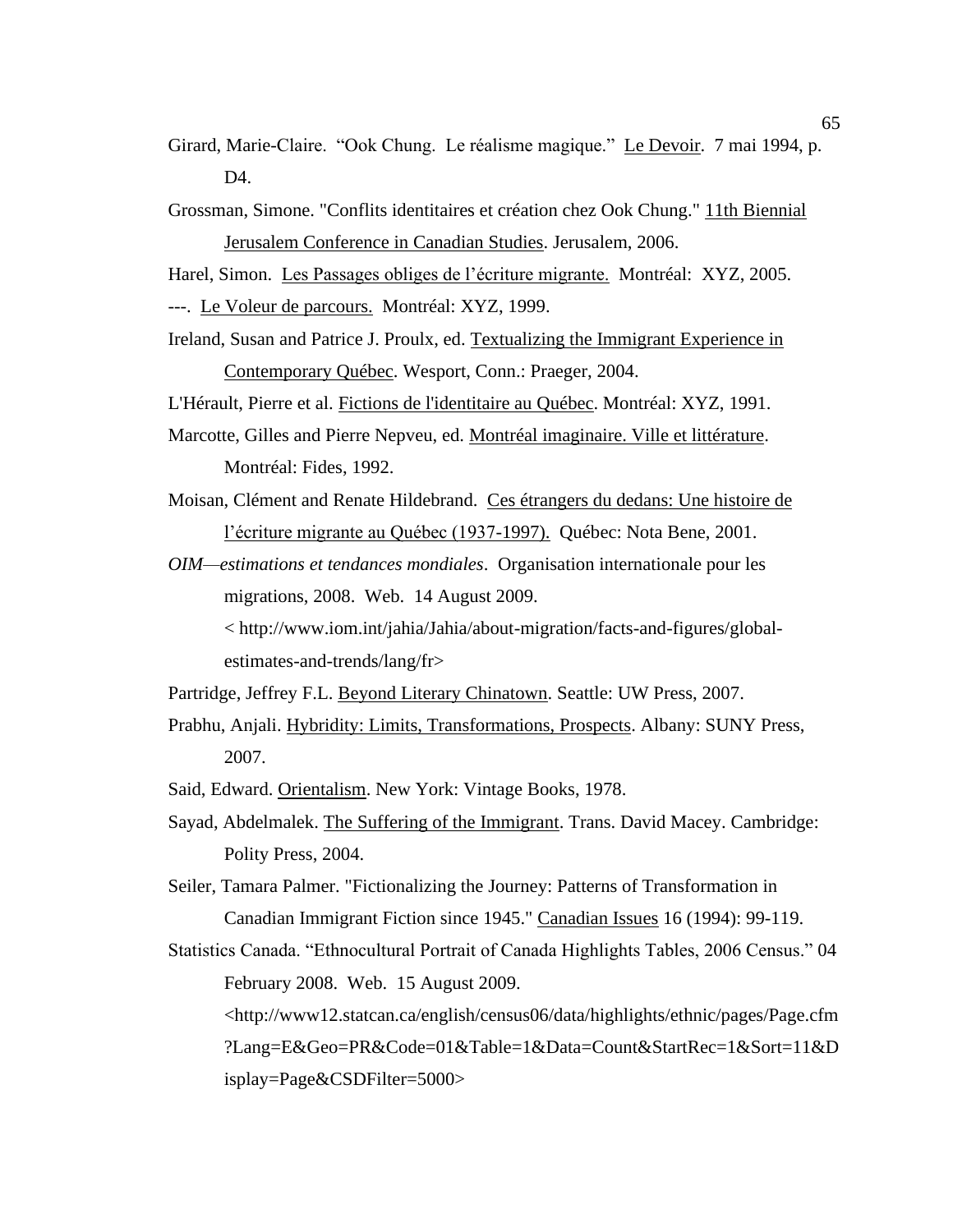- de Vaucher Gravili, Anne, ed. D'autres rêves. Les écritures migrantes au Québec. Venice: Supernova, 2000.
- Yamade, Yuko. "Transnationality and Double Identity in Asian-Québécois Writings: Ying Chen and Ook Chung." ACQL. London (Ontario), 2005.